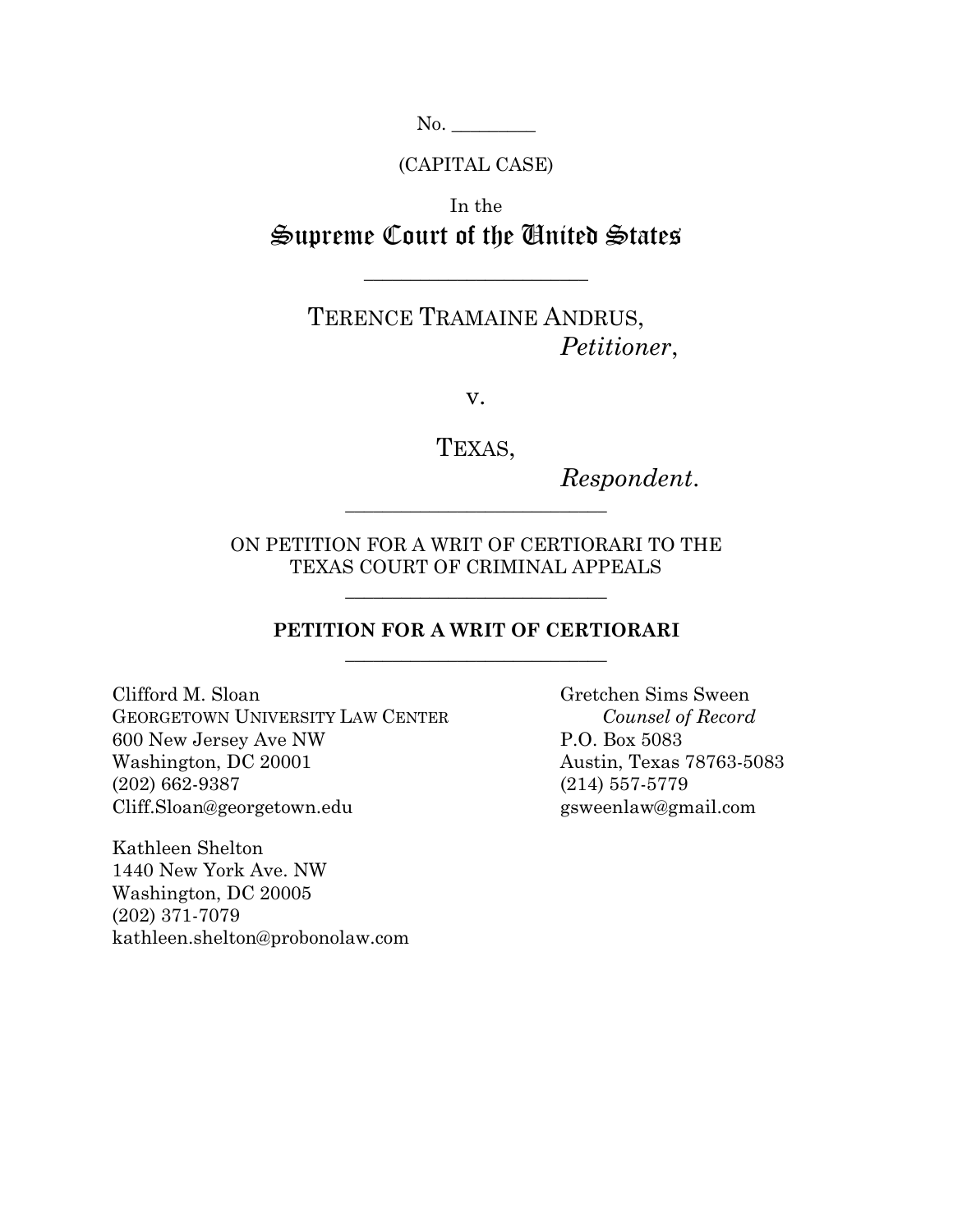## **QUESTIONS PRESENTED**

## **Capital Case**

This case returns to this Court after the remand ordered in *Andrus v. Texas*, 140 S.Ct. 1875 (2020) (per curiam).

In *Andrus*, this Court determined that the "untapped body of mitigating evidence" amassed during the state habeas proceeding was "simply vast" and that counsel's failure to investigate and present this evidence at the sentencing stage of his death penalty trial, as well as other failures, established trial counsel's deficient performance. The Court remanded to the Texas Court of Criminal Appeals (CCA) to consider whether Andrus had been prejudiced by this deficient performance.

Explicitly disagreeing with this Court about critical evidence, the CCA, in a closely divided 5-4 decision, concluded that Andrus was not prejudiced.

The Questions Presented are:

- I. On remand, did the Texas court reject this Court's conclusions in *Andrus v. Texas*, 140 S.Ct. 1875 (2020), which were amply supported by the habeas and trial records, and did the Texas court disregard this Court's express guidance for conducting a prejudice analysis pursuant to *Strickland v. Washington*, 466 U.S. 688 (1984)?
- II. Does the Texas court's failure to adhere to this Court's decision conflict with our constitutional system of vertical stare decisis and create widespread confusion regarding the proper legal standard that courts must use in assessing whether the Sixth Amendment right to effective assistance of counsel is violated in death-penalty cases?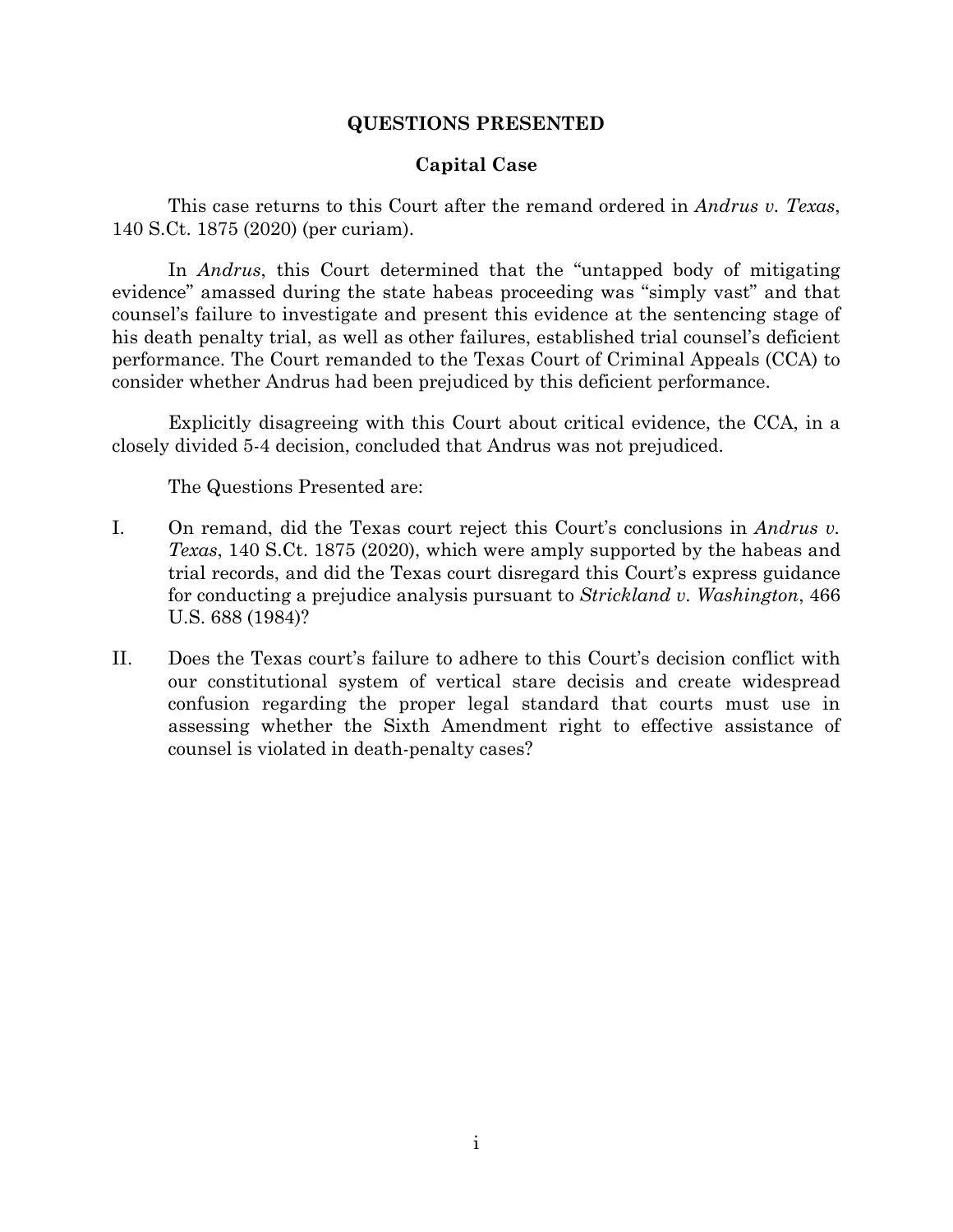## **PARTIES TO THE PROCEEDINGS BELOW**

Both parties are identified in the case caption. Because neither party is a

corporation, a corporate disclosure statement is not required.

### **LIST OF RELATED PROCEEDINGS**

(chronological order)

- *State of Texas v. Terence Tramaine Andrus*, No. 09-DCR-51034 in the 240th District Court, Fort Bend County, Texas (2012) (trial)
- *Andrus v. State*, No. AP-76,936, 2016 Tex. Crim. App. Unpub. LEXIS 1158 (Tex. Crim. App. Mar. 23, 2016) (not designated for publication) (direct appeal, affirming)
- *Ex parte Terence Andrus*, No. 09-DCR-051034-HC1 (Sept. 8, 2017) (initial state habeas proceeding in the trial court, recommending habeas relief)
- *Ex parte Terence Andrus*, No. WR-84,438-01, 2019 Tex. Crim. App. Unpub. LEXIS 81 (Tex. Crim. App. Feb. 13, 2019) (initial state habeas proceeding on appeal, rejecting trial court's recommendation and denying habeas relief)
- *Andrus v. Director, TDCJ-CID*, No. H-19-CV-717 (United States District Court for the Southern District of Texas) (federal habeas proceeding, stayed)
- *Andrus v. Texas*, 140 S.Ct. 1875 (2020) (per curiam) (certiorari from initial state habeas proceeding, granting petition, vacating judgment, and remanding to Court of Criminal Appeals)
- *Ex parte Terence Tramaine Andrus*, 622 S.W.3d 892 (Tex. Crim. App. May 19, 2021) (opinion on remand from grant of certiorari, denying habeas relief)

## **NOTE ABOUT CITATIONS**

"RR" citations refer to the Reporter's Record for Andrus's trial and "EHRR" refers to the Reporter's Record for Andrus's state habeas evidentiary hearing. The first number before the abbreviation refers to the volume number; the number afterward is the page number or range within the volume. "SX" refers to an exhibit offered by the State in the habeas proceeding or at trial, and "DX" refers to an exhibit offered by Andrus in the habeas proceeding. This Court asked for and obtained the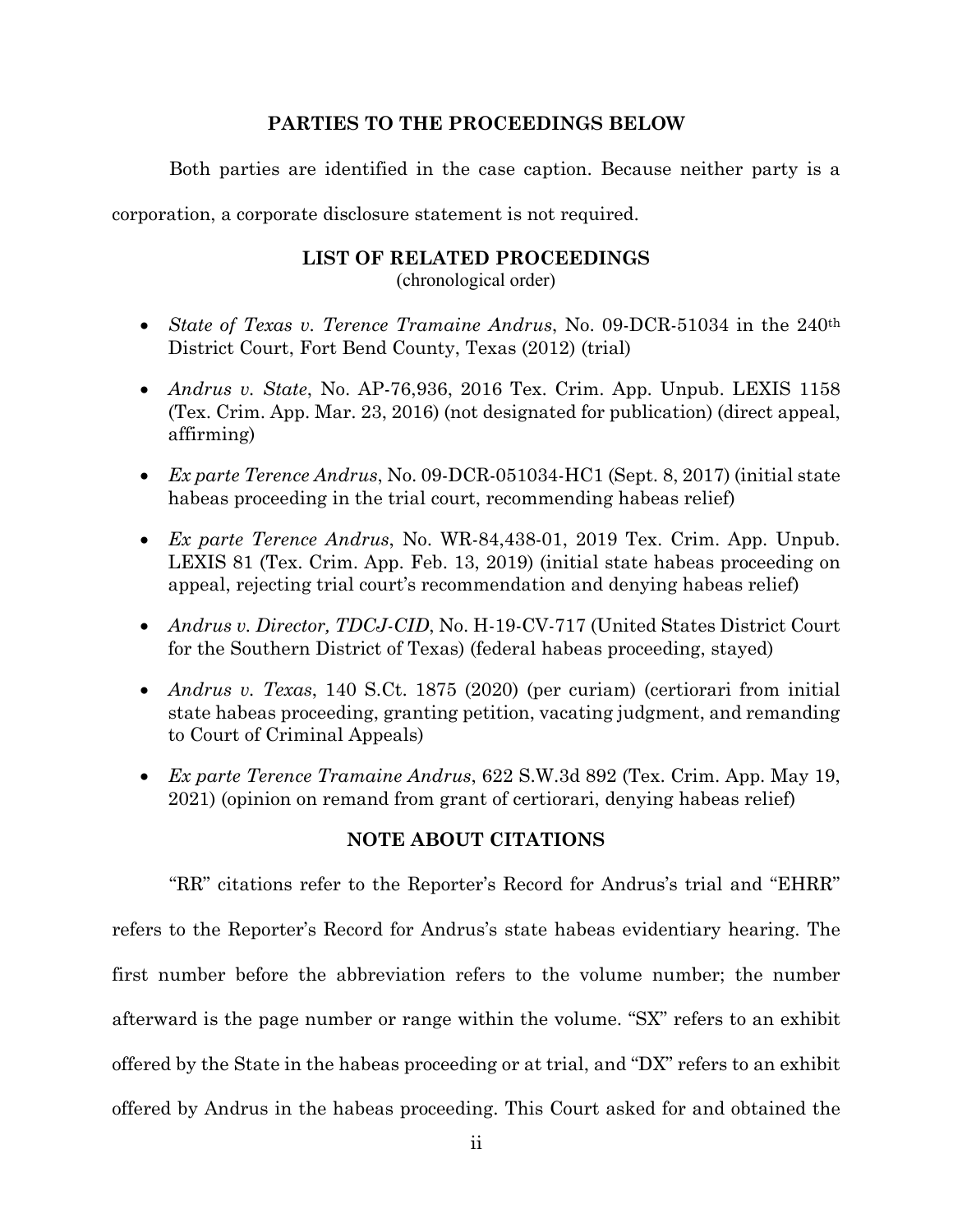trial and habeas records directly from the CCA when Andrus's previous petition was pending.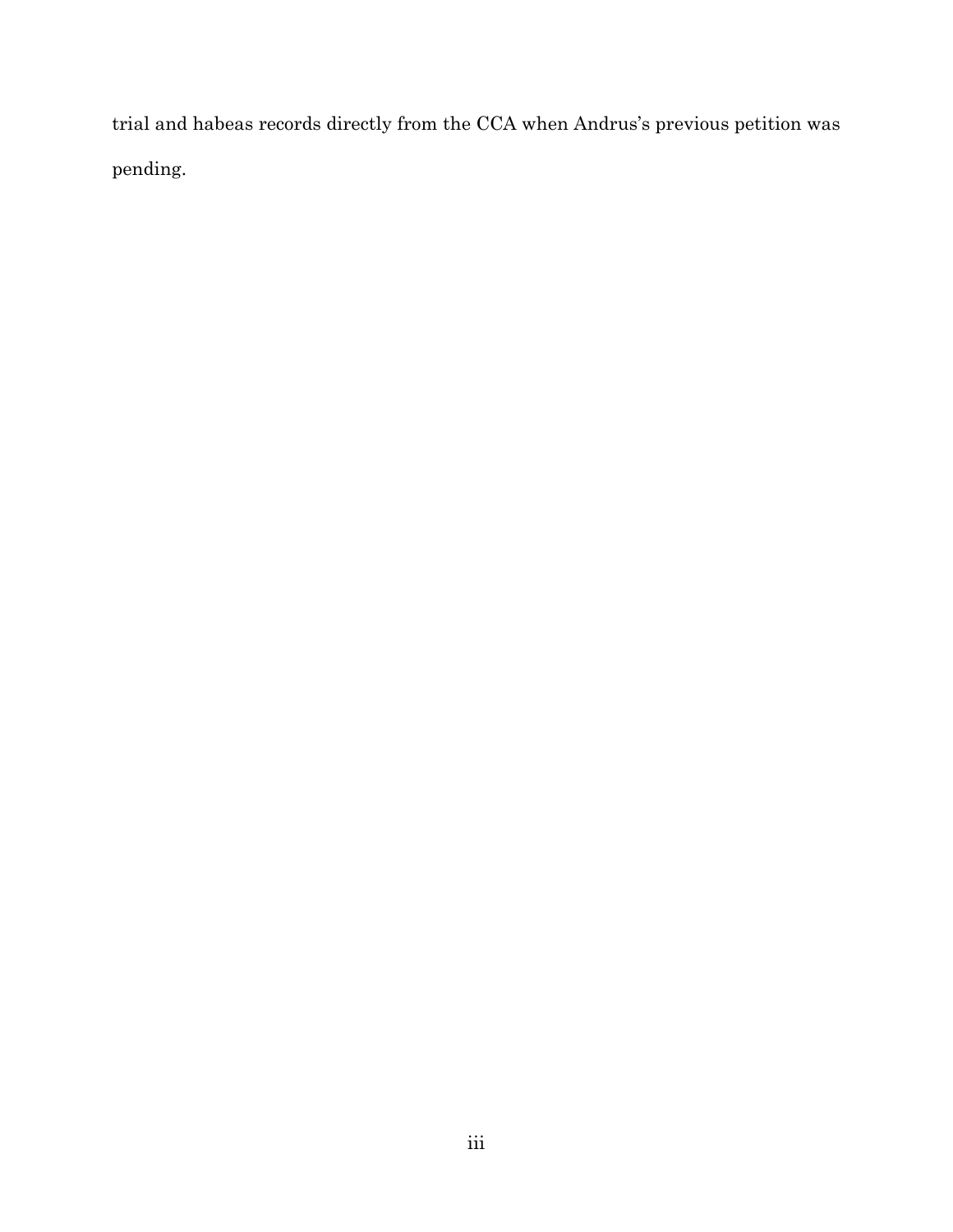## **TABLE OF CONTENTS**

|  |                                                                                                                                       | $\begin{minipage}{.4\linewidth} \textbf{STATEMENT OF JURISDICTION} \end{minipage} \begin{minipage}{.4\linewidth} \textbf{0} \end{minipage} \begin{minipage}{.4\linewidth} \textbf{0} \end{minipage} \begin{minipage}{.4\linewidth} \textbf{0} \end{minipage} \begin{minipage}{.4\linewidth} \textbf{0} \end{minipage} \begin{minipage}{.4\linewidth} \textbf{0} \end{minipage} \begin{minipage}{.4\linewidth} \textbf{0} \end{minipage} \begin{minipage}{.4\linewidth} \textbf{0} \end{minipage} \begin{minipage}{.4\linewidth}$ |  |  |  |
|--|---------------------------------------------------------------------------------------------------------------------------------------|----------------------------------------------------------------------------------------------------------------------------------------------------------------------------------------------------------------------------------------------------------------------------------------------------------------------------------------------------------------------------------------------------------------------------------------------------------------------------------------------------------------------------------|--|--|--|
|  |                                                                                                                                       |                                                                                                                                                                                                                                                                                                                                                                                                                                                                                                                                  |  |  |  |
|  |                                                                                                                                       |                                                                                                                                                                                                                                                                                                                                                                                                                                                                                                                                  |  |  |  |
|  | A.                                                                                                                                    |                                                                                                                                                                                                                                                                                                                                                                                                                                                                                                                                  |  |  |  |
|  |                                                                                                                                       | 1.<br>2.<br>3.<br>4.                                                                                                                                                                                                                                                                                                                                                                                                                                                                                                             |  |  |  |
|  |                                                                                                                                       |                                                                                                                                                                                                                                                                                                                                                                                                                                                                                                                                  |  |  |  |
|  | I. The CCA Found No Prejudice Only By Erroneously Dismissing The<br>Habeas Record, This Court's Specific Determinations Based On That |                                                                                                                                                                                                                                                                                                                                                                                                                                                                                                                                  |  |  |  |
|  | Α.                                                                                                                                    | The CCA failed to acknowledge, much less consider, this Court's<br>determinations regarding the impact of counsel's deficient                                                                                                                                                                                                                                                                                                                                                                                                    |  |  |  |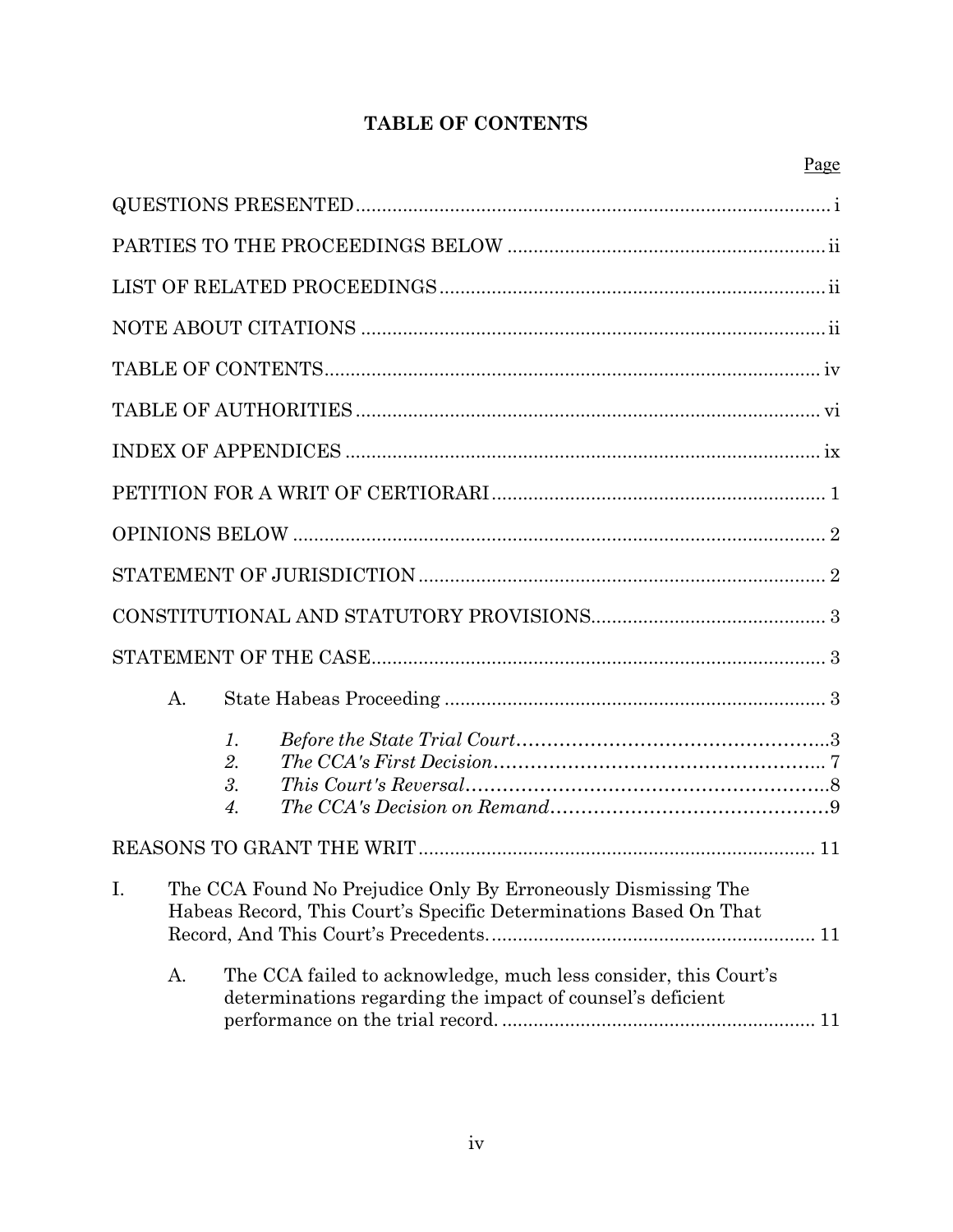|    | Β.             | The CCA erroneously rejected extensive mitigating evidence,<br>dismissing as "weak" what this Court had described as<br>"abundant," "vast," "compelling," "powerful," "myriad," |  |
|----|----------------|---------------------------------------------------------------------------------------------------------------------------------------------------------------------------------|--|
|    |                |                                                                                                                                                                                 |  |
|    | $\mathbf{C}$ . | The CCA erroneously relied on harmful, unfounded stereotypes<br>about mental illness and childhood trauma contrary to settled                                                   |  |
|    | D.             | The CCA erroneously ignored this Court's specific guidance for                                                                                                                  |  |
| H. |                |                                                                                                                                                                                 |  |
|    |                |                                                                                                                                                                                 |  |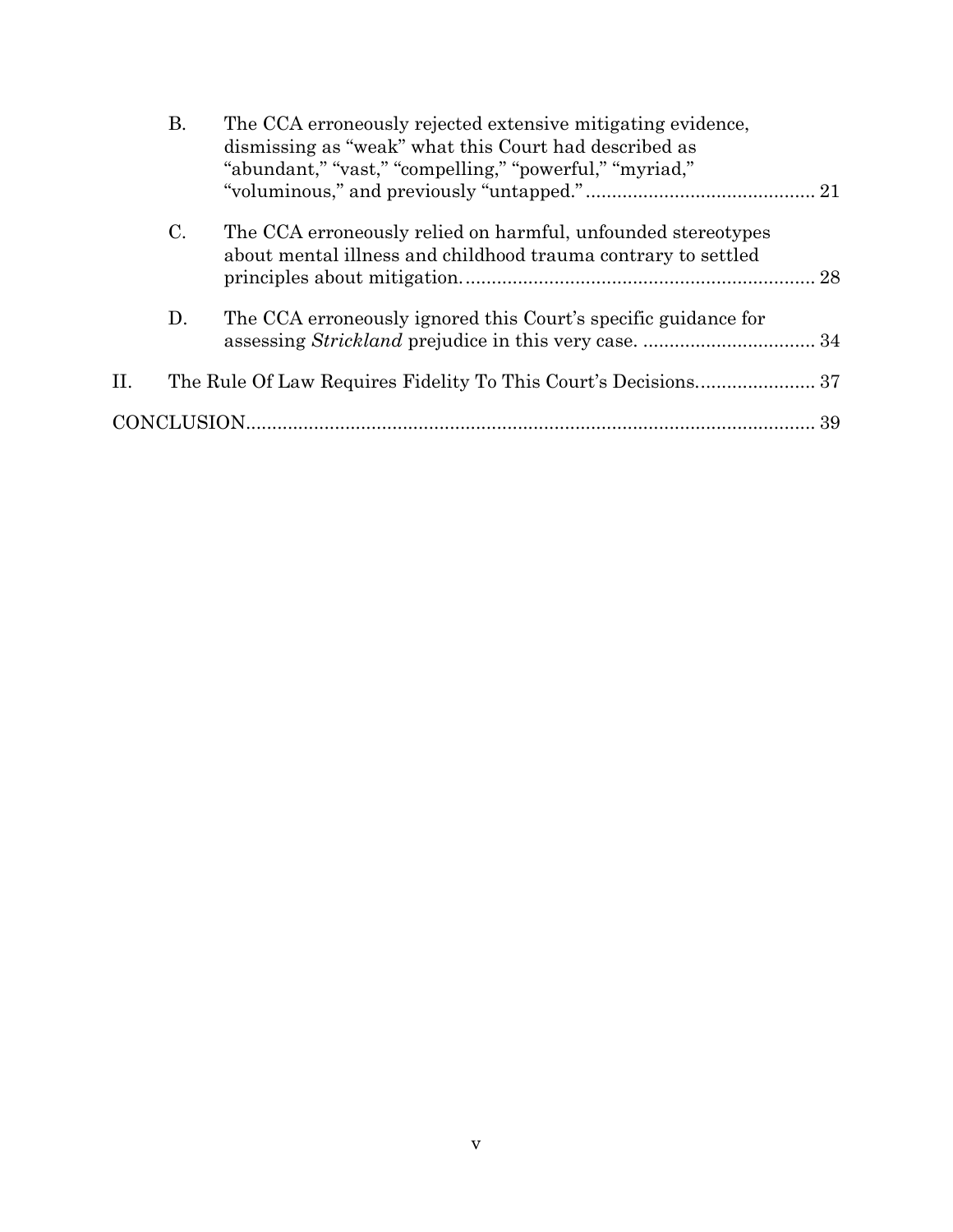## **TABLE OF AUTHORITIES**

| Andrus v. State,<br>No. AP-76,936, 2016 Tex. Crim. App. Unpub. LEXIS 1158 |
|---------------------------------------------------------------------------|
| Andrus v. Texas.                                                          |
| Ex parte Andrus,                                                          |
| Brewer v. Quarterman,                                                     |
| Cohens v. Virginia,                                                       |
| James v. City of Boise,                                                   |
| Marbury v. Madison,                                                       |
| Marmet Health Care Center, Inc. v. Brown,                                 |
| Mooney v. Holohan,                                                        |
| Moore v. Texas,                                                           |
| Penry v. Lynaugh,<br>35                                                   |
| Porter v. McCollum,<br>28                                                 |
| Ex parte Reed,                                                            |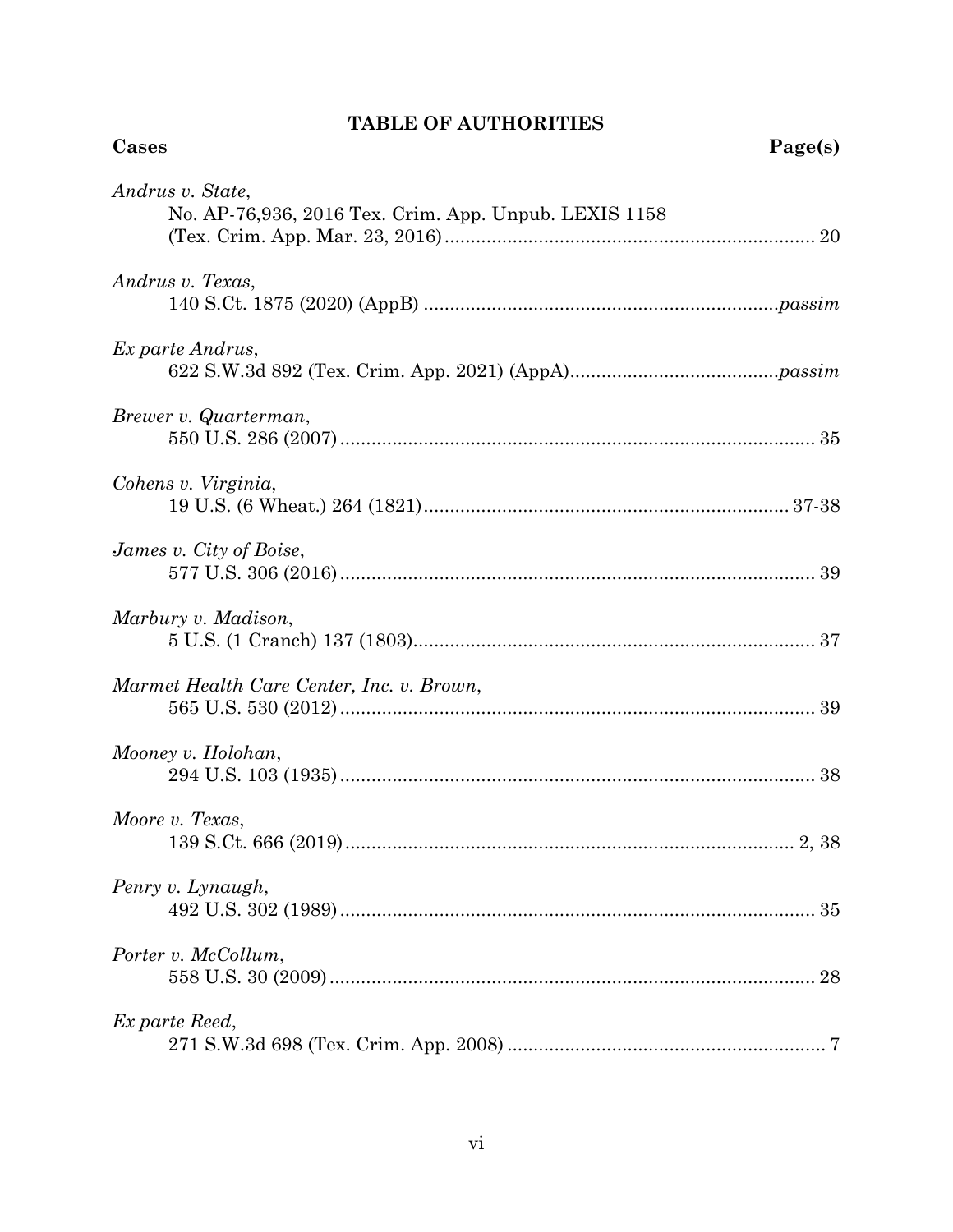| Robb v. Connolly,               |
|---------------------------------|
| Roe v. Flores-Ortega,           |
| Rompilla v. Beard,              |
| Sears v. Upton,                 |
| Strickland v. Washington,       |
| United States v. Martinez-Cruz, |
| Wearry v. Cain,                 |
| Wiggins v. Smith,               |
| Williams v. Taylor,             |
| Winslow v. FERC,                |

## **Constitution and Statutes**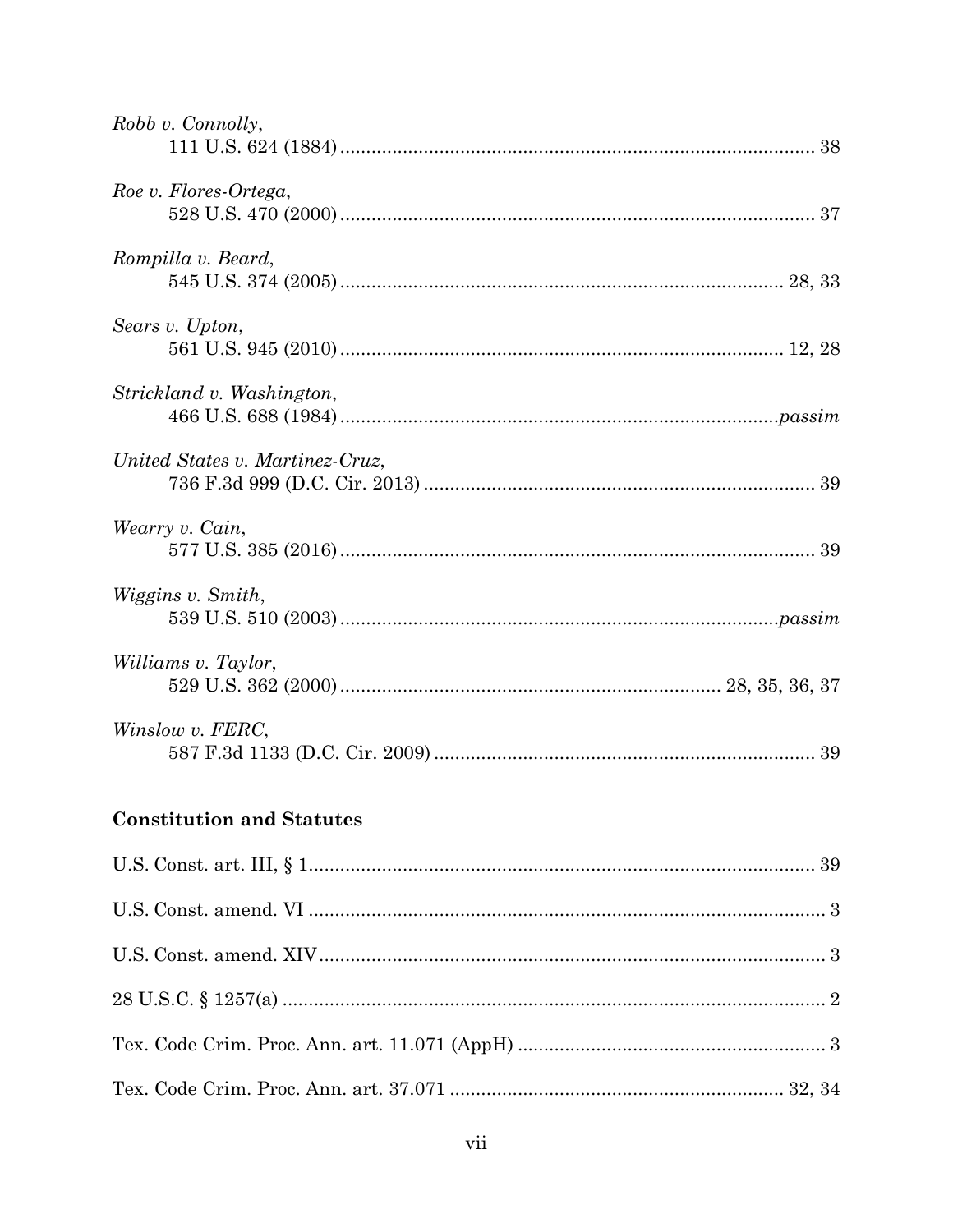## **Other Authorities**

| American Psychiatric Ass'n,                                  |  |
|--------------------------------------------------------------|--|
| Diagnostic and Statistical Manual of Mental Disorders: Fifth |  |
|                                                              |  |
| <i>Anosognosia</i> , National Alliance on Mental Illness,    |  |
| https://www.nami.org/About-Mental-Illness/Common-with-       |  |
|                                                              |  |
| Russell Stetler,                                             |  |
| The Past, Present, and Future of the Mitigation Profession:  |  |
| Fulfilling the Constitutional Requirement of Individualized  |  |
|                                                              |  |
|                                                              |  |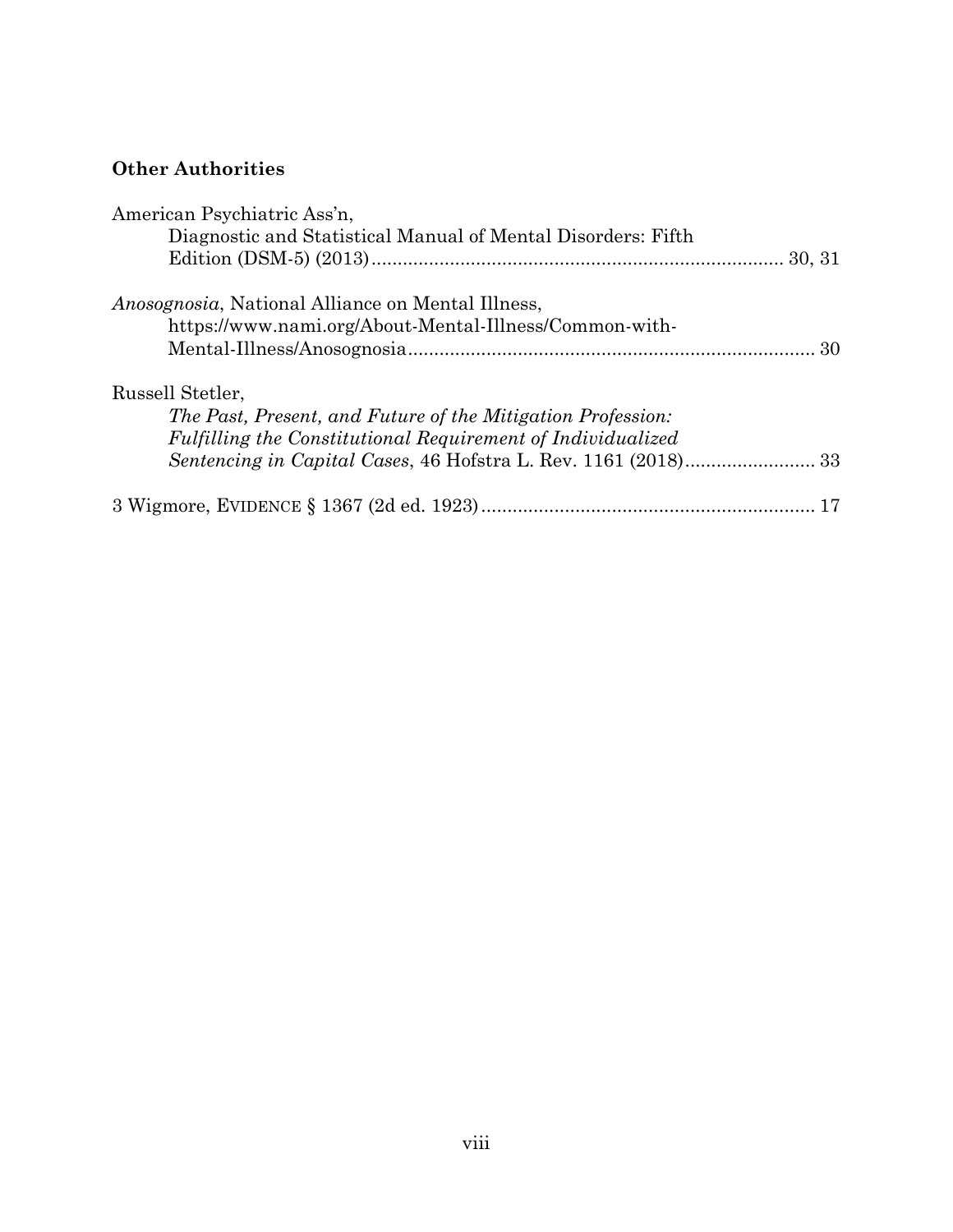## **INDEX OF APPENDICES**

| Appendix A<br>(AppA) | Decision of the Texas Court of Criminal Appeals<br>on remand, May 19, 2021<br>Ex parte Terence Tramaine Andrus, 622 S.W.3d<br>892 (2021)                                                                                     | App001-015 |
|----------------------|------------------------------------------------------------------------------------------------------------------------------------------------------------------------------------------------------------------------------|------------|
| Appendix B<br>(AppB) | Decision of the Supreme Court of the<br>United States, June 15, 2020<br>Andrus v. Texas, 140 S.Ct. 1875 (2020)                                                                                                               | App016-026 |
| Appendix C<br>(AppC) | Decision of the Texas Court of Criminal Appeals<br>on appeal from trial habeas court, Feb. 13, 2019<br>Ex parte Terence Andrus, No. WR-84,438-01,<br>2019 Tex. Crim. App. Unpub. LEXIS 81<br>(Tex. Crim. App. Feb. 13, 2019) | App027-034 |
| Appendix D<br>(AppD) | State District Court's Findings of Fact &<br>Conclusions of Law, September 8, 2017                                                                                                                                           | App035-055 |
| Appendix E<br>(AppE) | Brief of Applicant Terence Tramaine Andrus<br>on remand, September 10, 2020                                                                                                                                                  | App056-122 |
| Appendix F<br>(AppF) | State's Response<br>on remand, September 11, 2020                                                                                                                                                                            | App123-175 |
| Appendix G<br>(AppG) | Reply Brief of Applicant Terence Tramaine Andrus App176-195<br>on remand, September 23, 2020                                                                                                                                 |            |
| Appendix H<br>(AppH) | Texas Code of Criminal Procedure, article 11.071<br>(statutory procedure for habeas proceedings in<br>Texas death-penalty cases)                                                                                             | App196-211 |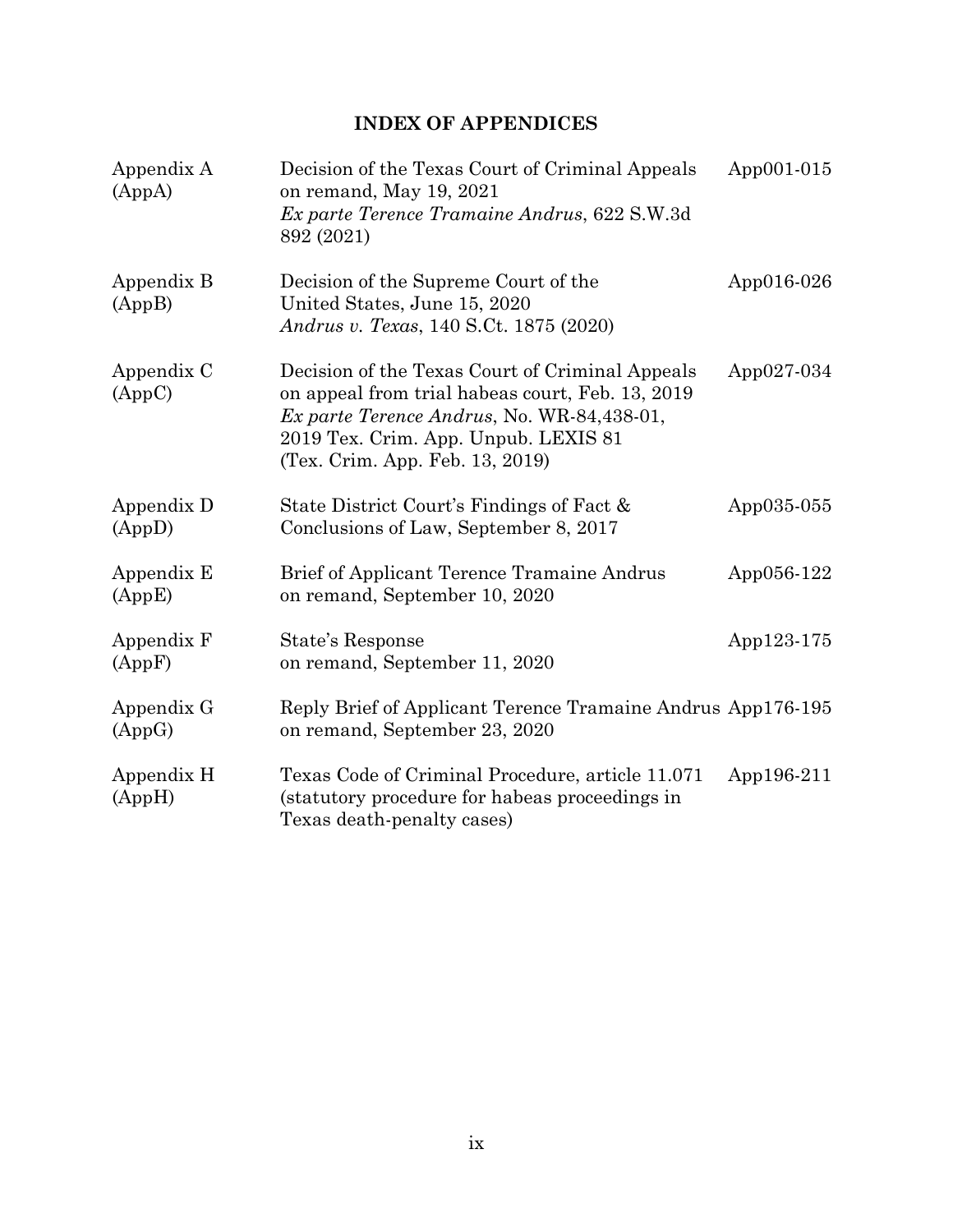#### **PETITION FOR A WRIT OF CERTIORARI**

In remanding for a *Strickland* prejudice assessment, this Court highlighted the "vast tranches of mitigating evidence" that counsel had failed to investigate and directed the CCA to conduct the "weighty and record-intensive analysis" that this Court's precedents require. *Andrus v. Texas*, 140 S.Ct. 1875, 1881, 1887 (2020) (per curiam). This Court cautioned that a proper prejudice assessment could not focus solely on the State's aggravating evidence at trial, could not ignore how trial counsel's deficient performance had shaped the trial record, and could not minimize the evidence adduced in the habeas proceeding that rebutted the State's punishment case and transformed the available mitigating evidence. *See id.* at 1887 & n.7. Yet that is what transpired below.

Although this Court explicitly described the mitigating evidence adduced for the first time in Andrus's state habeas proceeding as "compelling," *id* at 1881, the CCA on remand unabashedly declared that same evidence "not particularly compelling." App002. In justifying its no-prejudice determination, the CCA on remand repeatedly and directly refused to heed this Court's determination that the trial record had been distorted by counsel's deficient performance, rejected this Court's assessment of the relevant evidence, and ignored the abundant new mitigating evidence in the habeas record.

Comparing this Court's previous opinion in this case (AppB) and the CCA's opinion on remand (AppA) gives rise to two distinct concerns: (1) Did the CCA fail to evaluate the effect of counsel's abysmal performance on the trial record, reject this Court's assessment of the nature of the habeas record, and impermissibly dismiss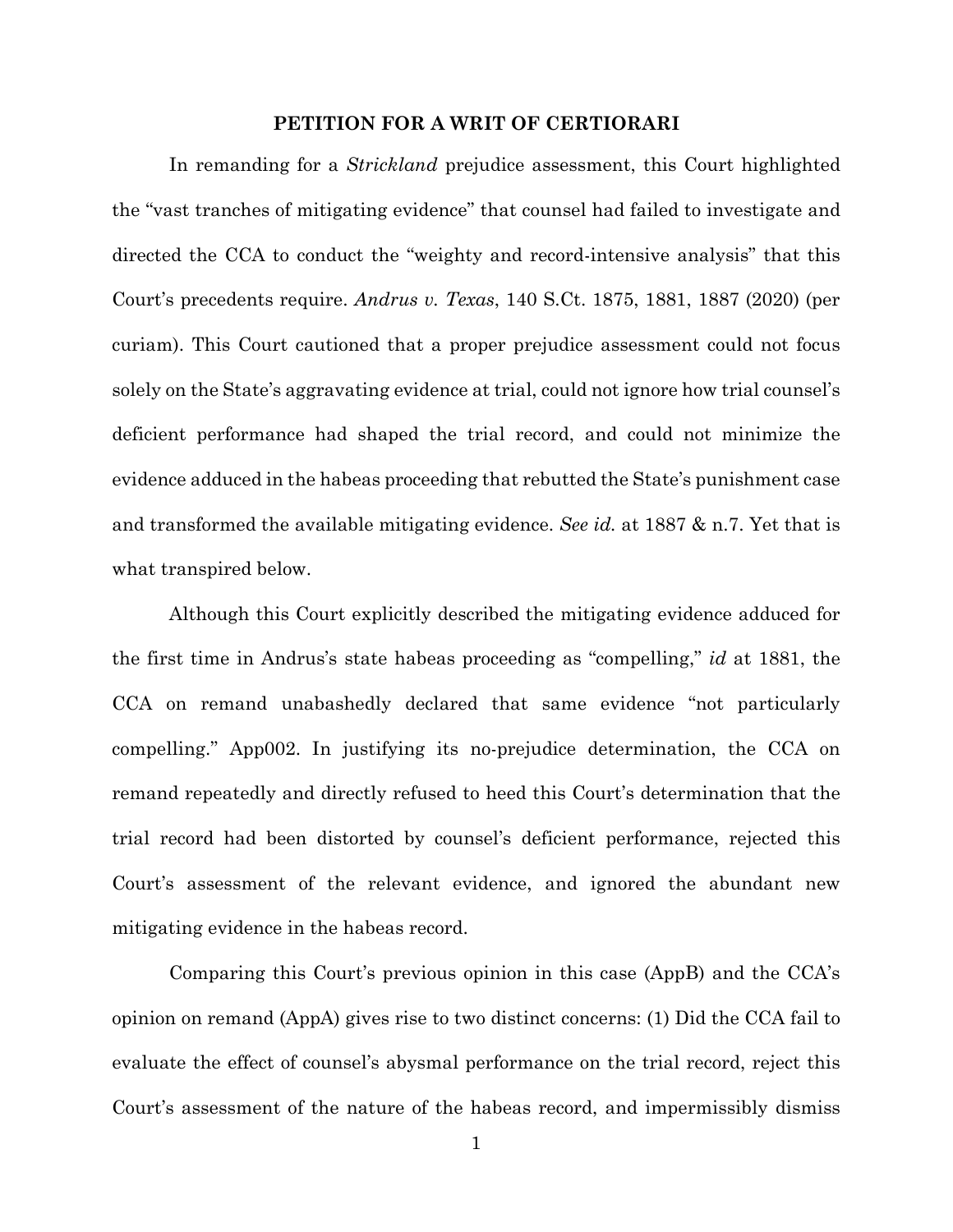extensive new mitigating evidence?; and (2) Is the lower court's decision permissible in our constitutional system where all courts, state and federal, must accede to the authority of this Court? As Chief Justice Roberts recently noted in terms applicable here: "It is easy to see that the Texas Court of Criminal Appeals misapplied [this Court's previous decision in the same case]. On remand, the court repeated the same errors that this Court previously condemned—if not quite *in haec verba*, certainly in substance." *Moore v. Texas*, 139 S.Ct. 666, 672 (2019) (Roberts, C.J., concurring). Only this Court can remedy this conspicuous failure.

To prevent a miscarriage of justice, widespread confusion about how to undertake a *Strickland* prejudice assessment, and a defiant rejection of this Court's authority, Andrus respectfully asks that the Court grant the petition for writ of certiorari, vacate the CCA's decision below, summarily reverse, and order a new punishment trial in light of the ineffective assistance of counsel he received.

#### **OPINIONS BELOW**

The CCA's published opinion on remand, *Ex parte Andrus*, 622 S.W.3d 892 (Tex. Crim. App. 2021), is in Appendix A. The CCA's unpublished prior opinion is in Appendix C. The habeas judge's unpublished findings of fact and conclusions of law, recommending habeas relief, are in Appendix D.

#### **STATEMENT OF JURISDICTION**

The CCA entered its judgment on May 19, 2021. At that time, this Court's Miscellaneous Order of March 19, 2020 was still in effect, extending the deadline to file this petition for a writ of certiorari to 150 days. This Court has jurisdiction under 28 U.S.C. § 1257(a).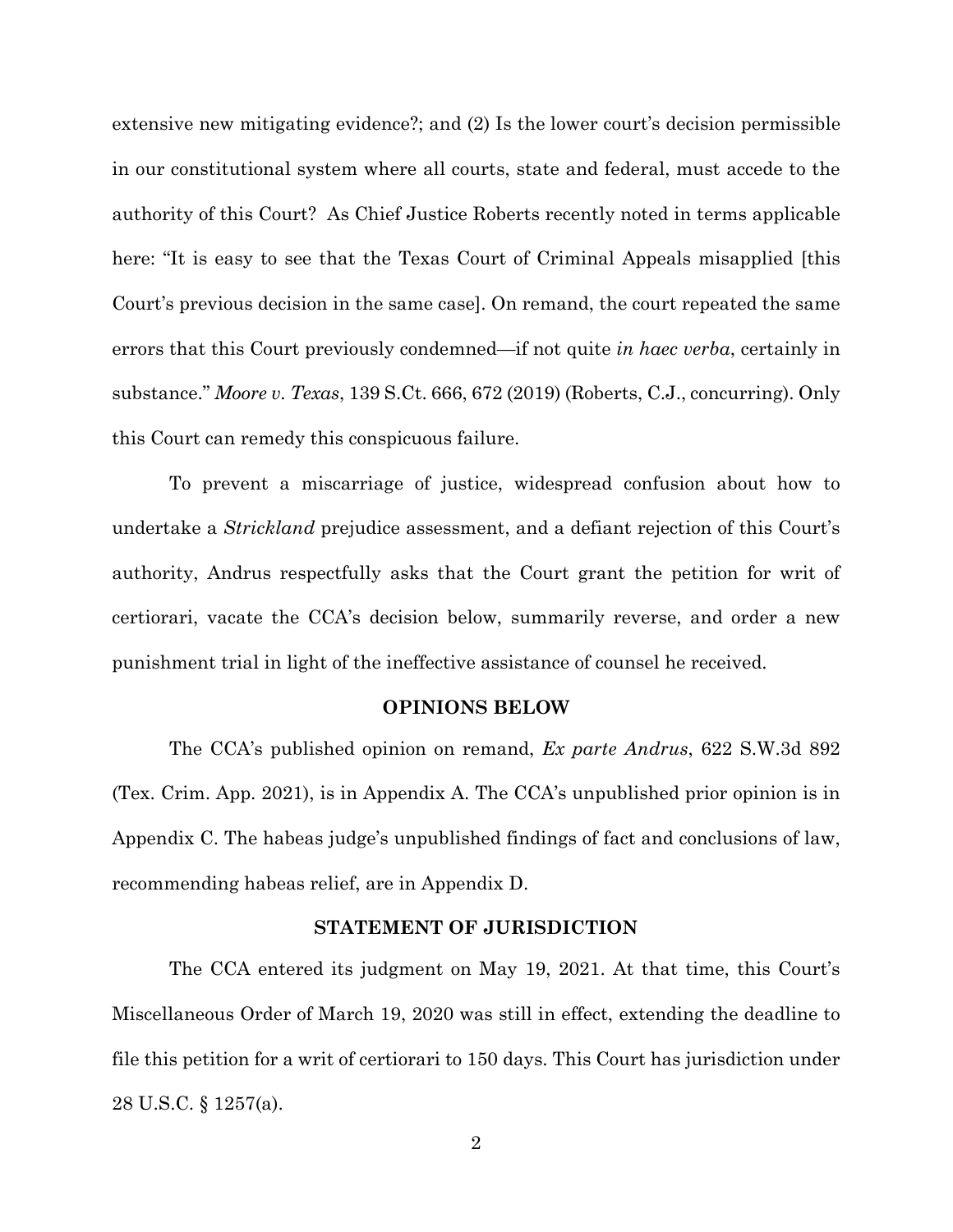### **CONSTITUTIONAL AND STATUTORY PROVISIONS**

The Sixth Amendment provides in relevant part: "In all criminal prosecutions, the accused shall enjoy the right . . . to have the assistance of counsel for his defense." U.S. Const. amend. VI. The Fourteenth Amendment provides in relevant part: "No state shall . . . deprive any person of life, liberty, or property, without due process of law[.]" U.S. Const. amend. XIV. The state habeas statute in death-penalty cases, Texas Code of Criminal Procedure, article 11.071, is reproduced in Appendix H.

#### **STATEMENT OF THE CASE**

This Court is already familiar with the representation that appointed counsel, Sidney Crowley, provided to Terence Andrus from the time he was indicted for causing the deaths of two individuals during a shooting outside a grocery store in Fort Bend County, Texas in 2008, up through his death-penalty trial in 2012. *See Andrus v. Texas*, 140 S.Ct. 1875 (2020) (per curiam) (AppB).

#### **A. State Habeas Proceeding**

#### *1. Before the State Trial Court*

Andrus's state habeas application included multiple ineffective-assistance-ofcounsel claims. The first was based on trial counsel's failure to investigate and present readily available mitigating evidence. Per Texas statutory law, the state habeas trial court determined that an evidentiary hearing was warranted. The subsequent eight-day presentation of evidence revealed extensive mitigating evidence that Crowley had failed to investigate, develop, or put before the jury.[1](#page-12-0)

<span id="page-12-0"></span><sup>1</sup> The facts below were discussed in this Court's previous opinion and in the trial court's findings. *See* AppB & AppD.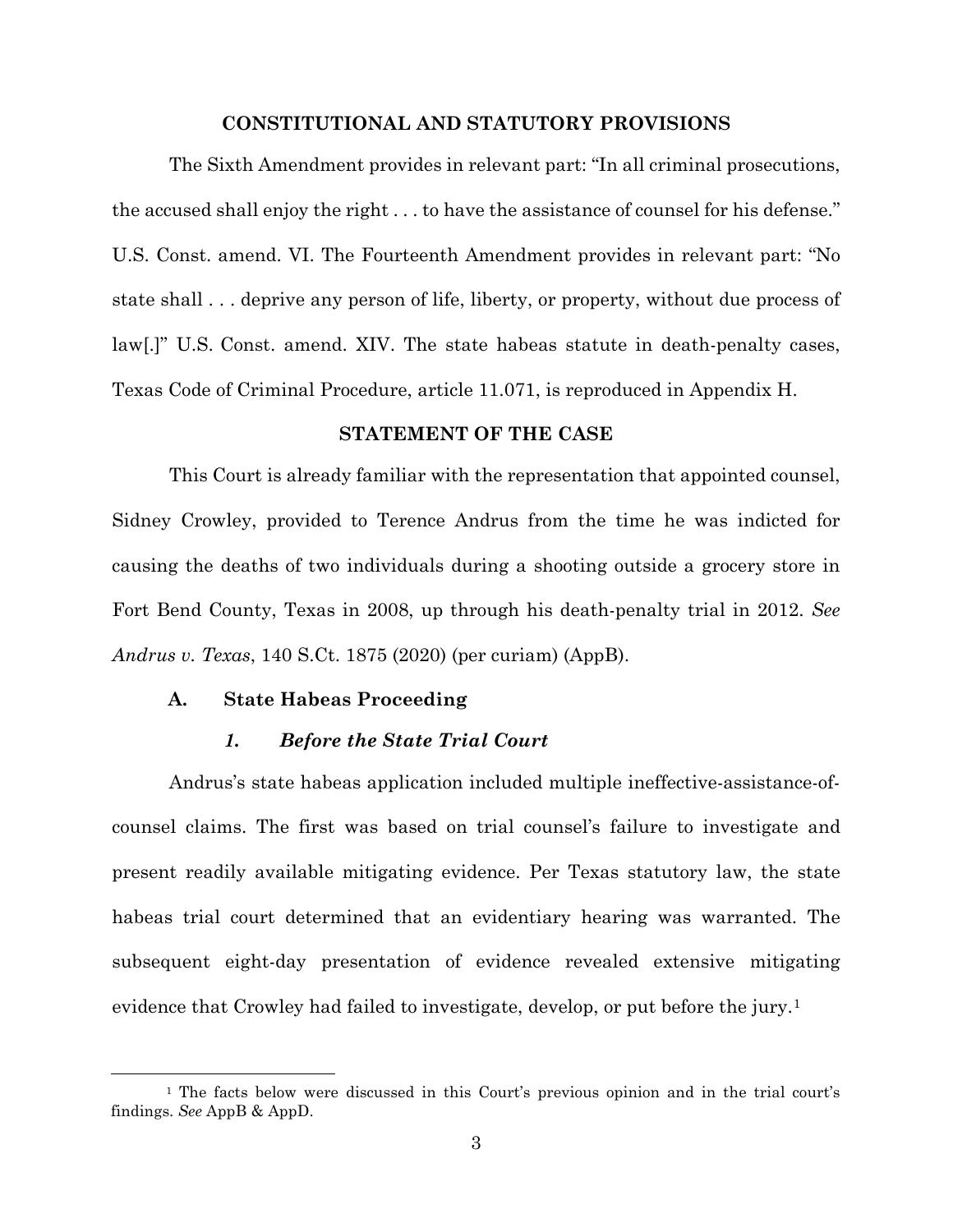Crowley testified at the hearing. He was asked about records showing that his client had a history of unresolved mental illness, dating back to at least age eleven, which had not been presented to the jury. Crowley dismissed those records as "a lot of psychological gobbledygook." 3EHRR235. Crowley acknowledged ignoring explicit references to psychotropic medications and hallucinations in various records in his possession. Crowley admitted that he had not asked why his client was put in a padded cell in jail while awaiting trial, including a 62-day stretch that ended just before voir dire began. Crowley also testified that he had not investigated why jail personnel had prescribed Andrus antipsychotic medications.

Crowley further conceded that he did not investigate any aspect of his client's short life. Even though Crowley put Andrus's mother on the stand as one of his few punishment-phase witnesses, Crowley admitted that he had not met with her before trial or considered the significance of her reluctance to testify. Nor did Crowley investigate why Andrus had started using drugs as a child, how he had access to those drugs, why his drug use escalated after he left the custody of the now-defunct Texas Youth Commission (TYC), or the nature of the neighborhoods in which Andrus had grown up. Crowley admitted that he had not conducted any independent investigation into the circumstances that led to Andrus being placed in TYC custody as a teenager and had not consulted with any expert about TYC or its records, which showed that, instead of helping Andrus, it had placed him in solitary confinement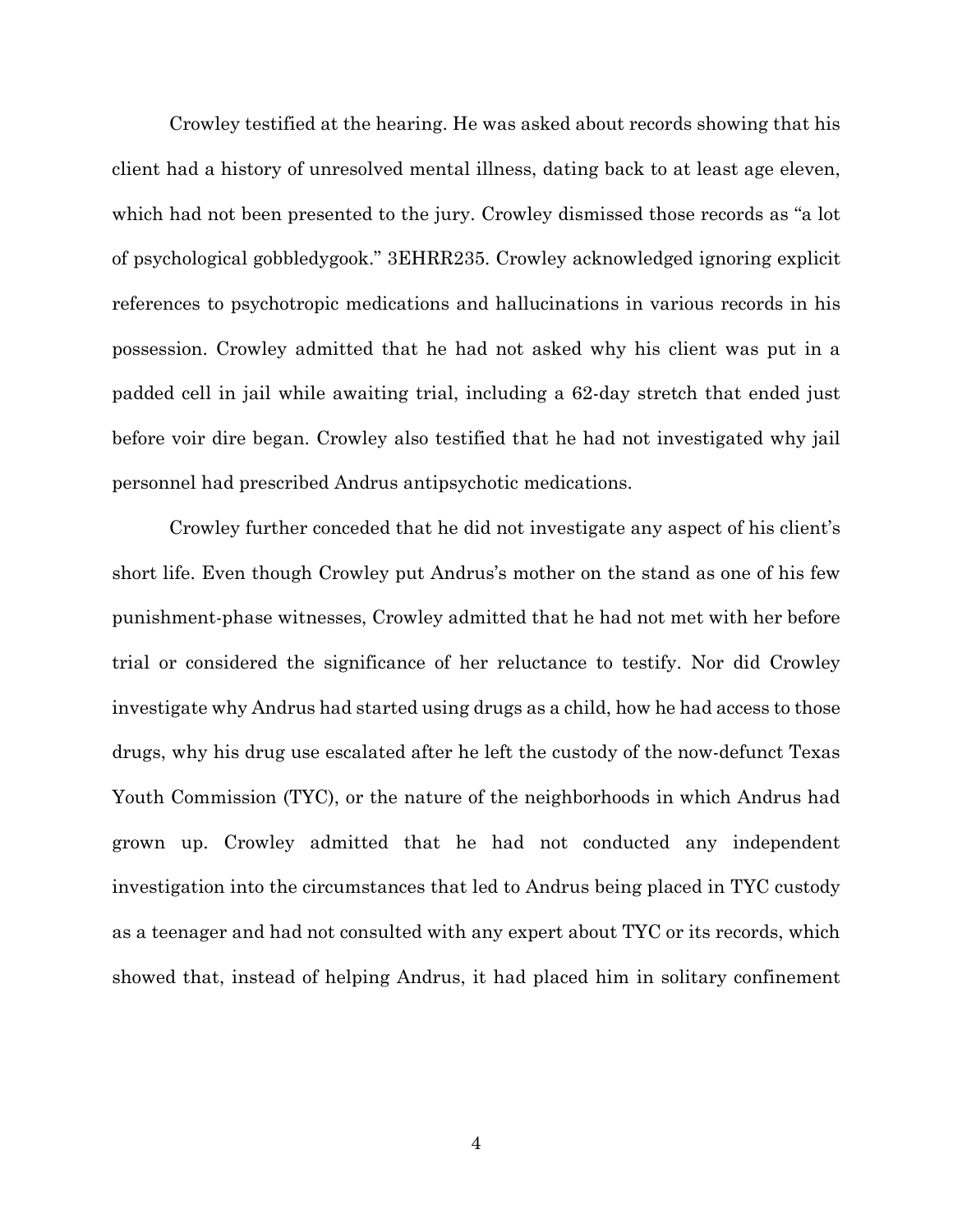and dispensed a shifting array of psychotropic medications without corresponding diagnoses.[2](#page-14-0)

The habeas proceeding, which resulted in a 41-volume record, adduced abundant mitigating evidence about Andrus's life history, which Crowley had not investigated and thus had not put before the jury. Andrus's childhood was replete with the kind of traumatic experiences that have long been recognized to adversely affect development: parental substance abuse and drug-dealing, the incarceration of caregivers, domestic violence, exposure to homicides, a single-parent household mired in poverty, his and family members' untreated mental illness, and severe emotional neglect from a mother who started having children when she herself was still a child. The specific evidence not presented at trial includes the following:[3](#page-14-1)

- Andrus was part of the third generation of his family to live in Houston's Third Ward, a poverty-stricken, crime-ravaged neighborhood.
- Andrus's unwed, teenage mother's solution to providing for her children was drug-dealing and prostitution—among the only options for earning money then available in Third Ward.
- The five biological fathers of Andrus and his four siblings all had extensive criminal histories. Several brought rampant violence into Andrus's home. The father of Andrus's closest sister raped her when she was a young child, resulting in her removal from the home.
- Andrus lost the one father figure he briefly had—a young drug dealer known in the neighborhood as the "Cookie Monster." This man, years younger than Andrus's mother, got her kids Christmas presents and tried to protect them

<span id="page-14-0"></span><sup>2</sup> Because he had done no investigation, Crowley conducted no meaningful crossexamination related to TYC—or any other punishment-phase issue. The habeas proceeding established that he had been told, pre-trial, about heavily publicized scandals concerning abysmal treatment at TYC and had been given the name of the Ombudsman who had investigated TYC's massive failures. But Crowley took no action to investigate, let alone to present facts about, TYC, during Andrus's trial. 3EHRR119; 4EHRR30-33.

<span id="page-14-1"></span><sup>3</sup> This evidence is in Volumes 4-7 and 13-41 of the EHRR, which this Court previously reviewed.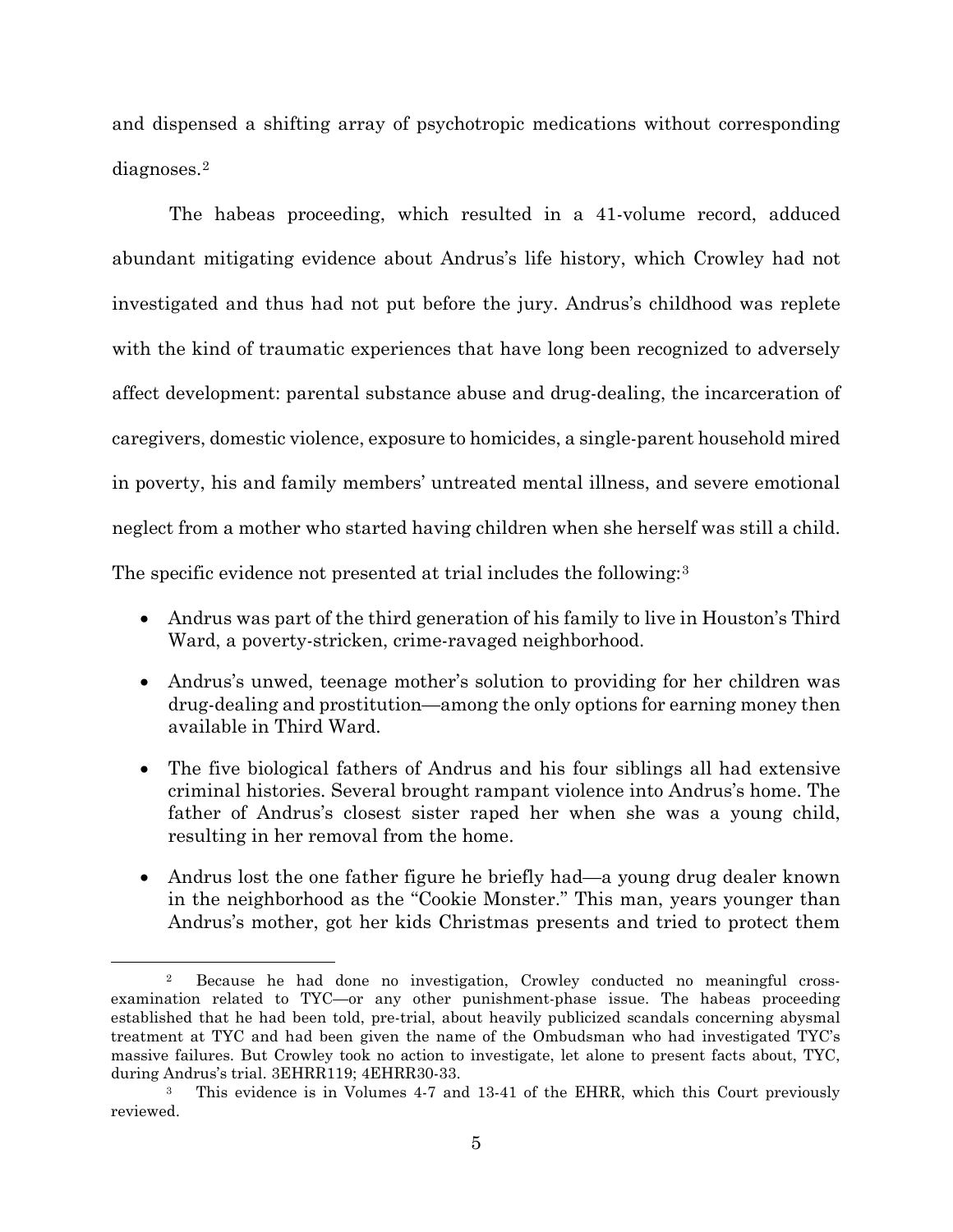from their mother's beatings. But he was the victim of a drive-by shooting and bled out in the streets. Thereafter, Andrus started getting into trouble in school. In eighth grade, he was caught with his mother's Xanax and punitively transferred to an alternative school instead of getting counseling or intervention at home.

- During Andrus's mother's extended absences, Andrus took on the parent role towards his siblings, including his older brother with special needs. But Andrus was too young to know what he was doing, further burdening his ability to develop skills for coping with chaotic circumstances.
- When Andrus was a teen, his mother moved the family into gang-infested housing where male "leaders" exploited vulnerable teens like Andrus. A robbery in which Andrus participated as a lookout resulted in his incarceration in juvenile detention, records of which established detention officers' concerns about his well-being and his family's failure to visit.
- While in TYC, he spent much of his time isolated in a dark, filthy cell medicated with psychotropic drugs. Andrus's extended stays in solitary confinement were generally a response to his engaging in self-mutilation, expressing suicidal feelings or panic about the siblings he had left behind, trying to get away from violence in the dorms, and committing adolescent infractions, such as eating a cookie in class or cursing at staff. Instead of treating his mental illness, TYC made his illness worse.
- After spending his last *90 days* in TYC entirely in solitary confinement, Andrus, then eighteen, was punitively transferred to the adult prison system for about a month based on his purported failure to rehabilitate. The decision rested solely on a file review by an official who had never met Andrus; that file consisted of unverified disciplinary write-ups that had been issued by untrained staff and did not account for what the TYC Ombudsman described as rampant "violence in the units" with a "brutal pecking order" and "a Lord of the Flies" environment where TYC provided no mental-health treatment or meaningful rehabilitation programs of any kind.
- At eighteen, Andrus was released from prison into the free world where he had little support for turning his life around. He strove to find gainful employment, but because TYC's transfer decision had branded him as a felon with an adult record, his efforts to find and retain legitimate employment repeatedly failed. Meanwhile, his older brother was shot and seriously wounded by gang members. Andrus became severely depressed, self-medicating with street drugs. That was his condition, at age 20, when the capital offense occurred.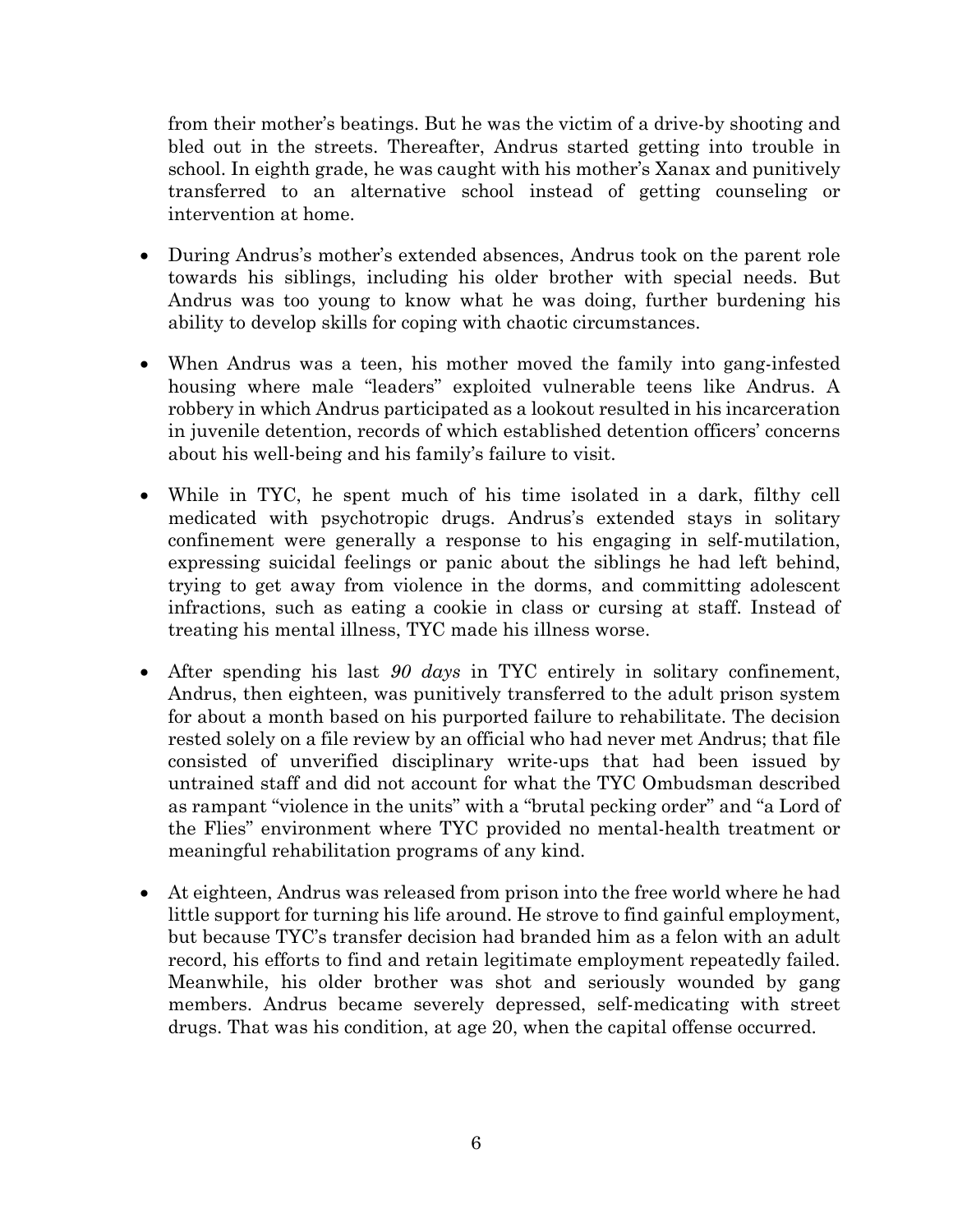- While in jail awaiting trial, Andrus became emotionally unhinged and suicidal. He was punished for his mental illness and instability with extended stays in a padded cell without any investigation by his lawyer.
- At trial, his counsel did not introduce or develop the extensive evidence of Andrus's remorse for the capital crime and his cooperation with law enforcement.
- At trial, his lawyer did nothing while State's counsel repeatedly referred to Andrus as a "sociopath." During the habeas proceeding, a clinical psychologist who had previously worked for TYC and had extensive experience assessing childhood trauma, explained that Andrus did not have the characteristics of a "sociopath," a pejorative lay term that suggests psychopathy. Instead, Andrus had an extensive history of childhood trauma, numerous symptoms of posttraumatic stress disorder, likely a complex, unaddressed bipolar disorder, and drug addiction—the latter being a common response to untreated trauma.

The habeas judge described this body of evidence as a "tidal wave of information that has come through here with regard to mitigation." 7EHRR101. After considering that "tidal wave" of evidence, the habeas judge found that Andrus had proven an ineffectiveness claim under *Wiggins v. Smith*, 539 U.S. 510 (2003) and recommended habeas relief in the form of a new punishment trial. *See* AppD.

## *2. The CCA's First Decision*

A year and a half later, the CCA issued a short, unpublished *per curiam* opinion, rejecting the habeas judge's recommendation without discussing any of his findings. AppC. The CCA did not explain why the habeas judge's findings did not merit the deference that, under the CCA's own case law, such fact-finding is supposed to be afforded.[4](#page-16-0) The only evidence mentioned in the CCA's opinion is from the trial

<span id="page-16-0"></span><sup>4</sup> *See, e.g.*, *Ex parte Reed*, 271 S.W.3d 698, 727-28 (Tex. Crim. App. 2008) (finding trial court in capital habeas proceedings "[u]niquely situated to observe the demeanor of witnesses first-hand," and thus "is in the best position to assess the credibility of witnesses"; therefore, "in most circumstances, [the CCA] will defer to and accept a trial judge's findings of fact and conclusions of law"; and "it will be under only the rarest and most extraordinary of circumstances that we will refuse to accord any deference whatsoever to the findings and conclusions as a whole").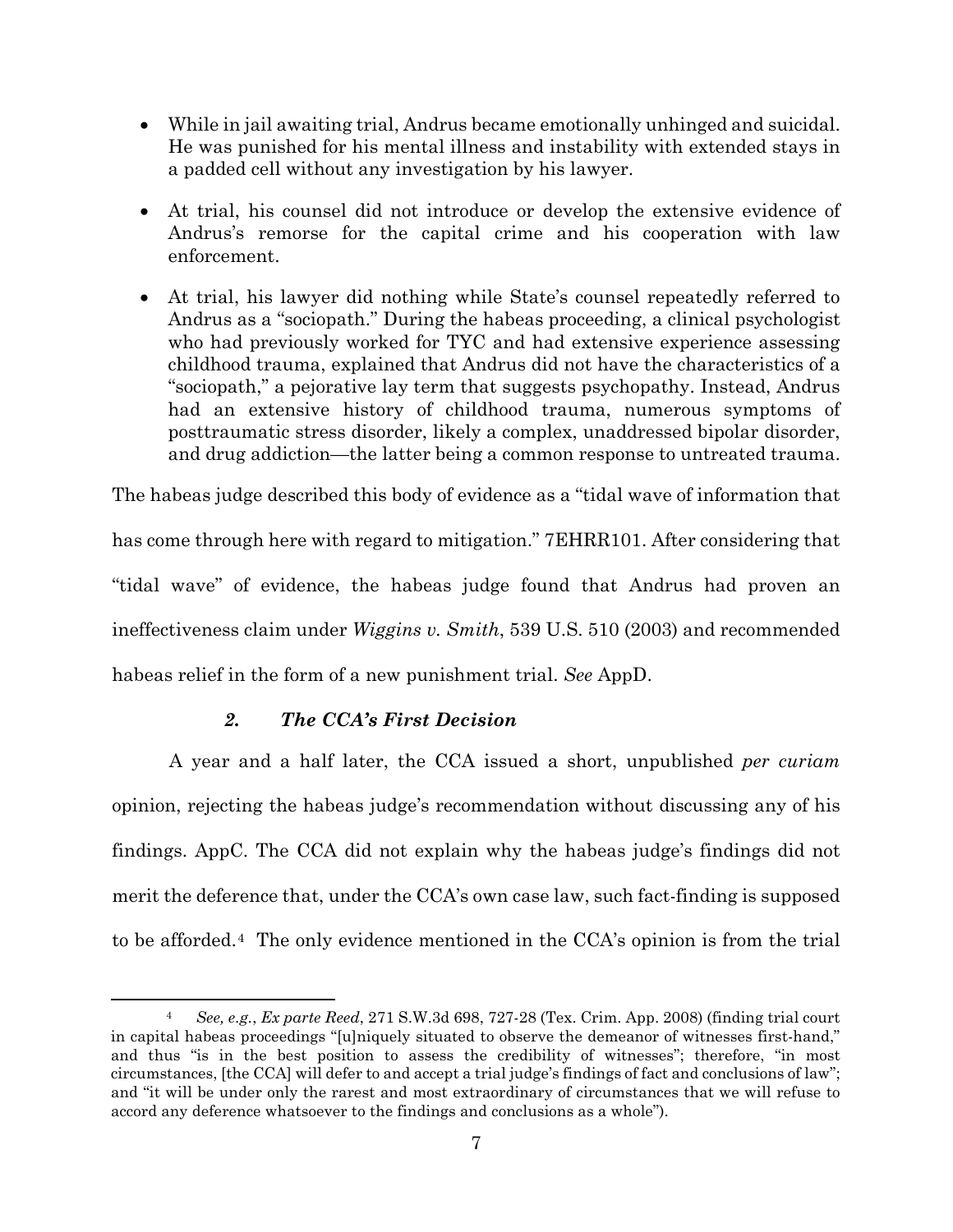record, which did not include the evidence summarized above. The only legal explanation was a one-sentence recitation of the *Strickland* standard. App029.

Four CCA judges joined a concurrence. The concurring judges focused on the aggravating evidence the State had presented at trial—evidence that trial counsel Crowley had admitted he did not investigate or contest. They also suggested that Andrus's case was not factually analogous to *Wiggins v. Smith*. The concurrence's assessment of the habeas record hinged on a letter that Crowley had received from Dr. Brown, a psychologist whom Crowley had briefly retained but who did not testify at trial. The concurrence incorrectly surmised that Dr. Brown's "report" was mitigating evidence upon which Andrus had relied in seeking habeas relief. App030 n.1. In reality, Andrus had argued that Dr. Brown's woefully inadequate and likely unethical assessment was yet more evidence of Crowley's deficient performance. Neither the concurrence nor the majority opinion discussed any of the vast mitigating evidence upon which Andrus had actually relied in seeking habeas relief. *See* AppC.

#### *3. This Court's Reversal*

Andrus filed a petition for writ of certiorari on June 12, 2019, asking this Court to review the CCA's decision rejecting his ineffectiveness claim. On June 15, 2020, this Court issued a *per curiam* decision, granting the petition and vacating the CCA's judgment. This Court made numerous determinations that Andrus's trial counsel had performed deficiently, *e.g.*:

• "First, counsel performed almost no mitigation investigation, overlooking vast tranches of mitigating evidence."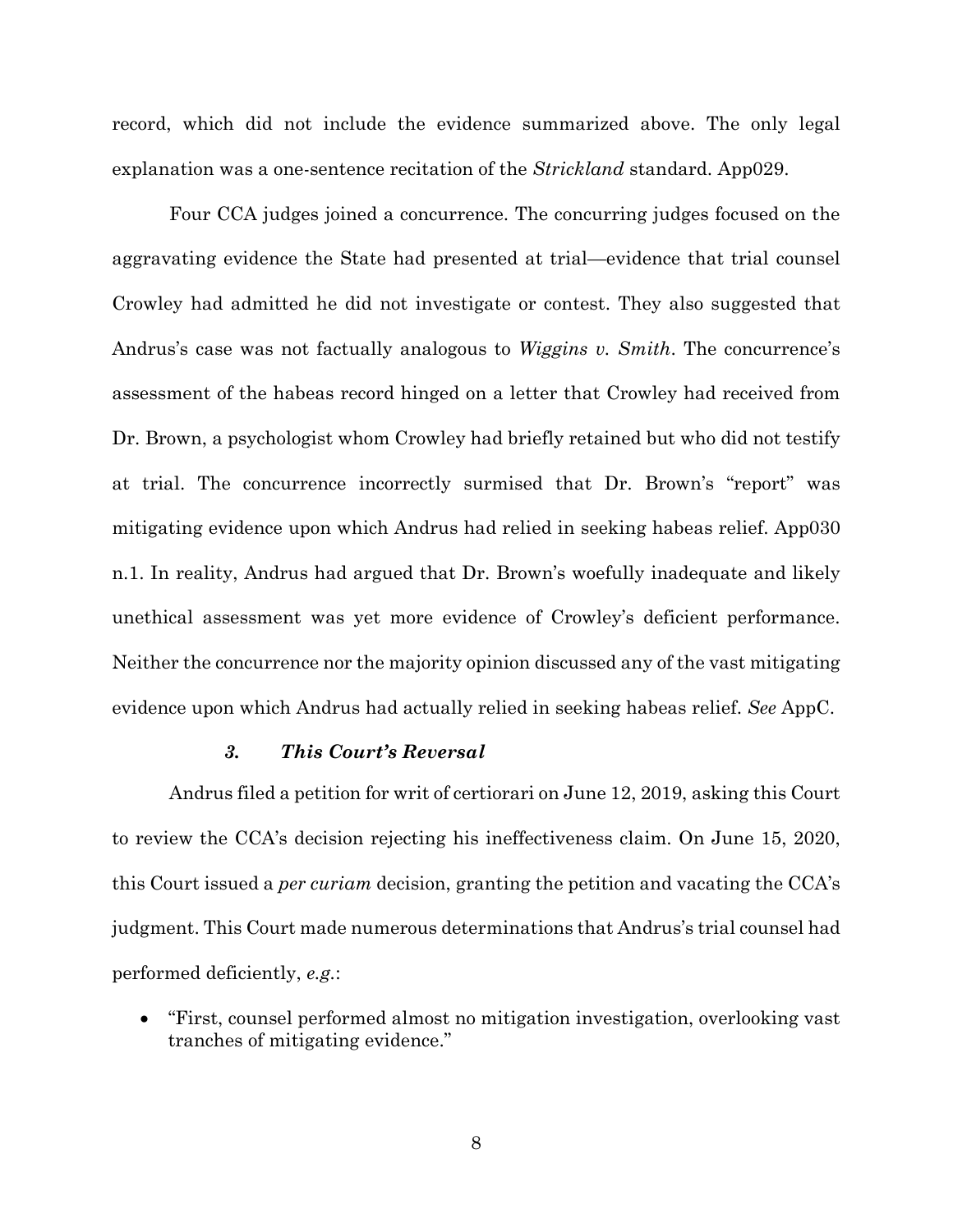- "Second, due to counsel's failure to investigate compelling mitigating evidence, what little evidence counsel did present backfired by bolstering the State's aggravation case."
- "Third, counsel failed adequately to investigate the State's aggravating evidence, thereby forgoing critical opportunities to rebut the case in aggravation."

*Andrus*, 140 S.Ct. at 1881-82. This Court described with specificity counsel's abject failure to investigate readily available and "abundant," "vast," "compelling," "powerful," "myriad," "voluminous," and previously "untapped" mitigating evidence. *Id.* at 1878, 1881, 1882, 1883, 1886 (citation omitted).

This Court then remanded the case because it was "unclear whether" the CCA had "considered *Strickland* prejudice at all." *Andrus*, 140 S.Ct. at 1886. This Court emphasized the CCA's failure to "engage with the effect the additional mitigating evidence highlighted by Andrus would have had on the jury." *Id.* This Court directed the CCA to undertake the "weighty and record-intensive analysis" that *Strickland* requires. *Id.* at 1887. This Court thoroughly described "the correct legal principles" that govern the *Strickland* prejudice inquiry in the capital-sentencing context. *Id.*

#### *4. The CCA's Decision on Remand*

On remand, the CCA granted Andrus's unopposed request to brief the prejudice issue. *See* AppE-G. Thereafter, without hearing oral argument, the CCA issued a 5-4 opinion finding that Andrus had failed to show *Strickland* prejudice. In doing so, the CCA ignored this Court's assessment that "'the scope of [trial] counsel's [mitigation] investigation' approached nonexistent." *Andrus*, 140 S.Ct. at 1883 (alterations in original) (quoting *Wiggins*, 539 U.S. at 528). Instead of engaging with the mitigating evidence that this Court had described as "compelling," *id.* at 1881,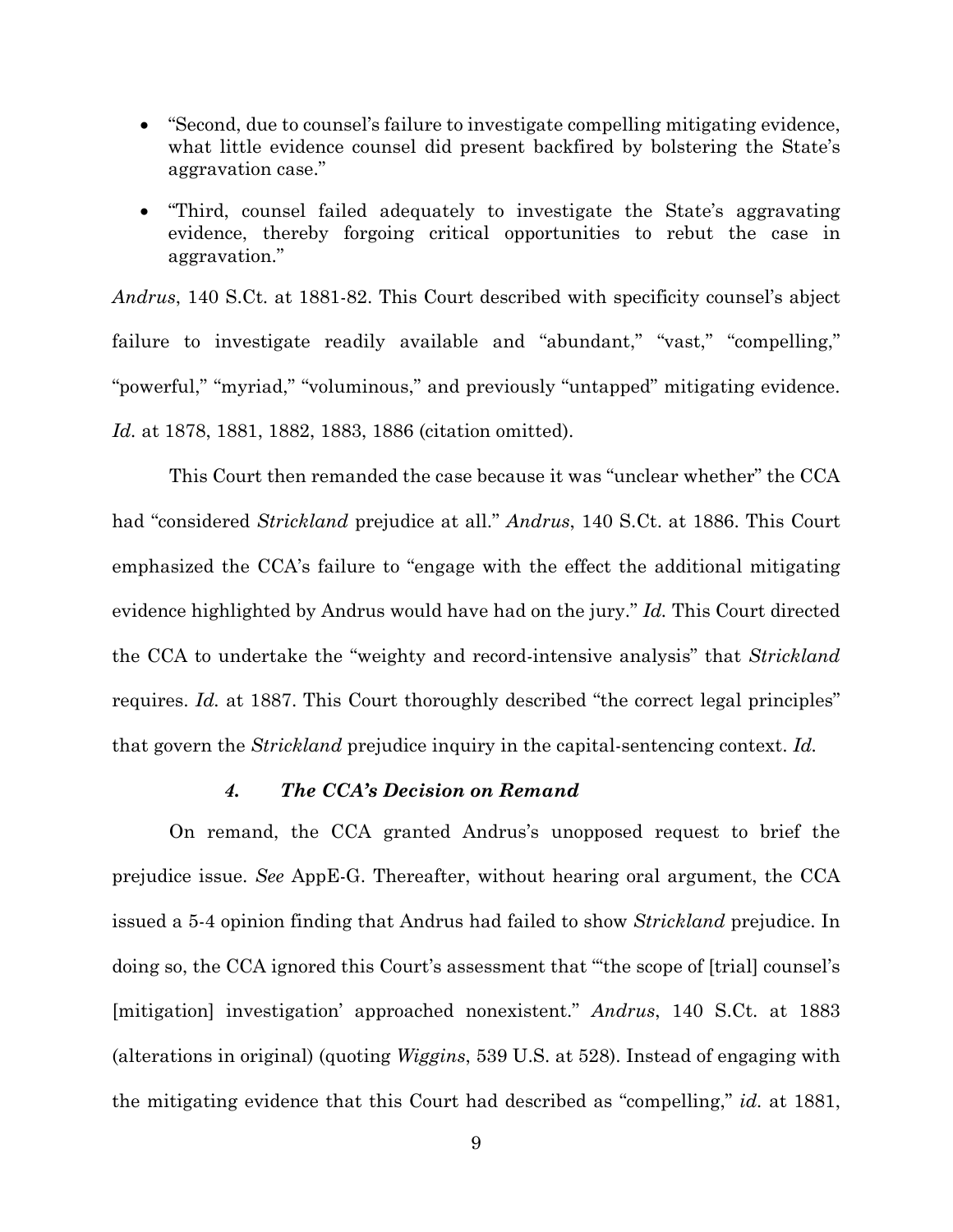the CCA dismissed it as "not particularly compelling." App002. The CCA almost exclusively relied on the State's case-in-aggravation from the punishment phase *of trial*—while again ignoring trial counsel's postconviction admissions that he had not investigated any aspect of the State's case. The CCA also conspicuously ignored this Court's determination that trial counsel's failure "to conduct any independent investigation of the State's case in aggravation, despite ample opportunity to do so," meant that he missed multiple opportunities to "rebut critical aggravating evidence." *Andrus*, 140 S.Ct. at 1884.

Four dissenters objected that the CCA majority had failed to apply the proper prejudice standard, echoing language this Court had used in this very case: "all an Applicant must show to establish that he was prejudiced by trial counsel's deficient performance is a showing that there is a reasonable probability that at least one juror would have struck a different balance between the aggravating and mitigating evidence and voted to spare Applicant's life." App011. The dissenters recognized that, "[b]ased upon the Supreme Court's characterization of the mitigation evidence in this case," Andrus had met that standard. *Id.* Most fundamentally, the CCA dissenters understood that, "[w]hatever else can be said of the Supreme Court's opinion, its characterization of the mitigation evidence that [Andrus's] trial attorney failed to uncover was integral to the determination that [Andrus's] attorney's representation fell below prevailing professional norms." *Id.* The dissenters emphasized that the CCA "is not free to 're-characterize' [mitigating] evidence contrary to the United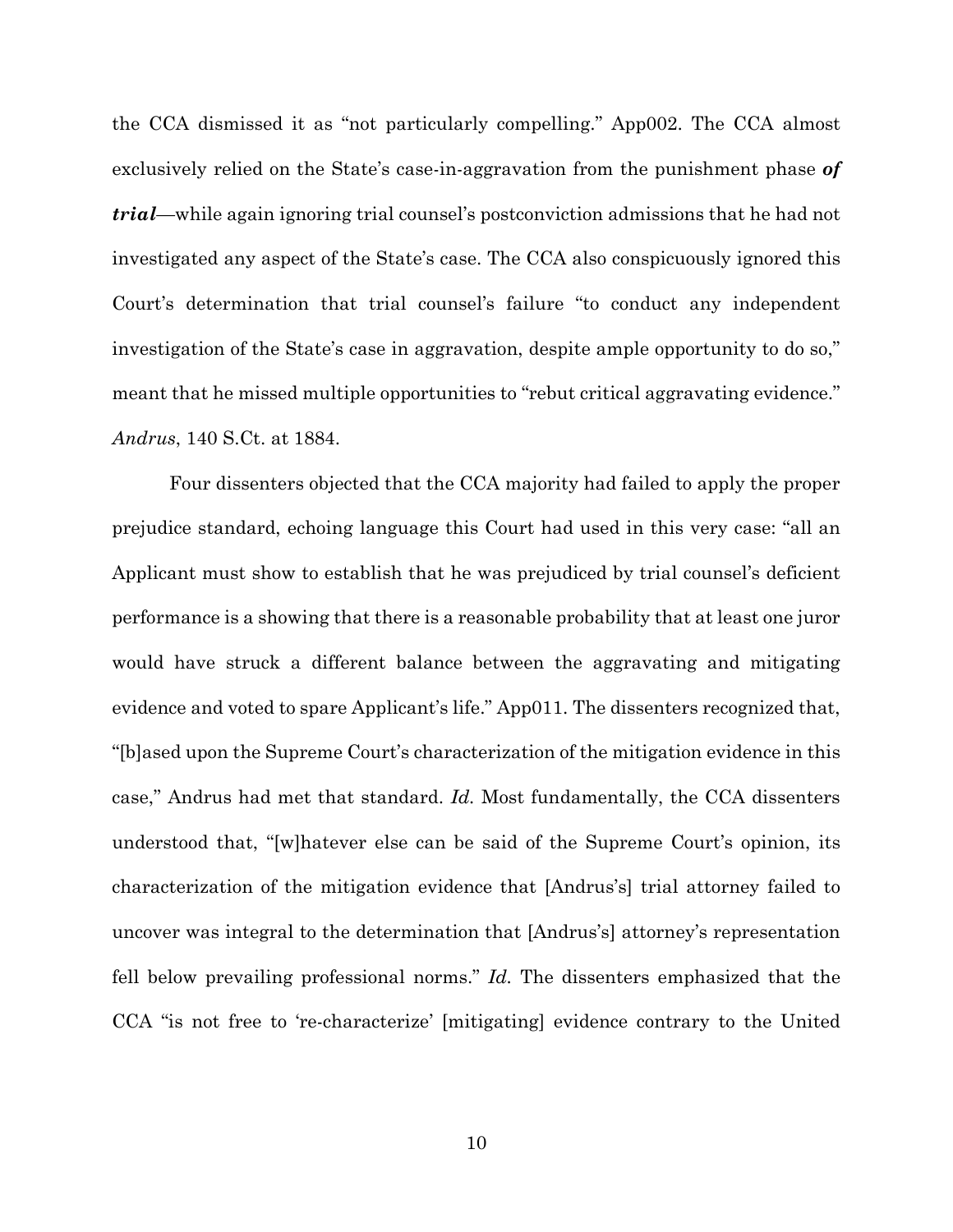States Supreme Court's holding"; the CCA is "bound by the United States Supreme

Court's characterization." App011.

## **REASONS TO GRANT THE WRIT**

## **I. The CCA Found No Prejudice Only By Erroneously Dismissing The Habeas Record, This Court's Specific Determinations Based On That Record, And This Court's Precedents.**

The CCA's 5-4 opinion rests on multiple fundamental errors, any one of which

warrants summary reversal:

- The CCA relied primarily on *the trial record* without acknowledging, much less considering, this Court's determinations regarding the impact of counsel's deficient performance on the trial record, as established in the habeas proceeding.
- The CCA discounted extensive mitigating evidence, dismissing as "weak" what this Court described as "abundant," "vast," "compelling," "powerful," "myriad," "voluminous," and previously "untapped."
- The CCA relied on harmful, unfounded stereotypes about mental illness and childhood trauma contrary to settled principles about mitigation.
- The CCA ignored this Court's specific guidance for assessing *Strickland* prejudice in this very case.

Because the CCA's decision resolved an important question of federal constitutional

law in conflict with decisions of this Court—including, most prominently, the Court's

decision in this very case—this Court should summarily reverse and hold that

Andrus's right to the effective assistance of counsel during his death-penalty trial

was violated.

## **A. The CCA failed to acknowledge, much less consider, this Court's determinations regarding the impact of counsel's deficient performance on the trial record.**

A *Strickland* prejudice inquiry "'necessarily require[s] a court to 'speculate' as

to *the effect of the new evidence' on the trial evidence*, 'regardless of how much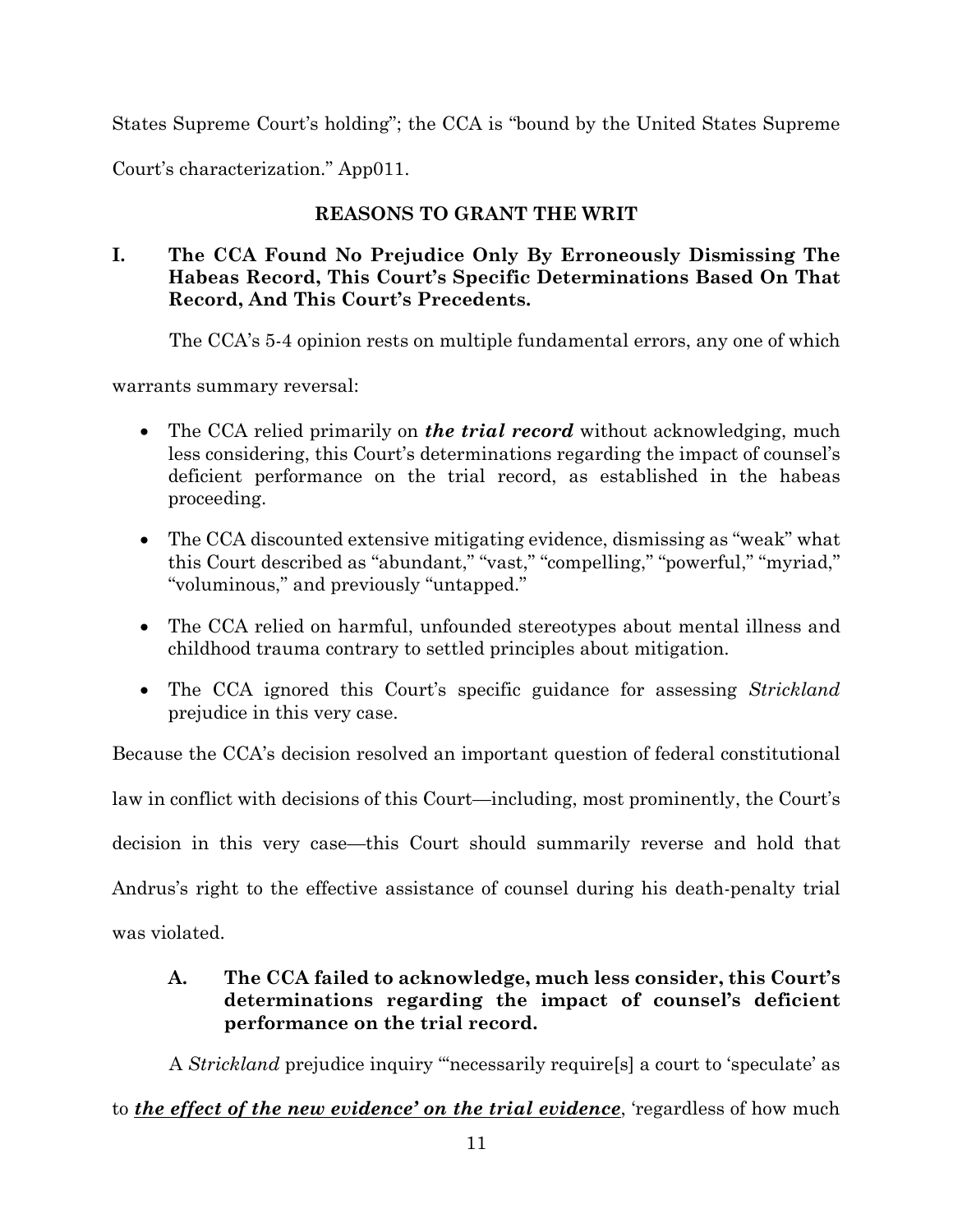or little mitigation evidence was presented during the initial penalty phase.'" *Andrus*, 140 S.Ct. at 1887 (emphasis added) (quoting *Sears v. Upton*, 561 U.S. 945, 956 (2010) (*per curiam*) (emphasis added)); *see also Strickland v. Washington*, 466 U.S at 688, 695-96 (1984) (instructing courts to take "due account of the effect of" counsel's deficient performance on the trial in making the prejudice inquiry). The CCA's opinion does not even acknowledge that trial counsel's deficient performance included presenting evidence that "unwittingly aided the State's case-in-aggravation" and foregoing any opportunity to "rebut critical aggravating evidence." *Andrus*, 140 S.Ct. at 1883-84. Instead of adhering to this Court's directives, the CCA circled back repeatedly to the trial record, never once considering the distortions trial counsel's deficient performance had produced. This failure to account for counsel's deficiency when weighing the old evidence cannot be reconciled with a proper *Strickland*  prejudice analysis and this Court's explicit guidance.

The CCA devoted considerable space to recounting the State's punishmentphase case at trial, grounding its analysis in evidence that this Court had concluded, based on the habeas record and in accordance with *Strickland*, could have been attacked. In doing so, the CCA mischaracterized *this Court's* assessment of Andrus's record:

As a juvenile he committed the offense of drug possession in a drug-free zone. The jury also heard about his aggravated robbery of a woman at her parents' house and the commission of a robbery at a dry-cleaning establishment. *The Supreme Court discounted these crimes, but we do not[.]*

App007 (emphasis added). Contrary to the CCA's characterization, this Court thoroughly assessed the State's punishment case, but did so in light of new evidence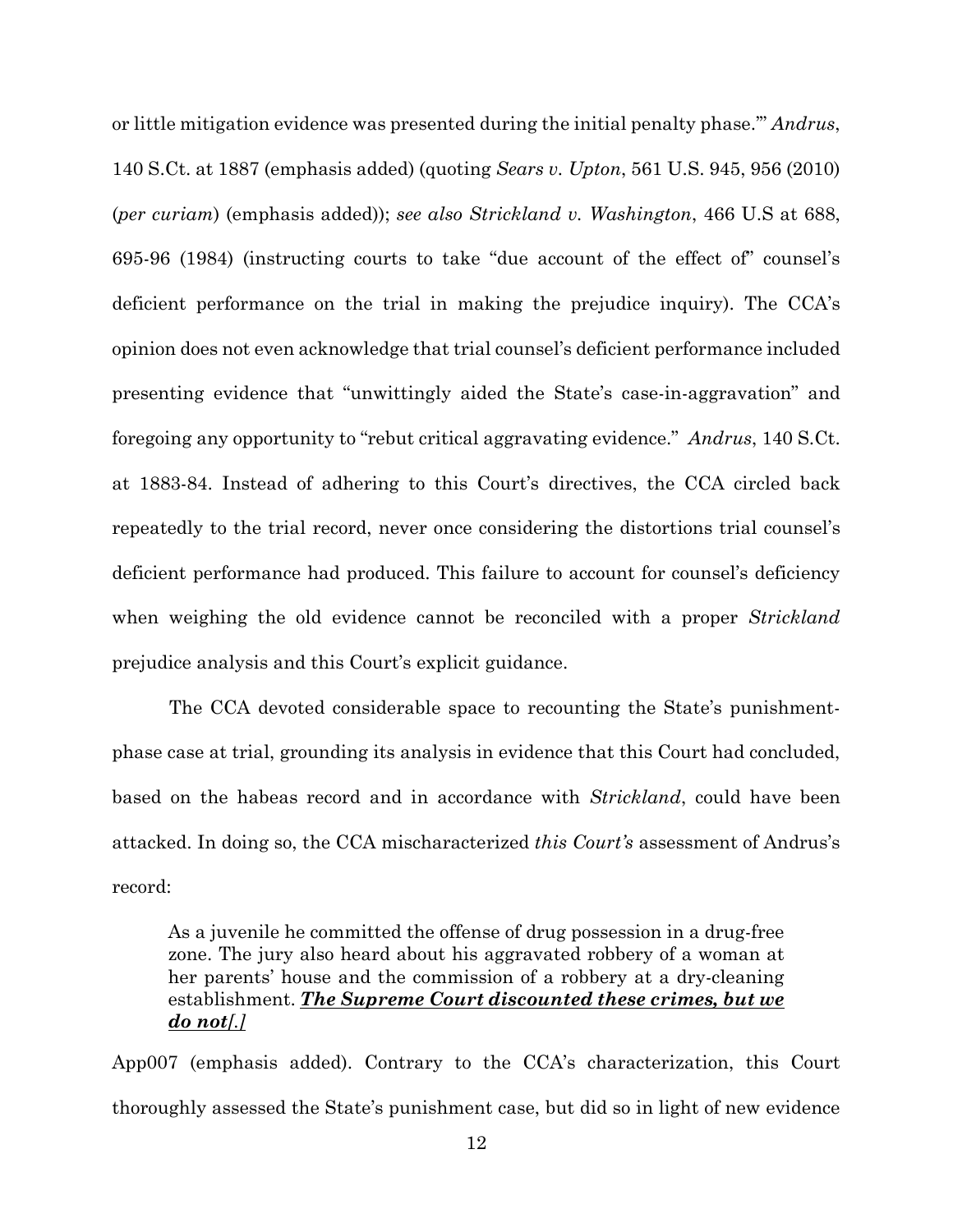related to these crimes that Crowley had failed to uncover. The CCA was required to do the same.

The CCA bristled at this Court's determination that Andrus's role in the juvenile offense that had led to his confinement in TYC could have been challenged at trial. Yet, as this Court recognized, the original police report showed that he had not pulled a gun on anyone, as the CCA claimed, but had "served as a lookout while his friends robbed a woman." *Andrus*, 140 S.Ct. at 1877. The CCA attempted to bolster its rejection of this Court's analysis by recourse to the very trial testimony (from the crime victim and an investigating officer) that had been undermined in the habeas proceeding by demonstrating Crowley's failure to impeach these witnesses with prior inconsistent statements. *See* AppA at n.98, n.99, n.101, n.102–n.105.

Next, the CCA rested its decision on trial evidence related to Andrus's time at the TYC by rejecting the principle that this evidence not only could have been, but as this Court found, *was* tainted by counsel's deficient performance. At trial, the State leaned heavily on the contention that Andrus had resisted TYC's "benevolent" attempts to rehabilitate him. In its punishment-phase closing, State's counsel had argued, falsely, that a TYC official, who had never met Andrus, had somehow played a personal role in Andrus's case and "crafted a tailormade program" that Andrus had simply "rejected." After extolling TYC's virtues, the prosecution had asked the jury: "What mitigating evidence is there that could outweigh what we've already spoken up [sic] here? I submit to you there is nothing." 52RR31. Instead of challenging any aspect of the State's punishment case, Andrus's trial counsel *conceded* that the State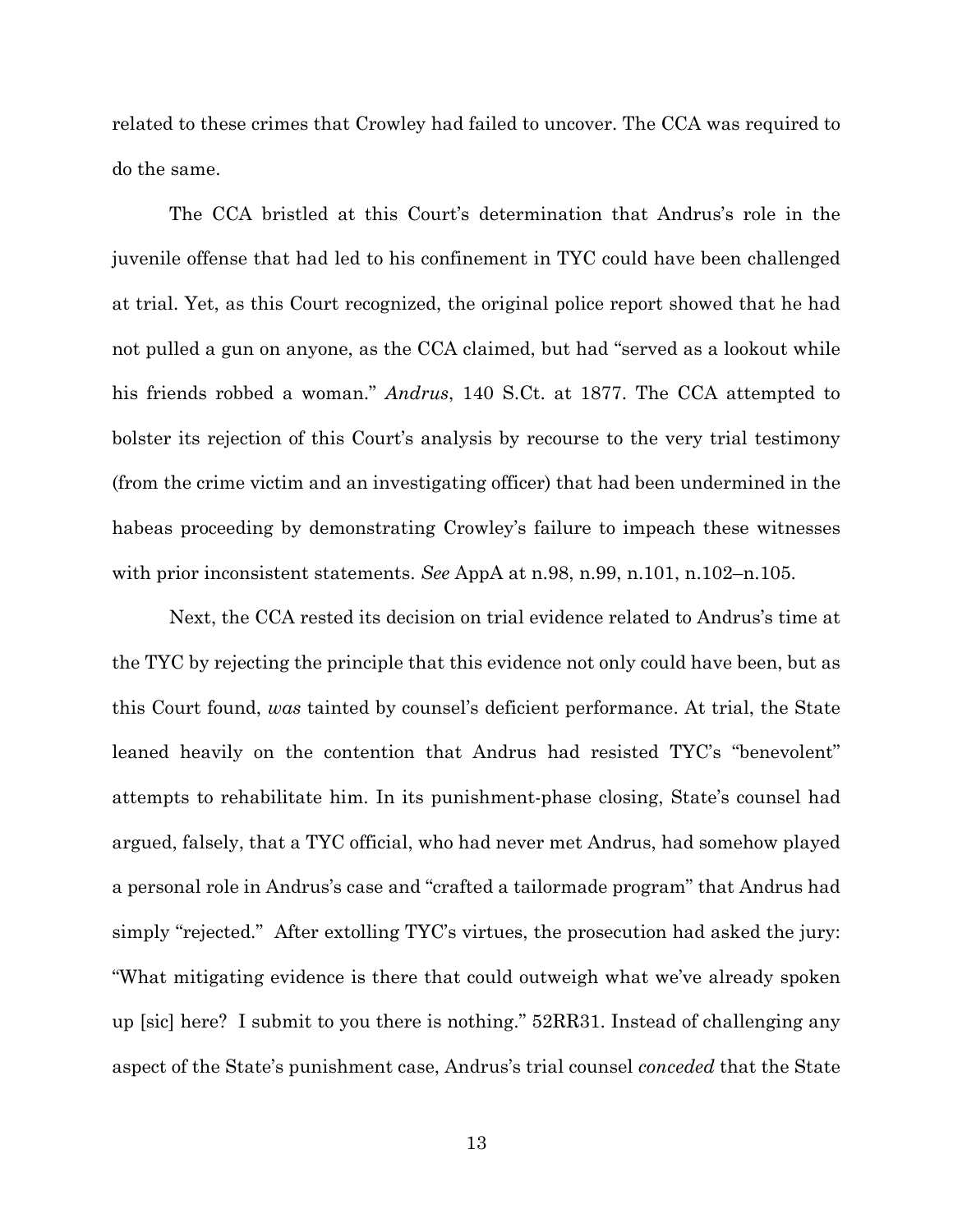had proven that his client would be a future danger and, in doing so, specifically referred to the State's unrebutted TYC testimony. As *this Court* put it, "counsel left all of that aggravating evidence untouched at trial—even going so far as to inform the jury that the evidence made it 'probabl[e]' that Andrus was 'a violent kind of guy.'" *Andrus*, 140 S.Ct. at 1884 (alteration in original) (emphasis added).

*This Court* recognized that the habeas proceeding had exposed the misleading portrait of TYC that could have been attacked by competent counsel. *See Andrus*, 140 S.Ct. at 1884; *see also* 5EHRR121-122, 143-147, 152, 158, 200 (TYC Ombudsman testifying in habeas proceeding that the only rehabilitation/treatment at TYC when Andrus was in its custody was the "resocialization program," which was not, as the State claimed, "tailormade" for anyone but was a one-size-fits-all program; that the person who developed that program "was fired shortly after the conservator was appointed by Governor Perry"; and that the failed program was scrapped soon after Andrus's release).

*This Court*, by applying *Strickland*, recognized that the habeas testimony about Andrus's experiences in Texas's juvenile system would have cast his juvenile record in an entirely different light: "it was 'surpris[ing] how few' citations Andrus had received, 'particularly in the dorms where [Andrus] was' housed" there was "'nothing uncommon' about Andrus' altercations because 'sometimes you . . . have to fight to get by' in the 'violent atmosphere' and 'savage environment;'" and "Andrus' isolation periods in TYC custody, for 90 days at a time when Andrus was 16 or 17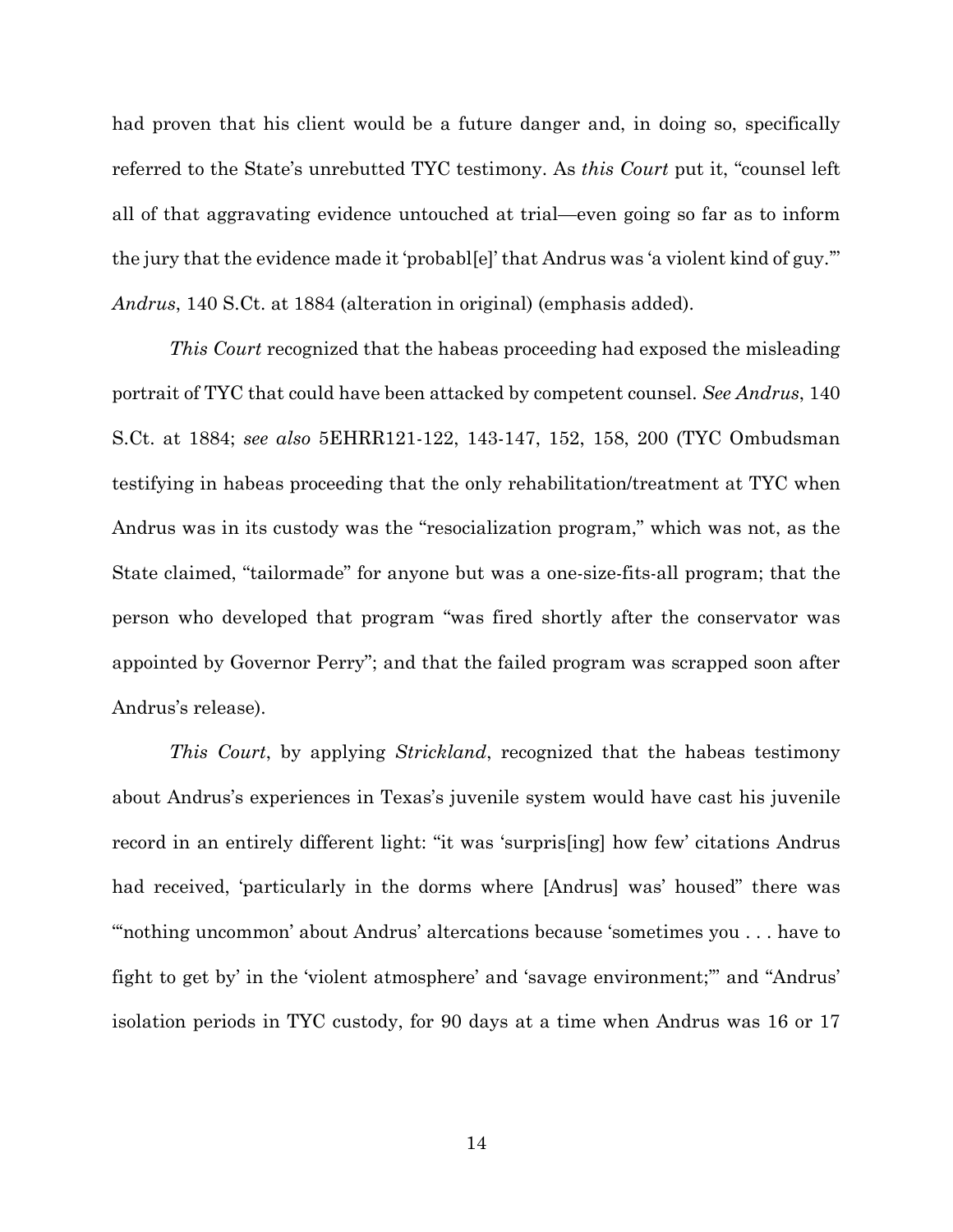years old, 'would horrify most current professionals in our justice field today.'" *Andrus*, 140 S.Ct. at 1884 n.2 (citations to habeas record omitted).

The CCA dismissed the evidence amassed in the habeas proceeding that demonstrated how TYC had failed Andrus, suggesting that that evidence would either have been inadmissible or outweighed by Andrus's TYC disciplinary record even though the misimpression created by that disciplinary record was a central theme developed and substantiated in the habeas proceeding. Indeed, the CCA expressly *rejected* this Court's conclusion with respect to that very issue:

## *Although the Supreme Court described [Andrus's] infractions at TYC as "notably mild,"* we conclude that a jury would have been convinced otherwise.

App007 (emphasis added) (quoting, with disapproval, *Andrus*, 140 S.Ct. at 1884); *but see Andrus*, 140 S.Ct. at 1884 ("Had counsel genuinely investigated Andrus' experiences in TYC custody, counsel would have learned that Andrus' behavioral problems there were notably mild, and the harms he sustained severe.").[5](#page-24-0)

Likewise, the CCA rejected the TYC-related evidence that *this Court* had highlighted as compelling, relevant, and mitigating, *e.g.*,

<span id="page-24-0"></span><sup>&</sup>lt;sup>5</sup> In rejecting this Court's assessment of the TYC-related evidence, the CCA dismissed, without discussing, the testimony of the former TYC Ombudsman. The CCA mentioned him once in passing without identifying him by name or title. *See* App007. Instead of considering the TYC Ombudsman's expert testimony, the CCA cited a fragment of the habeas record when State's counsel read excerpts from Andrus's TYC write-ups into the record while the TYC Ombudsman was on the stand. In response to the decontextualized reading, the TYC Ombudsman did not "acknowledge" that the write-ups were reliable, as the CCA suggested, but simply referred back to his previous testimony about the violence that youth in TYC units had had to endure. 5EHRR204. More critically, the TYC Ombudsman, having reviewed hundreds of pages of records, explained that the vast majority of Andrus's disciplinary write-ups were for "disruption of program," which included "talking out of turn," "throwing a paperclip or shooting a rubber band or talking while standing in line or talking in the lunch room or eating -- once I saw he got a 225 for eating a cookie in class." 5EHRR174. Andrus was also written up for expressing suicidal thoughts, and placed in solitary confinement in response. *Id*.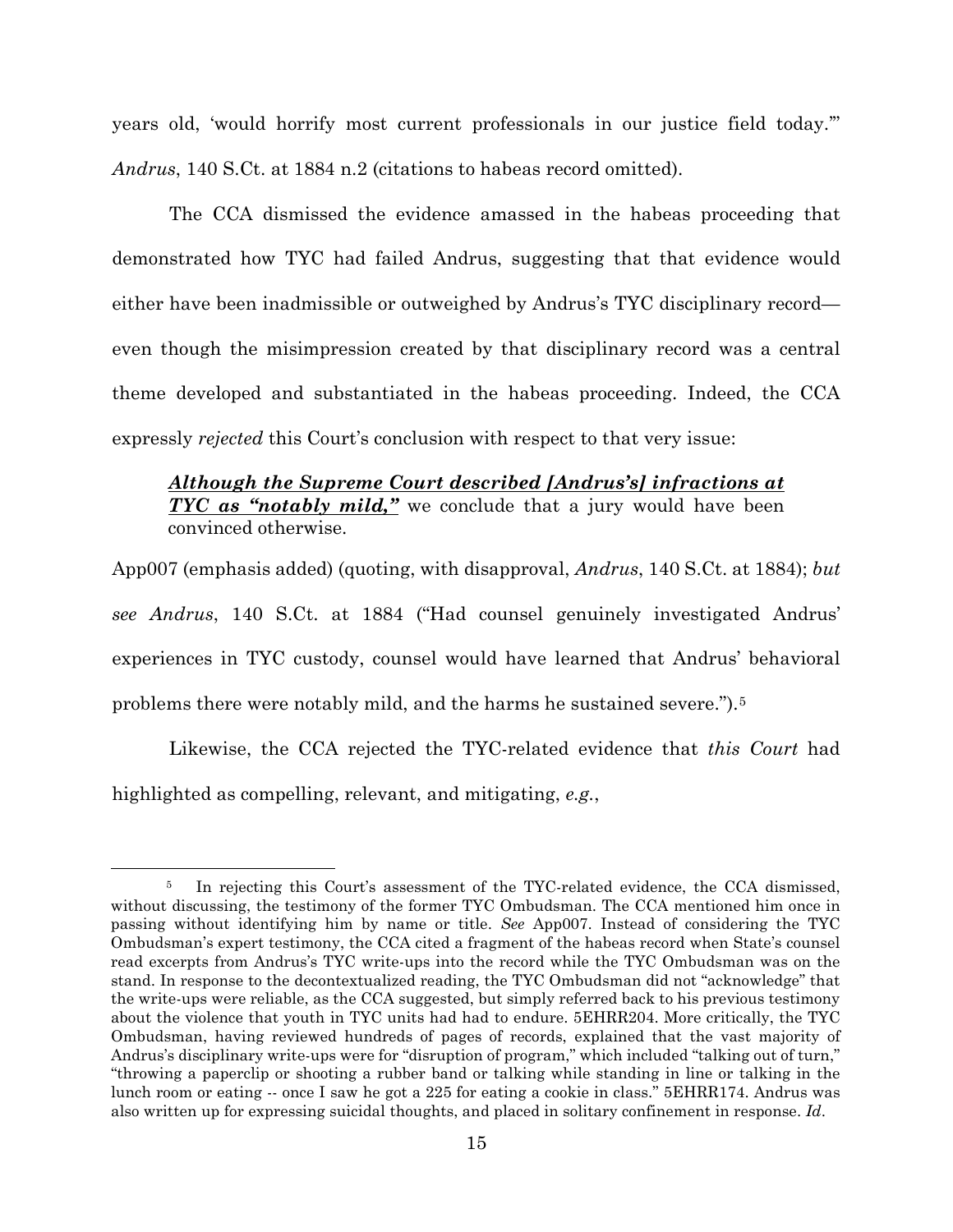- During Andrus's eighteen months in TYC, "he was steeped in gang culture, dosed on high quantities of psychotropic drugs, and frequently relegated to extended stints of solitary confinement. The ordeal left an already traumatized Andrus all but suicidal. Those suicidal urges resurfaced later in Andrus' adult life." *Andrus*, 140 S.Ct. at 1877;
- "Andrus' experience in the custody of the TYC left him badly traumatized." *Id.*  at 1882;
- "[W]ith sufficient understanding of the violent environments Andrus inhabited his entire life," including his time in TYC custody, "counsel could have provided a counternarrative of Andrus' later episodes in prison." *Id.* at 1884.

Similarly, the CCA ignored the impact the habeas evidence would have had on

the State's trial argument that Andrus was guilty of an extraneous offense perpetrated at a dry-cleaning business, a crime he consistently denied committing.

The CCA's contorted analysis expressly rejected *this Court*'s assessment of trial

counsel's failure to expose the unreliability of the evidence linking Andrus to that

offense:

## *The Supreme Court . . . questioned the reliability of the identification due in part to police testimony on habeas about the impact of a delay between a crime and an identification.* But the testimony was that such a delay could impact reliability in a given case, not that it did so in the robbery at issue here.

App008 (emphasis added) (footnote omitted). The CCA did not accept that the rebuttal evidence amassed in the habeas proceeding would have undercut this aspect of the State's punishment case; instead, the CCA even dismissed concessions the State's witness, a detective, had made in the habeas proceeding on cross-examination about the unreliability of the underlying investigation. The CCA suggested that those admissions were meaningless because they emerged in response to "defense counsel's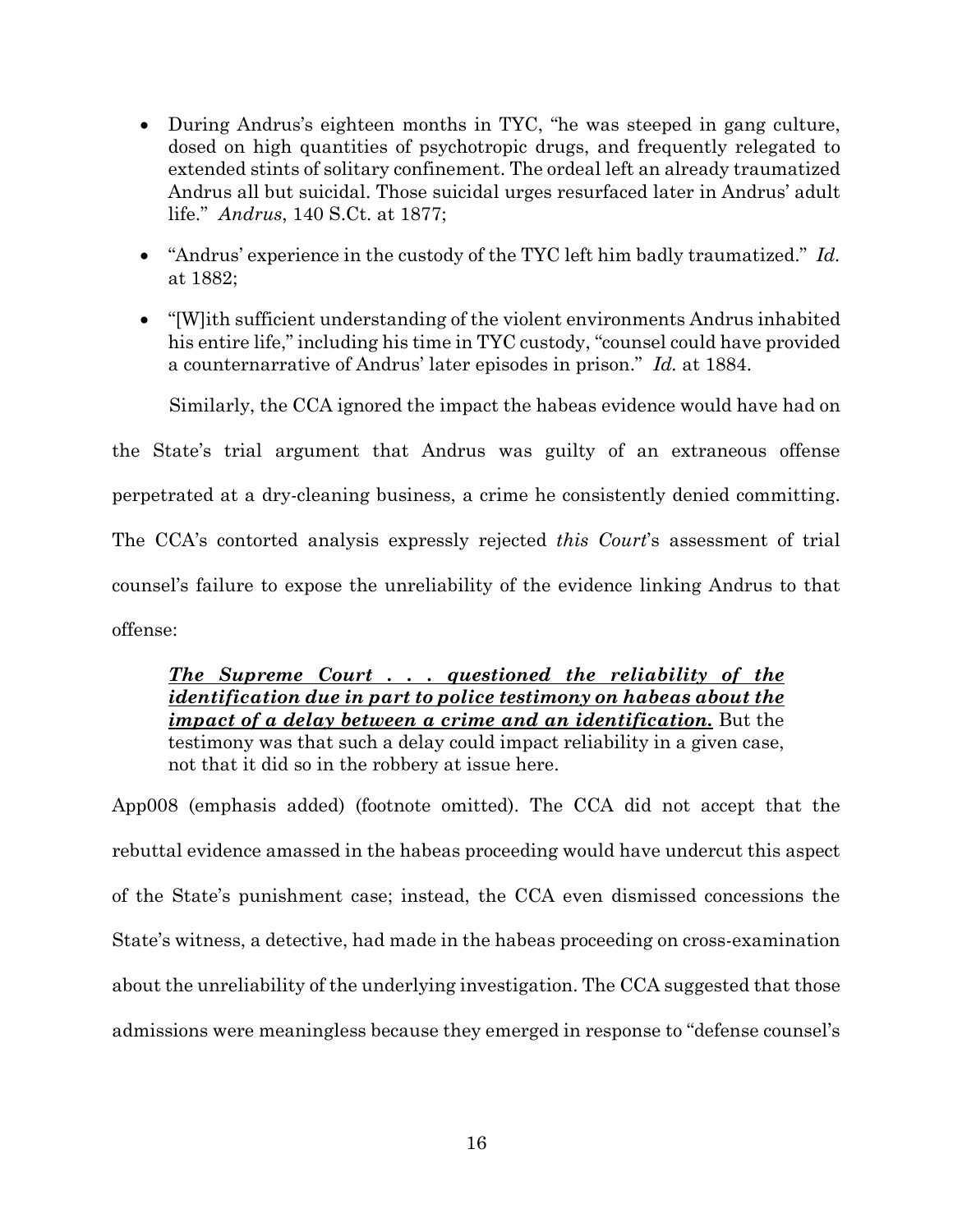questioning.["6](#page-26-0) App008. Indeed, the CCA criticized this Court's assessment of the very same trial evidence *because* this Court had given weight to the adversarial testing undertaken for the first time in the habeas proceeding:

*Citing to and quoting from defense counsel's questioning in the habeas record, the Supreme Court also criticized the photo and its placement in the array for depicting Applicant as the only subject in the array who was looking 'directly up and out[.]'* . . . [W]e do not judge the photo array to be unduly suggestive[.]

Id. (emphasis added). The CCA thus expressly rejected this Court's record-based analysis, as well as a core feature of the adversarial process. *See* 3 Wigmore, EVIDENCE § 1367, p. 27 (2d ed. 1923) (recognizing cross-examination as "beyond any doubt the greatest legal engine ever invented for the discovery of truth").

*This Court* determined that this precise extraneous offense, which the State attributed to Andrus, could likely have been vigorously attacked (if not excluded outright):

The State's case in aggravation also highlighted Andrus' alleged commission of a knifepoint robbery at a dry-cleaning business. At the time of the offense, "all [that] the crime victim . . . told the police . . . was that he had been the victim of an assault by a black man." Although Andrus stressed to counsel his innocence of the offense, and although the State had not proceeded with charges, Andrus' counsel did not attempt to exclude or rebut the State's evidence. That, too, is because Andrus' counsel concededly had not independently investigated the incident. In fact, at the habeas hearing, counsel did not even recall Andrus' denying responsibility for the offense. Had he looked, counsel would have discovered that the only evidence originally tying Andrus to the incident was a lone witness statement, later recanted by the witness, that led to the inclusion of Andrus' photograph in a belated photo array, which the police admitted gave rise to numerous reliability concerns. *The dissent thus reinforces Andrus' claim of deficient performance by recounting and emphasizing the details of the* 

<span id="page-26-0"></span><sup>6</sup> To clarify: it was the habeas applicant's counsel, not "defense counsel," questioning witnesses on Andrus's behalf in the habeas proceeding.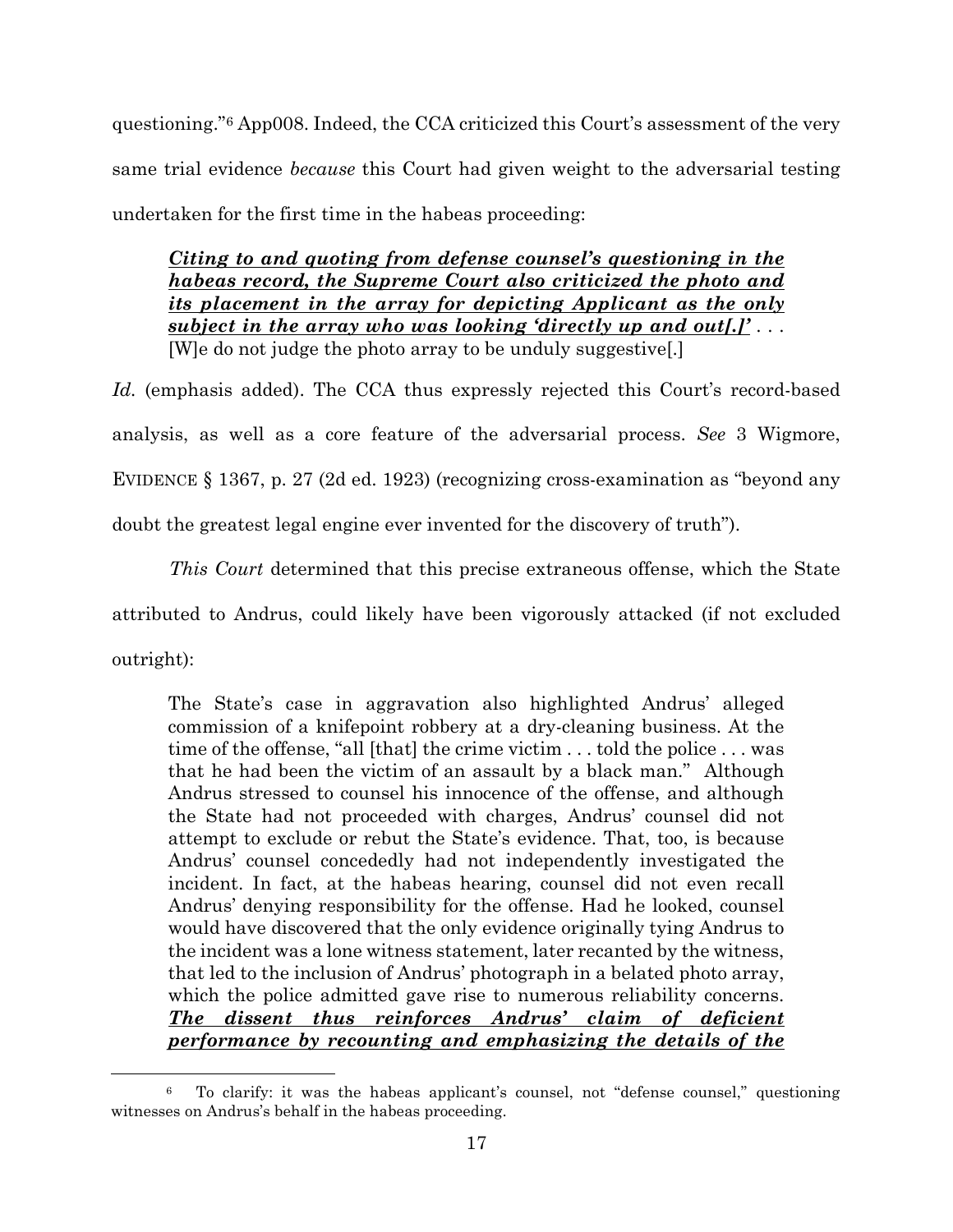*dry-cleaning offense as if Andrus were undoubtedly the perpetrator. The very problem here is that the jury indeed heard that account, but not any of the significant evidence that would have cast doubt on Andrus' involvement in the offense at all: significant evidence that counsel concededly failed to investigate.*

*Andrus*, 140 S.Ct. at 1885 (alterations in original) (emphasis added) (footnote and citations omitted). Ignoring this, the CCA engaged in the same analytical errors that this Court had rejected.

The governing law does not permit the CCA to salvage the State's punishment case by invoking a decidedly one-sided presentation (for instance, by treating a patently unreliable witness as a reliable police informant, even though the State, at trial, had *concealed* that witness's role in the highly suspect efforts to link Andrus to this offense); *a fortiori*, citations to portions of the trial record exposed as unreliable due to counsel's deficient performance do not support the assertion that the State's trial presentation was unassailable. *Compare Andrus*, 140 S.Ct. at 1884-85, *to* App007-008.

Similarly perplexing is the CCA's repeated recourse to Andrus's own trial testimony—*see* AppA at text accompanying n.73, n.76, n.77, n.79–n.81, n.124 without acknowledging *this Court's* determination that Andrus's trial testimony was distorted by his counsel's abject failure. Likewise, the CCA dismissed Andrus's "proposed new mitigating evidence" as "relatively weak" and insisted "that some of that sort of evidence—about his family and background—was presented at trial," citing as an example his mother's trial testimony "that he was very helpful in raising the other children and was in the position to help her the most." App006 & App010.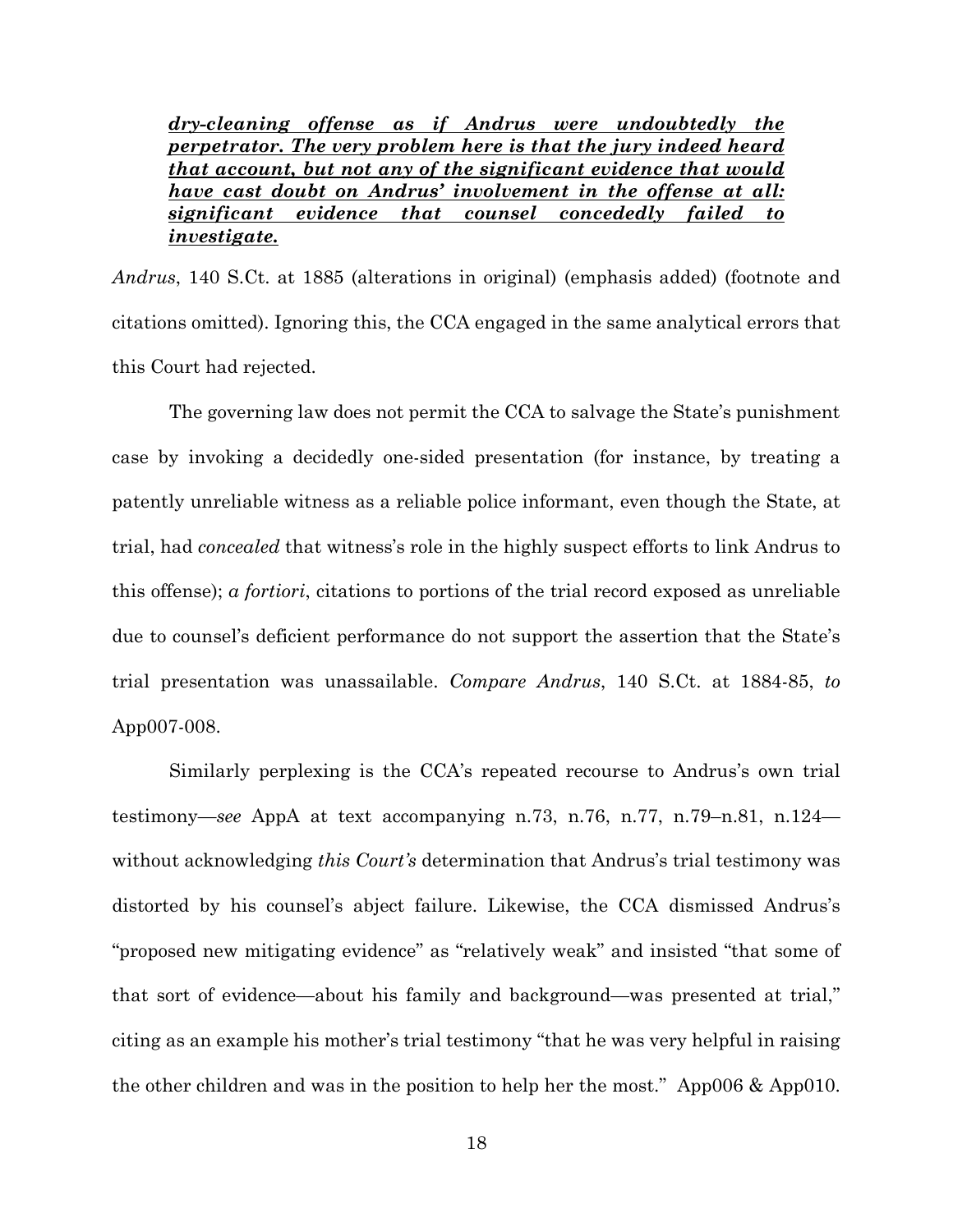The CCA ignored this Court's recognition that, at trial, Andrus's mother had also falsely "insisted that Andrus 'didn't have access to' 'drugs or pills in [her] household,' and that she would have 'counsel[ed] him' had she found out that he was using drugs." *Andrus*, 140 S.Ct. at 1878 (alterations in original) (citations omitted). As *this Court* observed, when Andrus opted to testify to counter the false portrait his mother had painted of his childhood, his own counsel "turn[ed] a bad situation worse." *Andrus*, 140 S.Ct. at 1884. Rather than acting as an advocate, counsel betrayed his client, making statements that the "jury could have understood . . .to insinuate that Andrus was lying." *Id.* The CCA only considered the few generalizations in his mother's trial testimony—and only as a means to dismiss the vast habeas evidence as nothing "new" of note—while disregarding the harm caused by the presentation as a whole. App010.

Instead of addressing how the evidence of trial counsel's deficient performance had affected the trial record, the CCA repeatedly cited its own previous opinion in Andrus's *direct appeal*. *See* AppA at text accompanying n.4, n.93, n.94, n.96, n.107, n.120–n.123.[7](#page-28-0) By definition, the direct-appeal opinion was based solely on the trial record*.* Thus, the characterization of "facts" in the direct appeal, derived only from the trial record, cannot justify dismissing the facts developed for the first time in a habeas proceeding, which involved an evidentiary hearing that produced 41 volumes of new evidence and a Supreme Court decision highlighting numerous ways trial counsel's deficient performance had distorted the trial record. *See, e.g.*, *Andrus*, 140

<span id="page-28-0"></span><sup>7</sup> Footnotes 120-123 begin with a misplaced "*id.*" cite. By comparing the text associated with those footnotes to text in the CCA's 2016 direct-appeal opinion, it is clear that the CCA was referring to its own previous opinion, as it did in footnotes 4, 93, 94, 96 and 107.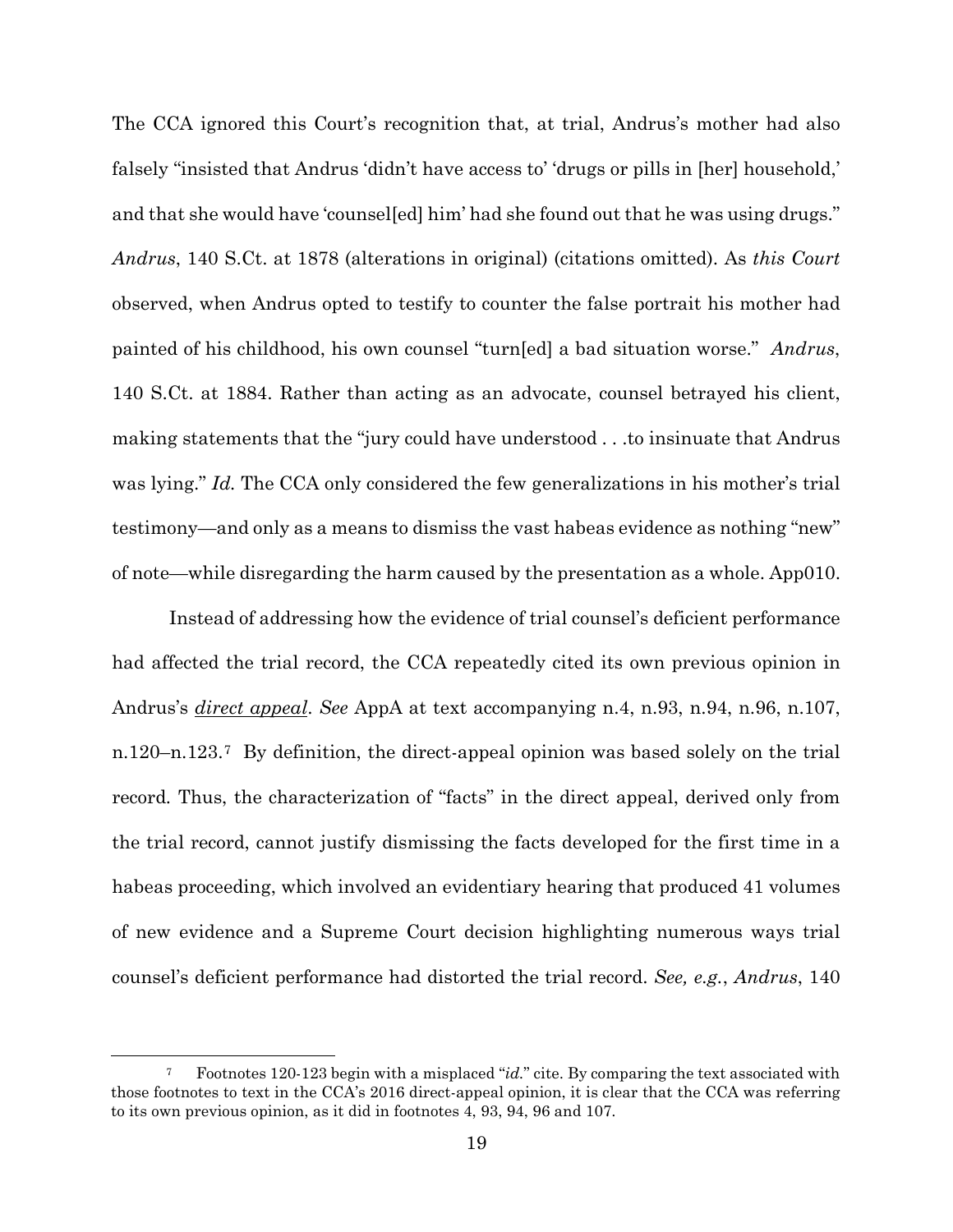S.Ct. at 1883-84 (finding trial counsel's deficient investigation meant that "much of the so-called mitigating evidence" offered at trial actually "aided the State's case in aggravation" and concluding trial counsel had "failed to conduct any independent investigation of the State's case in aggravation, despite ample opportunity to do so").

On remand, the CCA recycled large passages from its 2016 direct-appeal opinion. An example is the CCA's description of Andrus's misconduct in jail while awaiting trial. *Compare, e.g.*, App009-010, *with Andrus v. State*, No. AP-76,936, 2016 Tex. Crim. App. Unpub. LEXIS 1158, at \*8-11 (Tex. Crim. App. Mar. 23, 2016) (not designated for publication). Based on a description derived solely from trial testimony that deficient counsel had utterly failed to challenge, the CCA concluded that Andrus's "extensive record of violence while being incarcerated strongly suggests he will be a threat to other inmates and staff." App010. That statement does not account for the copious evidence adduced in the habeas proceeding that contextualized the jail misconduct. The CCA also ignored evidence that, in the years since Andrus's 2012 conviction and transfer to prison, he had had very few write-ups and none for violent conduct, which a clinical psychologist attributed to Andrus being taken off "many of the medications that were inappropriate" and finally being "in a structured safe environment" such that "his neuro system appears to have dampened down and was not on such high alert." 7EHRR51. As *this Court* noted, but-for counsel's deficient performance at trial, the jury would have heard a great deal of evidence that would have "contextualize<sup>[d]</sup> and counter<sup>[ed]</sup> the State's evidence" of Andrus's misconduct while incarcerated as a teen and while awaiting trial. *Andrus*, 140 S.Ct. at 1877-78.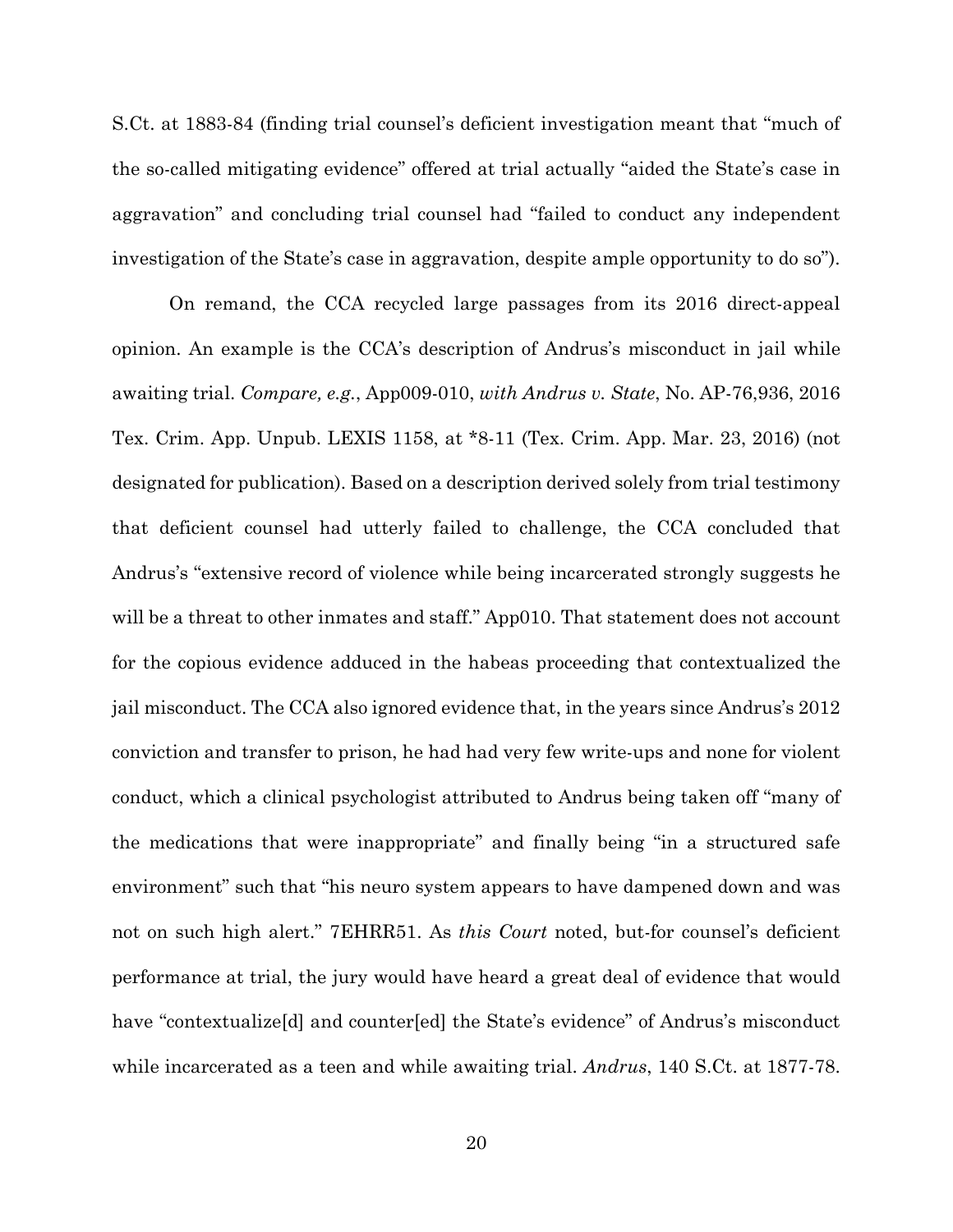The State's trial presentation of that misconduct was the State's primary basis for urging a death sentence—and the habeas proceeding demonstrated that this evidence could and should have been challenged by competent counsel.

In short, the CCA relied extensively on the very trial testimony that this Court had assessed as tainted by counsel who, "by his own admissions at the habeas hearing, [was] barely acquainted with [any of] the witnesses who testified" and who "did not prepare" the few witnesses that he called to the stand. *Andrus*, 140 S.Ct. at 1882. Ignoring the myriad ways trial counsel's failures severely distorted the trial record cannot be squared with this Court's directives.

## **B. The CCA erroneously rejected extensive mitigating evidence, dismissing as "weak" what this Court had described as "abundant," "vast," "compelling," "powerful," "myriad," "voluminous," and previously "untapped."**

This Court explicitly directed that, in undertaking the prejudice analysis, the CCA "must consider 'the *totality* of the available mitigation evidence—both that adduced at trial, and the evidence adduced in the habeas proceeding'—and 'reweig[h] it against the evidence in aggravation.'" *Andrus*, 140 S.Ct. at 1886 (emphasis added) (quoting Supreme Court precedent) (emphasis added). Yet the CCA did not give fair consideration to the mitigating evidence adduced in the habeas proceeding or appropriately compare the new evidence to the paltry evidence before the jury. The 135 footnotes in the CCA's opinion do not contain a single citation to mitigating evidence adduced by Andrus in the habeas proceeding.

The CCA's opinion does not discuss *any* specific testimony or *any* of the more than 120 exhibits that Andrus had offered and the habeas trial court had admitted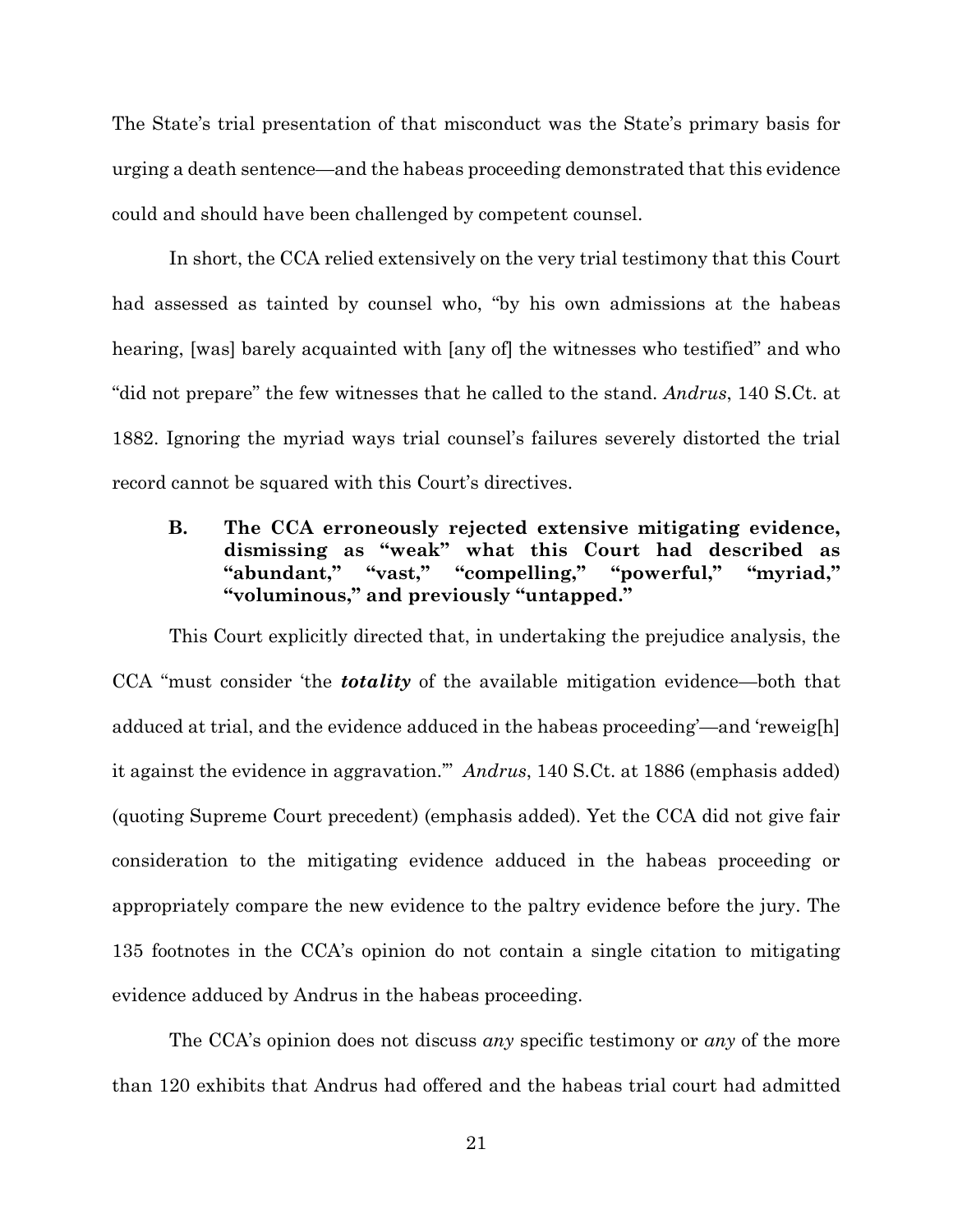into evidence demonstrating what trial counsel could and should have developed as mitigation.[8](#page-31-0) This new evidence spans a 41-volume Reporter's Record and includes sworn affidavits from both lay witnesses and experts as well as voluminous documentary evidence reflecting what *this Court* characterized as "abundant," "vast," "compelling," "powerful," "myriad," and previously "untapped" mitigating evidence. *Andrus*, 140 S.Ct. at 1878, 1881, 1882, 1883, 1886. For instance, instead of one illprepared trial expert, the habeas proceeding featured testimony from six experts whose opinions would have painted a dramatically different picture of Andrus's life up to the time when he committed the underlying capital offense while struggling with an untreated mental illness and self-medicating with street drugs.<sup>[9](#page-31-1)</sup> The CCA did not address specific testimony presented for the first time in the habeas proceeding that *this Court* discussed at length and that had moved the habeas judge to recommend granting habeas relief. *Compare* AppA, AppB, AppD.

The voluminous documentary evidence demonstrating Andrus's traumatic upbringing—which the CCA largely ignored and none of which had been shared with the jury—includes records documenting the criminal histories of the five different

<span id="page-31-0"></span><sup>8</sup> The only habeas exhibits the CCA cited are a handful introduced by State's counsel, including excerpts from a few TYC records (as if the critique of TYC and its records had not occurred). *See* AppA at n.73 (citing TYC record excerpt SX25), n.75 (same), n.82 (citing TYC record excerpt SX27), n.83 (citing TYC record excerpt SX16), n.87 (again citing TYC record excerpt SX25), n.89 (citing TDCJ record SX28 although admitted only as a demonstrative), n.90 (citing TYC record excerpts SX16, SX26, SX27, SX28). Even more concerning, the CCA cited as authoritative a postconviction affidavit signed by deficient trial counsel. *See* AppA at n.95 (citing SX2). This Court described trial counsel's representation as a submission that "blinked reality." *Andrus*, 140 S.Ct. at 1883. Moreover, the habeas proceeding demonstrated that the credibility problems with Crowley's affidavit, written for him by State's counsel, were legion. *See* 2EHRR155-167.

<span id="page-31-1"></span>The habeas judge who received all of the evidence made no adverse credibility determinations as to any of these experts.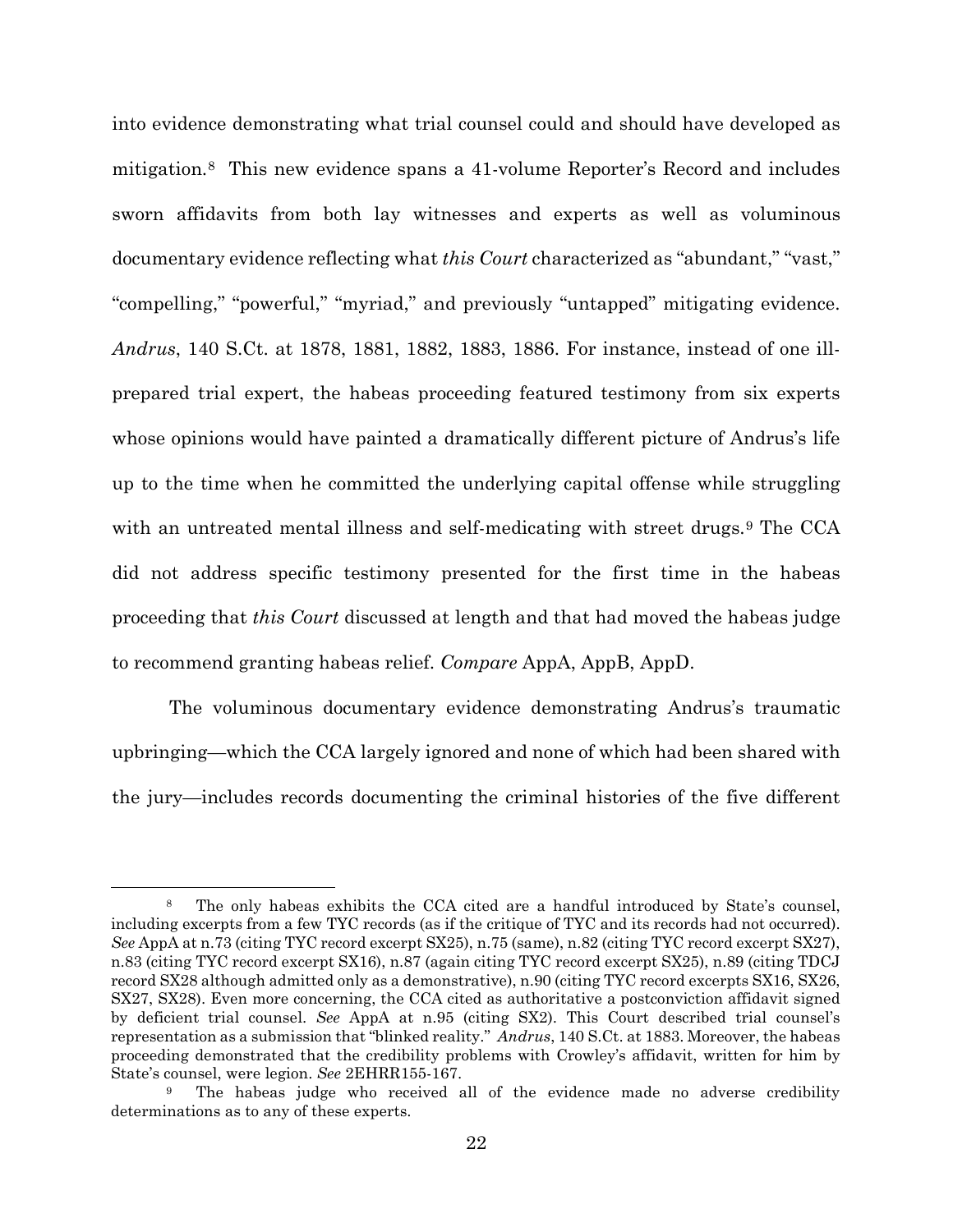biological fathers of the five Andrus children and some of the other adult males their mother brought into their lives. The record shows numerous arrests and convictions for drugs, assaults, family violence, injury to a child, indecency with a child, and sexual assault. DX122A-122C. The habeas proceeding established that, during Andrus's childhood, these men all died violently in their twenties or were around only briefly due to incarceration.

Andrus also presented testimony from one of the few men his mother had brought into their lives who survived. This family friend from the Third Ward neighborhood had described selling crack in "Emancipation Park" starting at age 18 where, on his first day on the job, he witnessed a desperate woman try to sell an infant, wrapped in a filthy blanket, for a \$5 crack rock. He also described how Andrus's mother had taught him a slightly safer and more lucrative "business" involving acquiring prescription drugs illegally and selling them with mixers as a product known as "drank." He described how young Andrus would beg him to stay in on Friday nights by promising to "bake him a cake." Andrus's mother, by contrast, pushed her protégé and his younger brother to get out into the streets to earn their keep. This witness also shared how his younger brother, whom Andrus saw as a father-figure, was shot dead in the streets when Andrus was a child, causing Andrus's mother to essentially abandon her young children for extended periods while she retreated to seedy motels to binge on drugs. *See Andrus*, 140 S.Ct. at 1880 (quoting habeas record).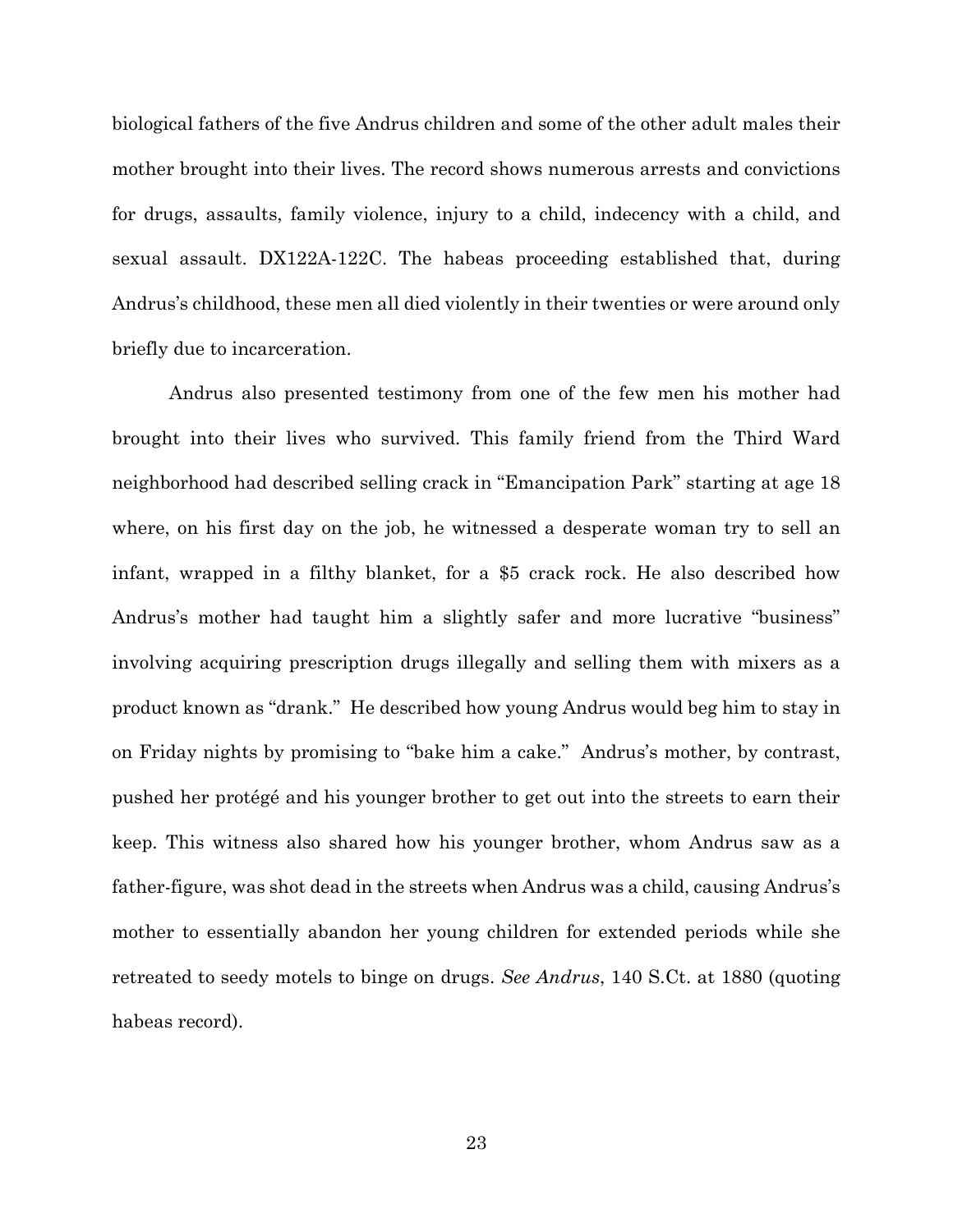The CCA minimized the vast evidence of Andrus's challenging childhood developed for the first time in the habeas proceeding, dismissing it as "weak" and claiming that it was "contradicted by other evidence." But the "other evidence" to which the CCA cited was the very evidence that counsel's deficient performance had rendered unreliable. For example, the CCA relied on the prosecution's crossexamination of Andrus *at trial* when he was represented by deficient counsel:

Some habeas evidence suggested that [Andrus's] mother sometimes left her children without enough food to eat and that [Andrus] was sometimes hungry, but [Andrus] told Dr. Brown that his family never went without food or utilities. [Andrus] testified twice at trial about food but not that he suffered hunger as a child. His first reference to food was a volunteered comment. He testified that his mother "fed us" by selling drugs in response to the question [from the prosecution], "Who did she sell drugs to?" [Andrus] also volunteered the comment, "I practically raised my little brothers and sisters" in response to the question, "During the day, she was working? She was working from time to time?" Given two opportunities to talk about food, and his willingness to volunteer non-responsive comments, it seems that he would have volunteered that he sometimes was hungry as a child if that had been the case.

App006 (footnotes omitted). As described above in Section I.A, Andrus's trial testimony was the result of—and was tainted by—trial counsel's deficient performance. As detailed below, reliance on "Dr. Brown" was likewise erroneous.

Had the CCA considered the "abundant," "vast," "compelling," "powerful," "myriad," and previously "untapped" mitigating evidence presented during the habeas proceeding—evidence that trial counsel had never even looked for—the CCA could not reasonably have described it as "weak." *Andrus*, 140 S.Ct. at 1878, 1881, 1882, 1883, 1886. At the very least, as the CCA dissenters noted, "the mitigation evidence that [Andrus's] trial attorney failed to uncover was integral to [this Court's]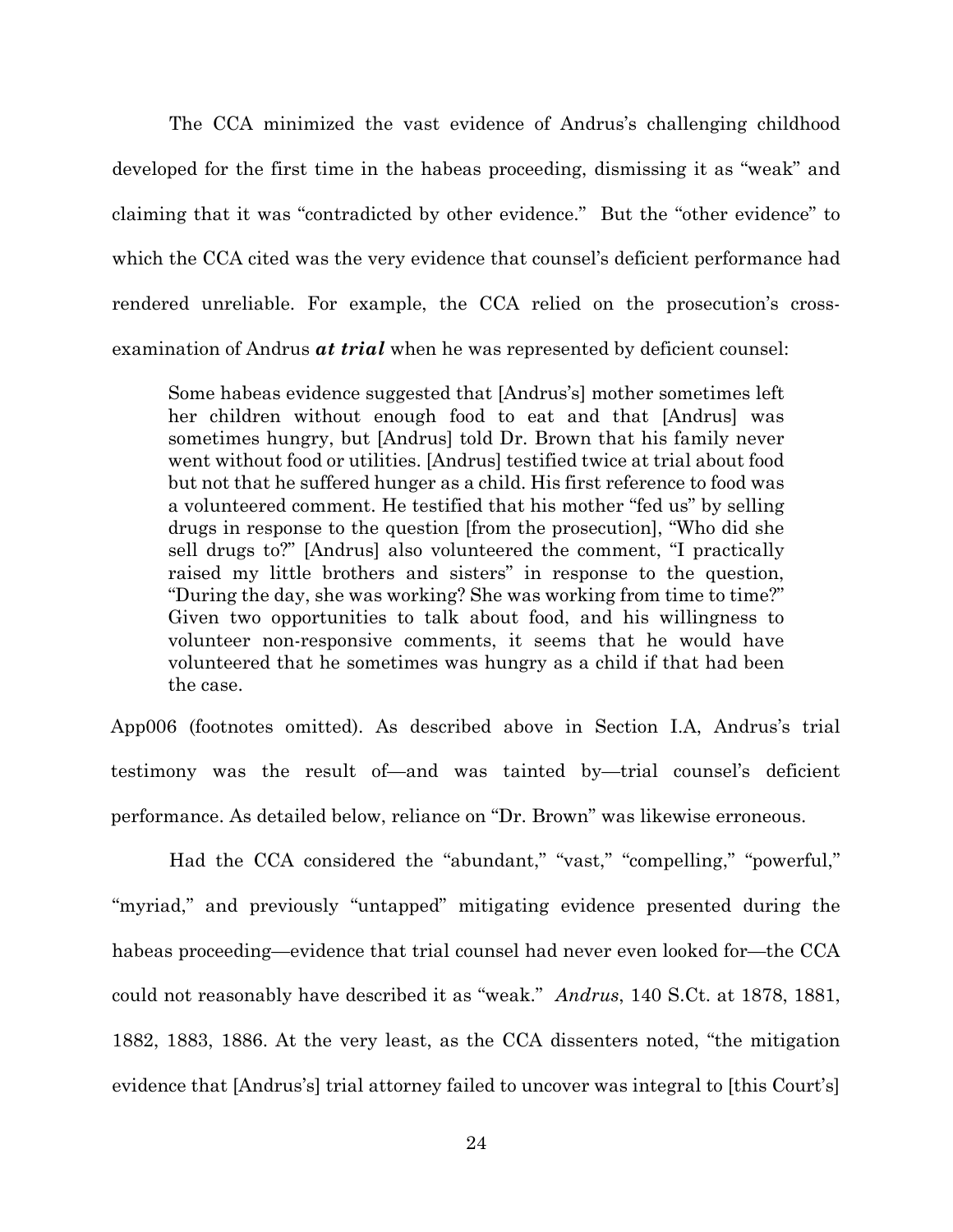determination that [Andrus's] attorney's' representation fell below prevailing professional norms." App011. The CCA was not free to reach a contrary conclusion by rejecting and mischaracterizing all evidence helpful to Andrus.

A particularly disconcerting mischaracterization of the habeas record involves recourse to a straw man. The CCA's opinion is replete with references to "Dr. Brown."[10](#page-34-0) *See* AppA at text accompanying n.73, n.74, n.78, n.84, n.85, n.86, n.88 (all citing SX32, letter from Dr. Brown to trial counsel). Brown, a psychologist whom Crowley retained at the last minute and then never spoke to again, did not testify at trial or in the habeas proceeding. Yet the CCA seized on a letter from Brown, found in Crowley's file, characterizing that letter as somehow indicative of the mitigation that Andrus believed should have been before the jury. App003 (declaring "much of the evidence that Applicant said should have been presented" to be "double-edged" and citing "Applicant's expert witness's report, which included potentially mitigating evidence but also included potentially extremely aggravating evidence such as Applicant's history of abusing and killing animals"). But Andrus never—at trial or in the habeas proceeding—presented Dr. Brown's letter as mitigating evidence; instead, Andrus argued it was further evidence of Crowley's *deficient performance*.

The CCA's reliance on Brown's letter to trial counsel, which the CCA refers to as a "report," hinges on several misconceptions. First, Brown was not "Applicant's

<span id="page-34-0"></span><sup>10</sup> The misapprehension of the role played by Dr. Brown, a non-testifying psychologist retained by Crowley, was briefed to the CCA on remand. It was not then clear if, due to a clerical error, the CCA had ever seen the full habeas record and thus had mistakenly conflated Brown's unreliable draft report to trial counsel as the mitigation evidence that Andrus had developed in the habeas proceeding. *See* App086-088. Considering that post-remand briefing, the CCA's reliance on Dr. Brown's letter to Crowley in its subsequent opinion, which this Court is now being asked to review, is difficult to fathom.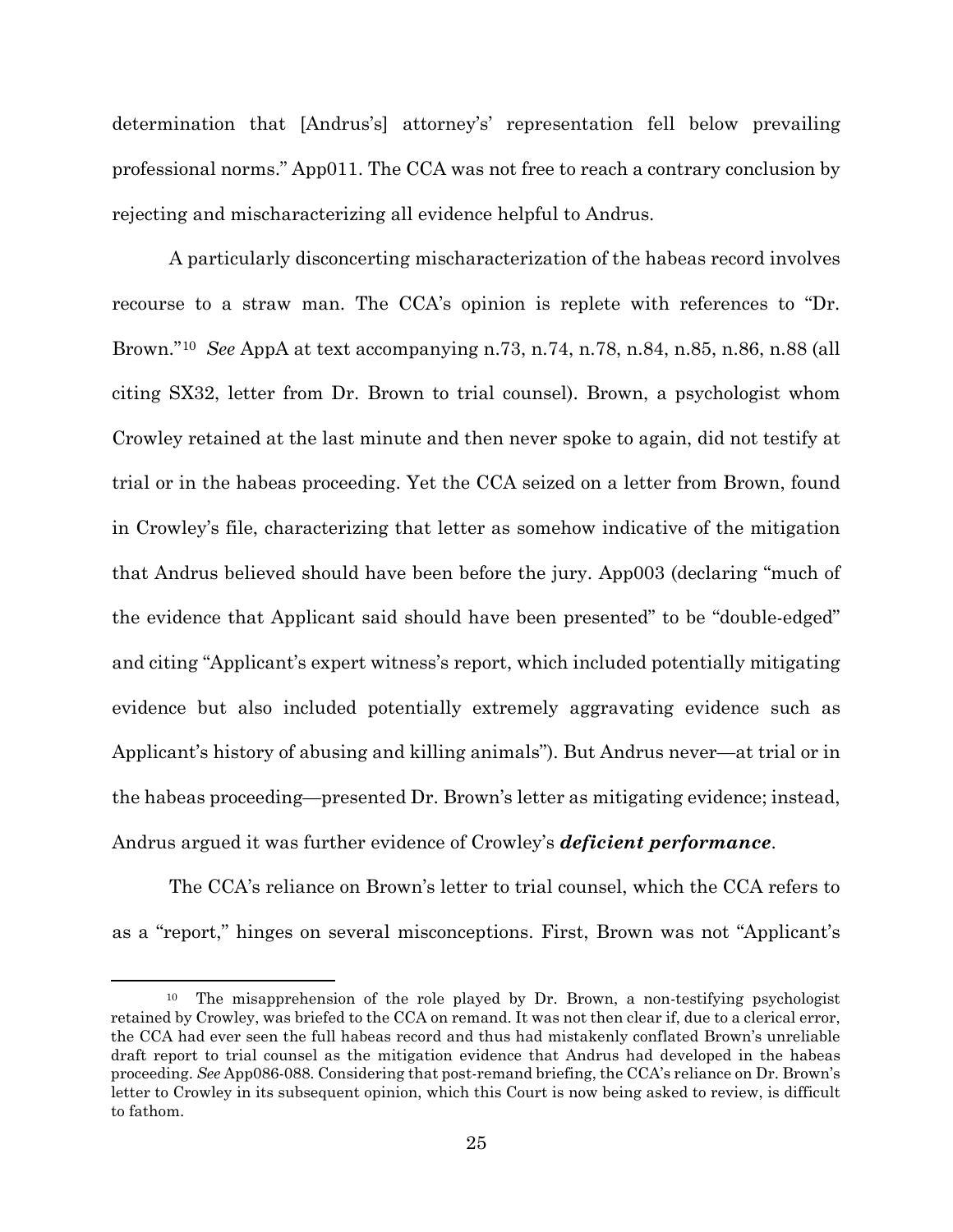expert witness"; he was a non-testifying fact witness who submitted an affidavit during the habeas proceeding relevant only to trial counsel's grossly deficient performance. Second, Andrus never argued that Brown or his letter should have been "presented" to the jury. Quite the contrary. Third, there was absolutely no competent evidence adduced at trial that Andrus had a "history of abusing and killing animals." App003. This fallacious suggestion, made by the State in the habeas proceeding, was thoroughly debunked.[11](#page-35-0)

The CCA treated unsubstantiated comments in Brown's letter (obtained by deficient trial counsel) as somehow reflecting an accurate assessment of Andrus. Yet the letter was admitted during the habeas proceeding only as a demonstrative exhibit after the State asked to be able to question Crowley about the contents of his case file; as a matter of convenience, a thumb drive (SX18) containing Crowley's entire file (and thus Brown's letter) was admitted pursuant to a stipulation that the thumb drive represented the entire contents of trial counsel's file. 3EHRR145, 244. That is, Brown's letter was admitted only as a component of trial counsel's file reflecting the *absence* of any meaningful investigation. Even if Brown's letter had been admitted in the habeas proceeding for any other purpose, no one argued that it was mitigating evidence that should have been before the jury.

<span id="page-35-0"></span><sup>11</sup> Dr. Hammel, a mental-health expert in the habeas proceeding who, *inter alia*, critiqued Dr. Brown's methodology, testified during questioning by the State about statements in Brown's letter suggesting that Andrus had hurt animals; Dr. Hammel explained that he had investigated that suggestion and learned of an incident where Andrus felt he had killed his uncle's puppy by "holding the puppy's nose" while playing with it. "[L]ater on, hours later, the puppy died. And so he assumed that it was his actions that caused that[.]" 7EHRR67-68. In short, there was no competent evidence of any history of sadism toward animals, as the CCA asserted.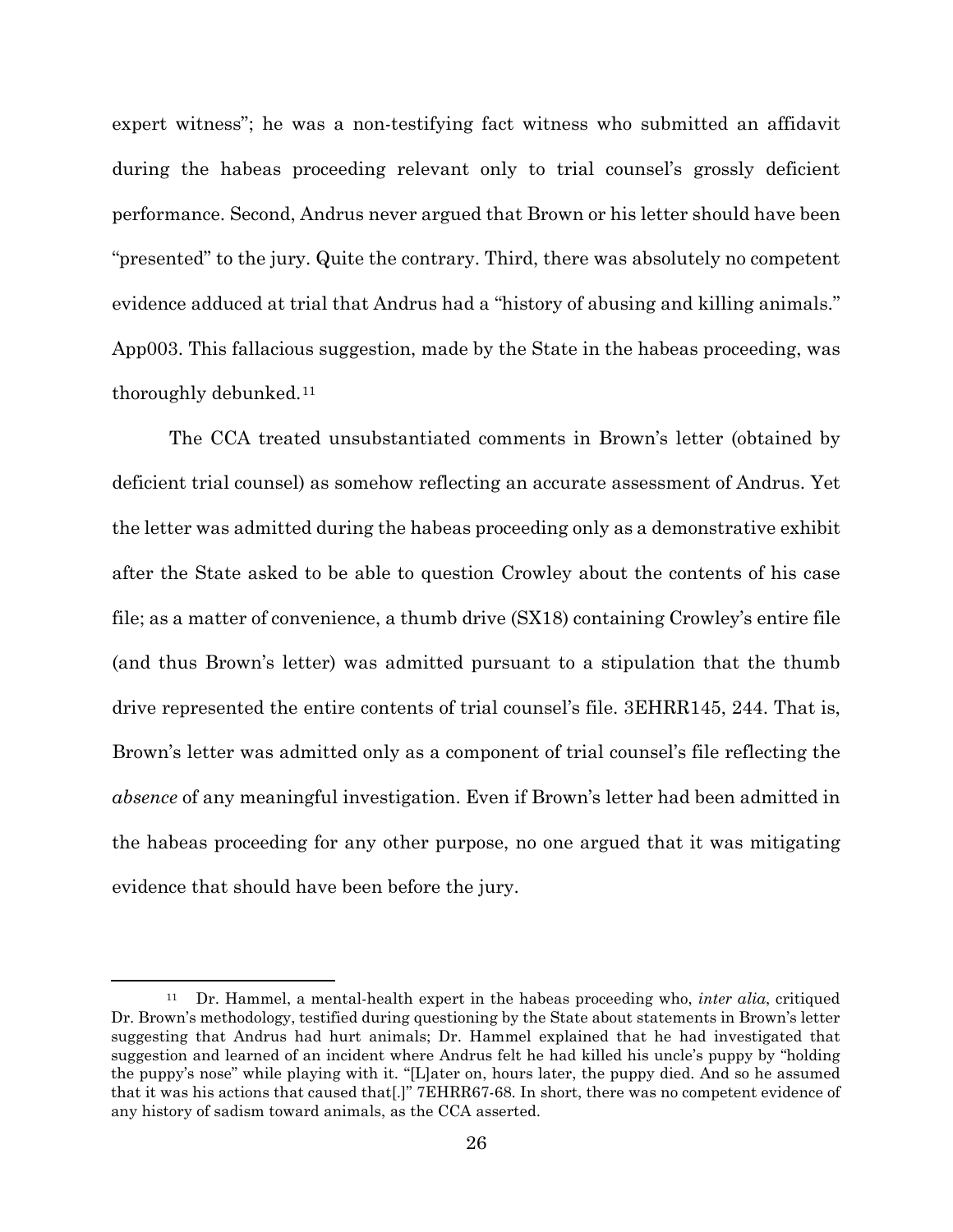Based on Crowley's own testimony and other evidence adduced during the habeas proceeding, it was clear that, consistent with Crowley's deficient performance, Brown's letter was written after he had reviewed little more than jail records, spent about an hour with Andrus at the jail, and then given him a questionnaire of some kind to take back to his padded cell. DX2; DX38; SX32. There is no record of who filled out the questionnaire since Andrus was not allowed pen or pencil in the padded cell; there is also no record of how the questionnaire got back to Brown before he prepared his letter to Crowley. No one ever suggested that Brown's letter reflected a reliable mental-health assessment—except for the State, and only to the extent it was useful for maligning Andrus, an attempt that the habeas judge had flatly rejected. *See*  AppD.

A clinical psychologist in the habeas proceeding, who had spent significant time postconviction reviewing Andrus's social history records, interviewing collateral witnesses, and meeting multiple times with Andrus, found that Brown's letter was based on insufficient data, was burdened with internal inconsistencies, lacked corroboration, did not "look valid," and did not "reflect the standards for what an ethical forensic assessment should entail." 7EHRR63-65, 135, 140-45.

The CCA's inappropriate reliance on Brown's letter and mischaracterization of its role in Andrus's ineffectiveness claim grossly distorts the habeas record. Brown's letter, evidencing trial counsel's *deficient performance*, was pointedly *not* any part of the "untapped body of mitigating evidence" amassed during the state habeas proceeding that established *prejudice*, *i.e.*, "'a reasonable probability that at least

27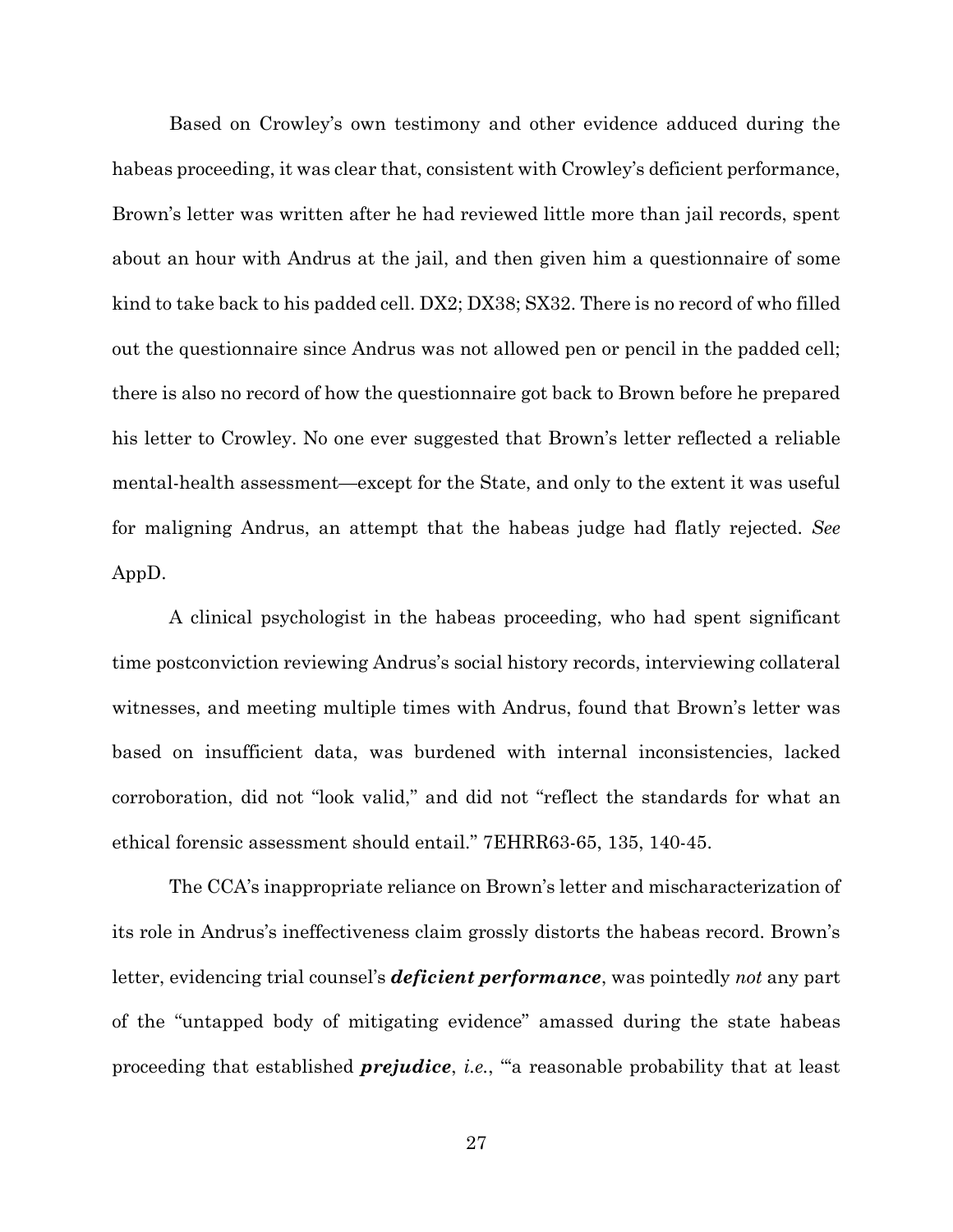one juror would have struck a different balance' regarding Andrus' 'moral culpability'" had the jury heard, for instance, a mental health assessment from someone (unlike Brown) who was actually prepared and qualified. *Andrus*, 140 S.Ct. at 1886 (quoting *Wiggins*, 539 U.S. at 537-38). Nor did Brown's letter represent aggravating evidence available to the State that would have precluded the reasonable probability that at least one juror would have been moved by the "tidal wave" of new mitigating evidence that could and should have been presented at Andrus's trial.

## **C. The CCA erroneously relied on harmful, unfounded stereotypes about mental illness and childhood trauma contrary to settled principles about mitigation.**

This Court's decision highlighted the importance of Andrus's struggles with mental illness as powerful mitigating evidence that his deficient trial counsel had failed to investigate or present. Indeed, all of this Court's seminal ineffectiveness cases on the failure to investigate and present mitigation have stressed the importance of developing a thorough social history that will shed light on the defendant's mental health at the time of the capital offense. *See Sears*, 561 U.S. at 956; *Porter v. McCollum*, 558 U.S. 30, 41 (2009) (per curiam); *Rompilla v. Beard*, 545 U.S. 374, 382 (2005); *Wiggins*, 539 U.S. at 534-35; *Williams v. Taylor*, 529 U.S. 362, 370-71 (2000). In *Andrus*, this Court cited each of these precedents underscoring this core requirement for effective representation in death-penalty cases. *See Andrus*, 140 S.Ct. at 1881-87.

Consistent with settled principles about counsel's duties with respect to mitigation, this Court expressly noted Andrus's struggles with mental illness and concluded that counsel had performed deficiently by failing to pursue "the multiple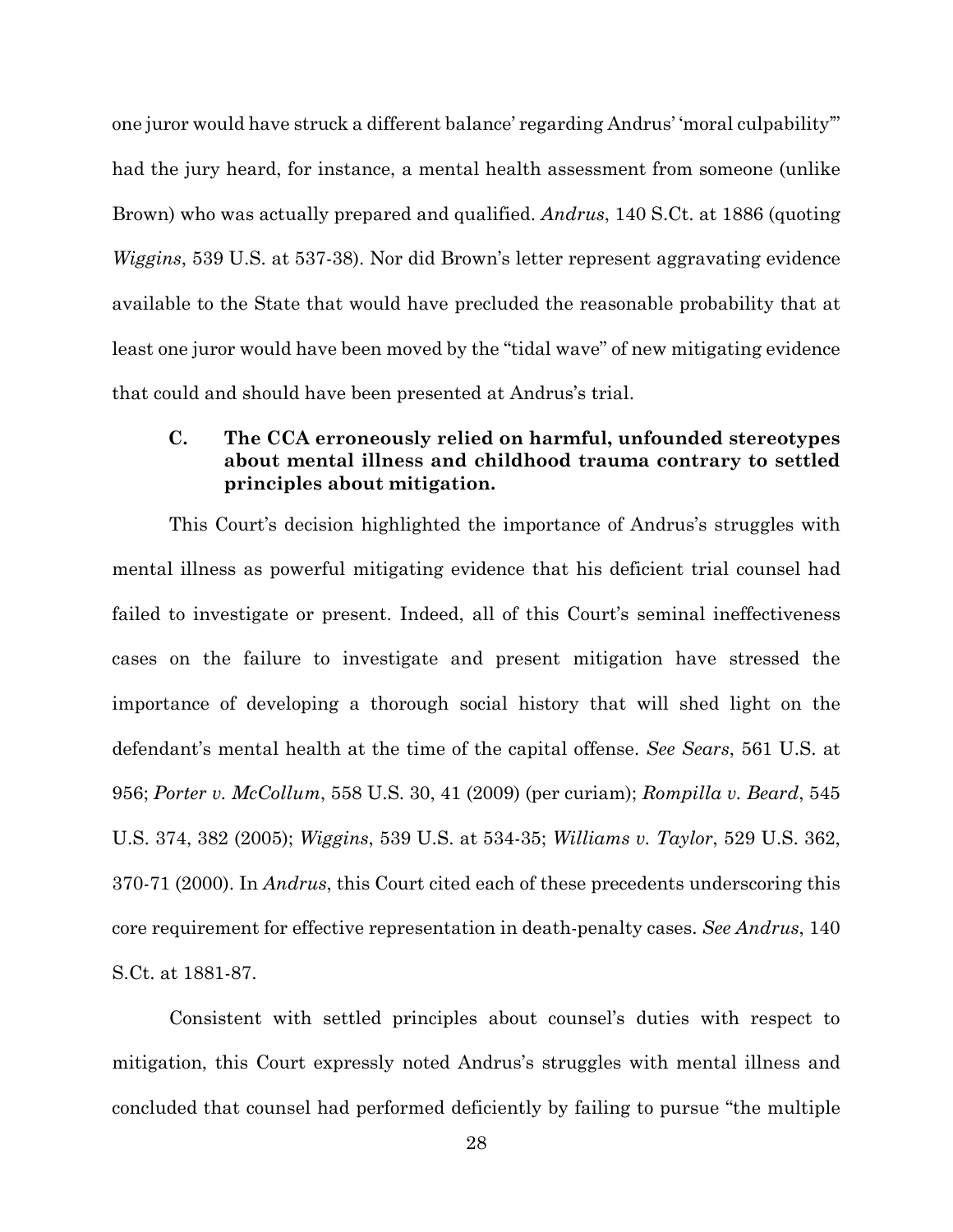red flags" that should have alerted counsel to the "vast" mitigating evidence developed post-conviction. *Andrus*, 140 S.Ct. at 1883. *This Court's opinion*, supported by the habeas record, is replete with references to a mitigating history of mental illness and trauma that should have been investigated and presented to Andrus's

jury, *e.g.*,

- "While attempting to care for his siblings, Andrus struggled with mentalhealth issues: When he was only 10 or 11, he was diagnosed with affective psychosis."
- "While in TYC custody, Andrus was prescribed high doses of psychotropic drugs carrying serious adverse side effects. He also spent extended periods in isolation, often for purported infractions like reporting that he had heard voices telling him to do bad things. TYC records on Andrus noted multiple instances of self-harm and threats of suicide."
- "At the habeas hearing, counsel admitted that he 'recall[ed] noting,' based on the mitigation expert's materials, that Andrus had been 'diagnosed with this seemingly serious mental health issue.'"

*Andrus*, 140 S.Ct. at 1880, 1882-84 (citations omitted).

Additionally, this Court noted that "a clinical psychologist testified at the habeas hearing" that "Andrus suffered 'very pronounced trauma' and posttraumatic stress disorder symptoms from, among other things, 'severe neglect' and exposure to domestic violence, substance abuse, and death in his childhood. Counsel uncovered none of that evidence." *Andrus*, 140 S.Ct. at 1882 (citation omitted).

The CCA, however, ignored this Court's determinations on this topic. The CCA also disregarded two days of testimony in the habeas proceeding during which a clinical psychologist walked through multiple instances of significant trauma in Andrus's history—including his untreated mental illness, murdered loved ones,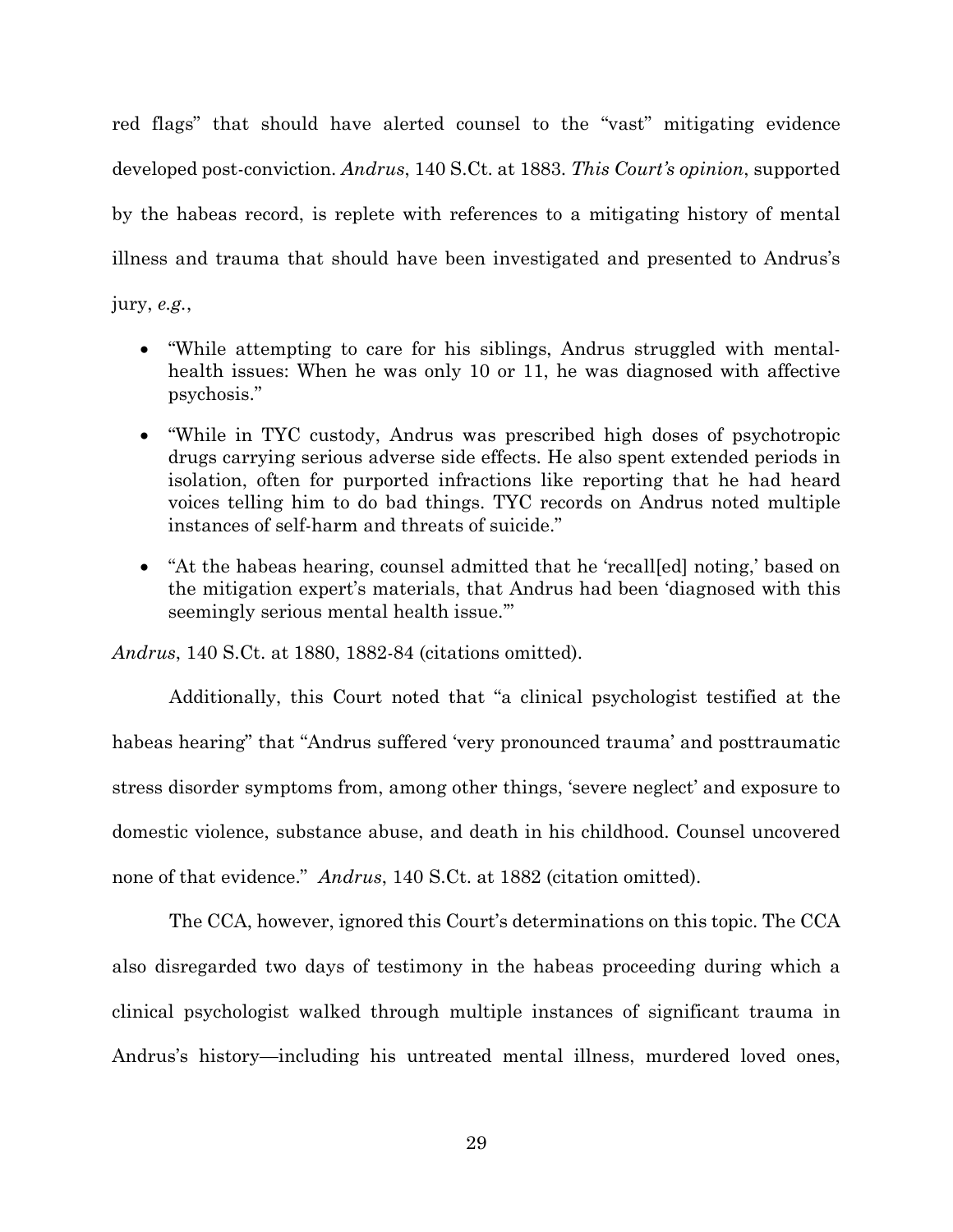physical abuse, and addicted and incarcerated caregivers—supported by a wide range of records that the expert had reviewed and interviews he had personally conducted.

The CCA expressed "skepticism" as to whether Andrus even had "mental health issues" as opposed to "behavioral issues." App007. The reasons for CCA's "skepticism" starkly conflict with well-established principles for understanding mental-health issues and childhood trauma:

- "[T]here is habeas evidence that Applicant lived in a bad neighborhood, that some of his family members suffered physical and sexual abuse, that his mother was a drug addict who sometimes abandoned her children, and that the various fathers of those children were drug-addicted criminals who never stayed with the family. *But there was no evidence that Applicant suffered sexual abuse himself, and he consistently denied it*." App006 (emphasis added).
- "As for physical abuse, [Andrus] told Dr. Brown that his mother would beat him with a board that left bruises on him and that her boyfriends would beat him with their fists at her behest. *But in a 2005 evaluation at TYC he denied a history of physical abuse*." *Id.* (emphasis added).
- "Whatever his mental health issues were, those issues were *not so severe or persistent as to keep him from—according to his own testimony—taking care of his siblings*." App007 (emphasis added).

The CCA supported its avowed "skepticism" about the prospect that Andrus struggled with mental illness by positing "on the one hand [Andrus] *now* claims he had mental health issues, but on the other hand he decries having been treated for them while in TYC." App007 (emphasis added). This perspective, however, conflicts with a fundamental clinical principle: denying mental illness is hardly proof that a person does not have a mental illness.[12](#page-39-0) The CCA's erroneous perspective also

<span id="page-39-0"></span><sup>12</sup> In fact, being unaware of, or unable to acknowledge, one's own mental health condition is a common symptom of mental illness. *See Anosognosia*, Nat'l All. on Mental Illness, https://www.nami.org/About-Mental-Illness/Common-with-Mental-Illness/Anosognosia (last visited Oct. 12, 2021). *See also* Am. Psychiatric Ass'n, Diagnostic and Statistical Manual of Mental Disorders: Fifth Edition ("DSM-5") at 101 (2013).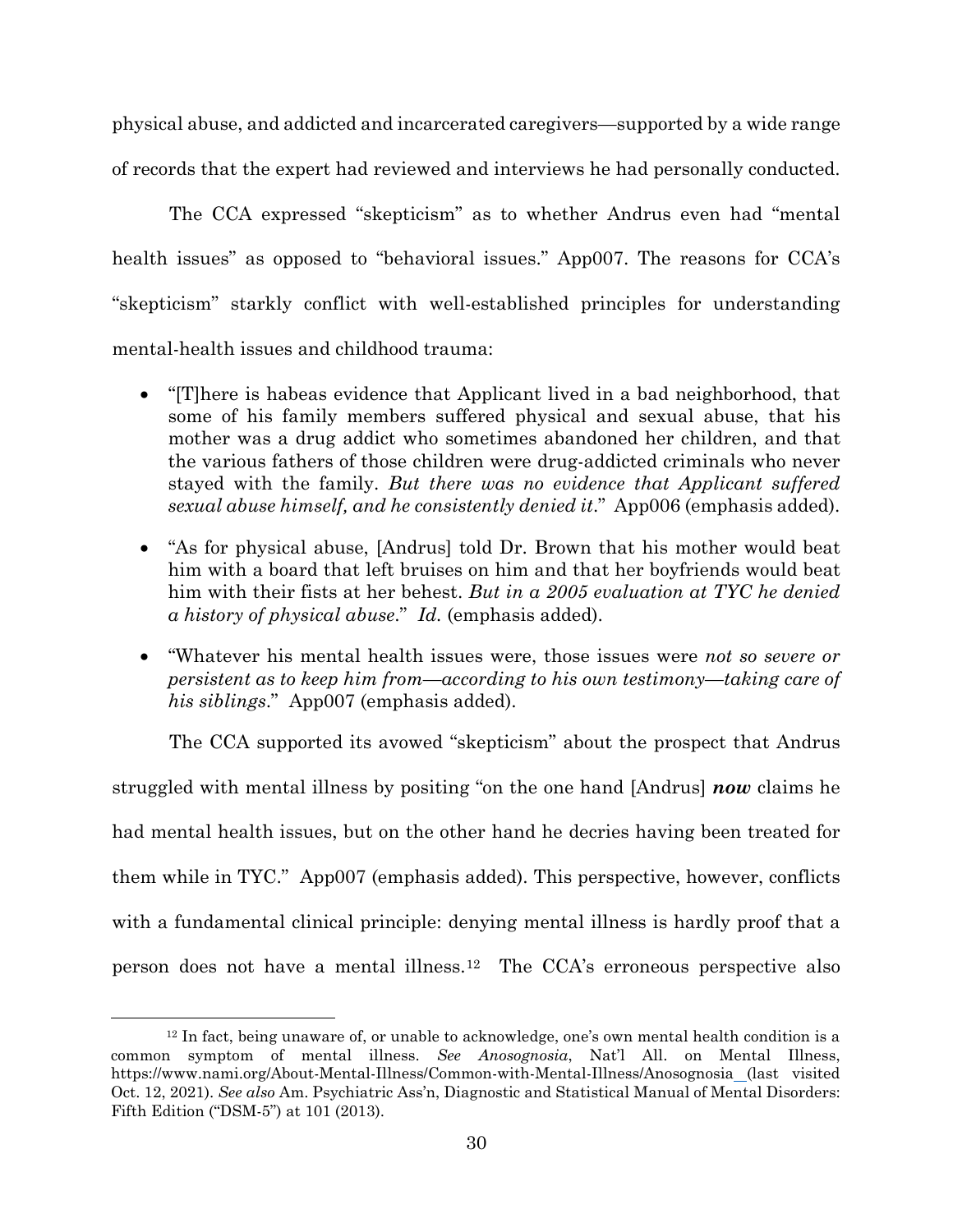assumes that objecting to medications or other forms of treatment reflects whether a person has a mental illness. This is not supported by science or common sense.[13](#page-40-0) Additionally, this Court recognized, Andrus's evidence detailed TYC's gross mistreatment that had made his mental illness *worse*. *Andrus*, 140 S.Ct. at 1880, 1884 & n.2; *see also* App044.

The CCA propounded other fundamental misunderstandings of mental illness. The CCA wrongly implied that abuse perpetrated in a household is irrelevant unless a person directly experiences a given instance of violence. The CCA did not seem to appreciate why a teenager might hesitate to share with strangers in a youth prison shameful details about his traumatic childhood at the hands of his mother, whom he nevertheless loved. The CCA suggested, erroneously, that someone with mental illness is incapable of functioning in any way or of serving in a nurturing capacity at any time in his life. The CCA's comment about Andrus's resistance to attempts to medicate him ignored: the post-conviction testimony of a psychiatrist regarding the wanton misuse of psychotropic medications to which Andrus was subjected as a teenager while in TYC; all testimony from the former TYC Ombudsman about this same issue; testimony from multiple experts about how TYC did not provide Andrus with any meaningful mental health treatment but instead confined him for days and then weeks in a filthy, cold, loud cell in solitary confinement; and testimony from the

<span id="page-40-0"></span><sup>13</sup> As the DSM-5 explains, anosognosia is "typically a symptom of schizophrenia itself" "comparable to the lack of awareness of neurological deficits following brain damage"; and anosognosia is "the most common predictor of nonadherence to treatment," including resistance to medication. DSM-5, *supra* note 12, at 101.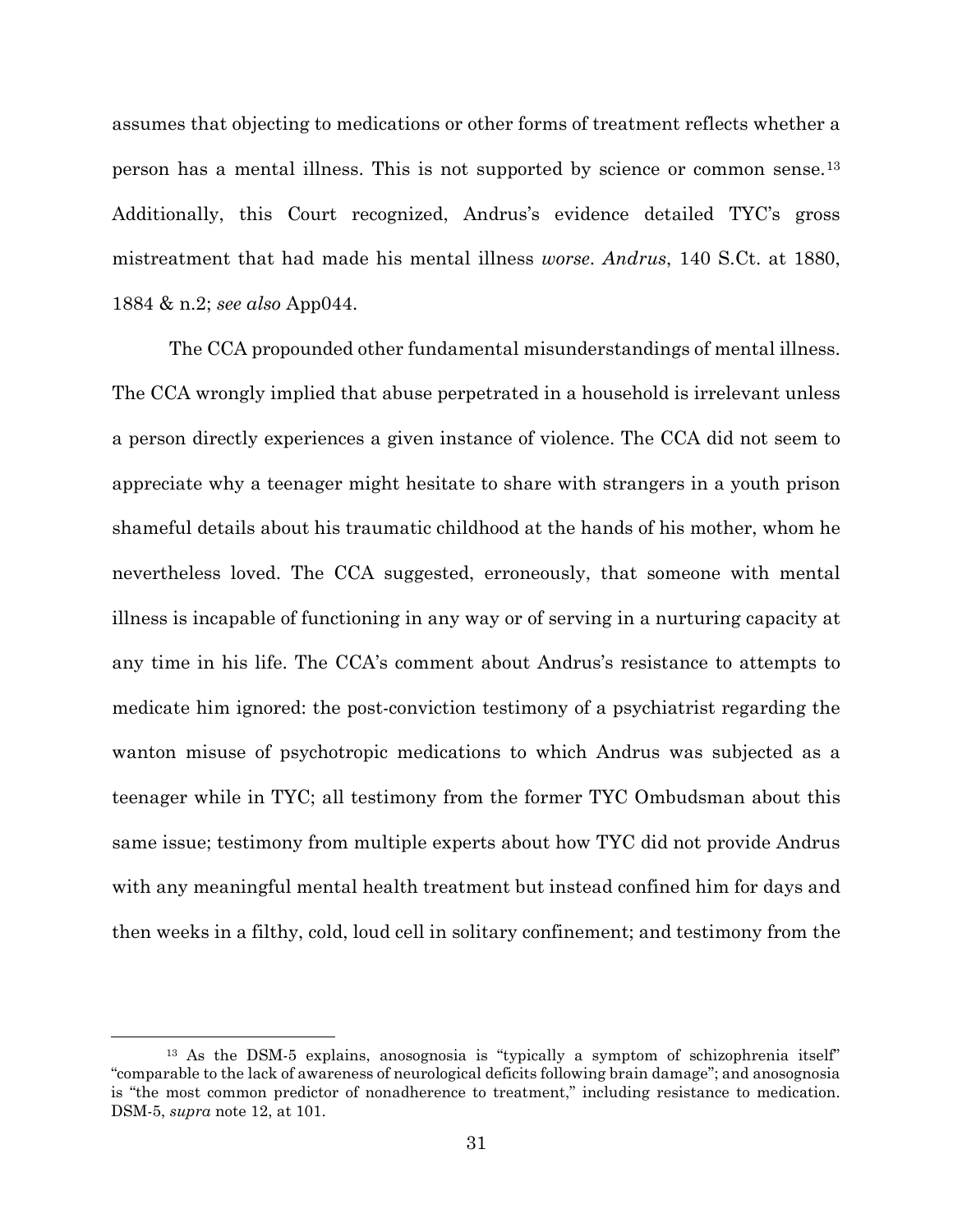TYC Ombudsman that the TYC units where Andrus was confined were "among the worst" and had no qualified staff, including no qualified mental health professionals.

The CCA failed to appreciate the strong likelihood that at least one juror, hearing testimony from a qualified mental health expert, would view Andrus differently—even if perceiving his mental health struggles as "double-edged." *See* Tex. Code Crim. Proc. Ann. art. 37.071, § 2 (requiring jurors to make a unanimous finding of future dangerousness as a threshold requirement for the death penalty and then directing jurors to consider whether *any* mitigating evidence warrants a lifewithout-parole sentence instead, with one "yes" vote being sufficient to result in a life sentence).

Even Andrus's jail records—upon which the State and the CCA relied heavily—posit the prospect of schizophrenia, mood disorder, schizophrenia affective disorder, bipolar disorder, and post-traumatic stress disorder. And those same jail records show that jail staff, like the TYC staff, had randomly dispensed all manner of psychotropic medications to Andrus, including Lithium, Clonidine, Depakote, Buspar, Elavil, Celexa, Klonopin, Trazodone, Risperidone, Wellbutrin, Remeron, Thorazine, Prozac, Celexa, and Seroquel, but without determining whether the various drug cocktails amounted to an appropriate treatment. The jail records also show that, while awaiting trial, Andrus spent extended stays in a padded cell, including one 62-day stint ending right before trial. The practice of confining someone to a padded cell, if it has any efficacy, would indicate that even his jailers believed that Andrus had a serious mental illness. DX122A.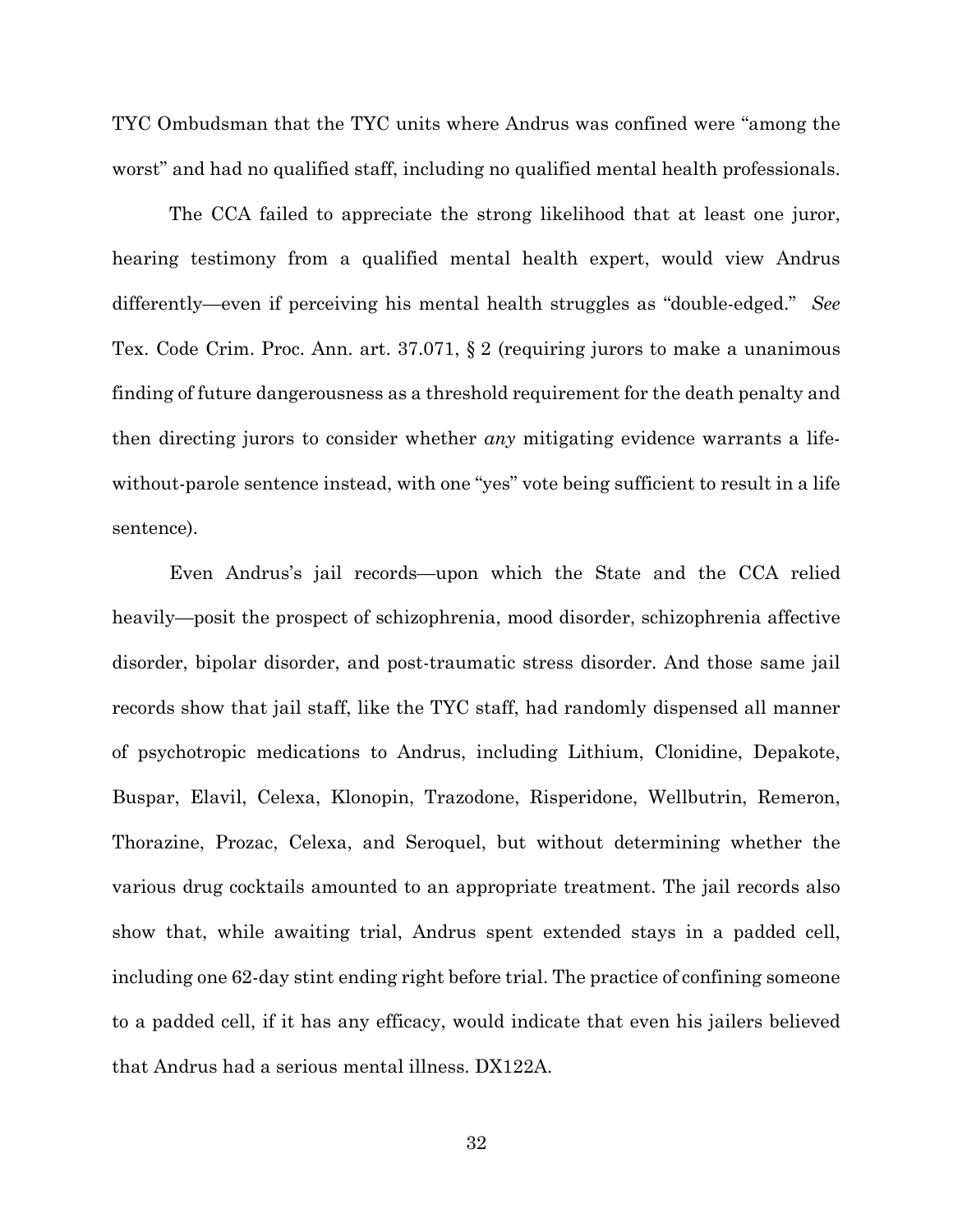Moreover, as *this Court* recognized, what the CCA dismissed as a recently manufactured claim of mental illness is supported by historical records, dating back to childhood when Andrus was diagnosed with, but not treated for, "affective psychosis," "a mental-health condition marked by symptoms such as depression, mood lability, and emotional dysregulation." *Andrus*, 140 S.Ct. at 1880, 1882 (quoting habeas record).

The CCA did not engage with any of the extensive mental-health evidence adduced in the habeas proceeding on Andrus's behalf. The CCA also ignored the reasonable probability that at least one juror would have seen him as a human being, worthy of mercy.<sup>[14](#page-42-0)</sup> The CCA's conclusions conflict with this Court's specific determination that trial counsel failed to investigate and present relevant evidence of Andrus's mental health history that would have been mitigating.

Allowing the CCA's misguided dismissal of mental-health evidence to stand will not only have dire consequences for Andrus. It will undermine what prevailing professional norms for capital defense have long required: following the "red flags" in a person's history to develop mitigating evidence that explains, without excusing, the client's darkest moments. *Rompilla*, 545 U.S. at 392-93 (finding prejudice from failure to pursue "red flags" indicating a history of mental illness that "might well have influenced the jury's appraisal" (quoting Wiggins, 539 U.S. 538)).

<span id="page-42-0"></span><sup>&</sup>lt;sup>14</sup> Numerous individuals have received life sentences from juries in heavily aggravated cases where the defendant's mental illness was explained to the jury. *See* Russell Stetler, *The Past, Present, and Future of the Mitigation Profession: Fulfilling the Constitutional Requirement of Individualized Sentencing in Capital Cases*, 46 Hofstra L. Rev. 1161 app. 1-4 (2018) (summarizing data from multiple jurisdictions identifying scores of highly aggravated cases in which jurors rejected the death penalty).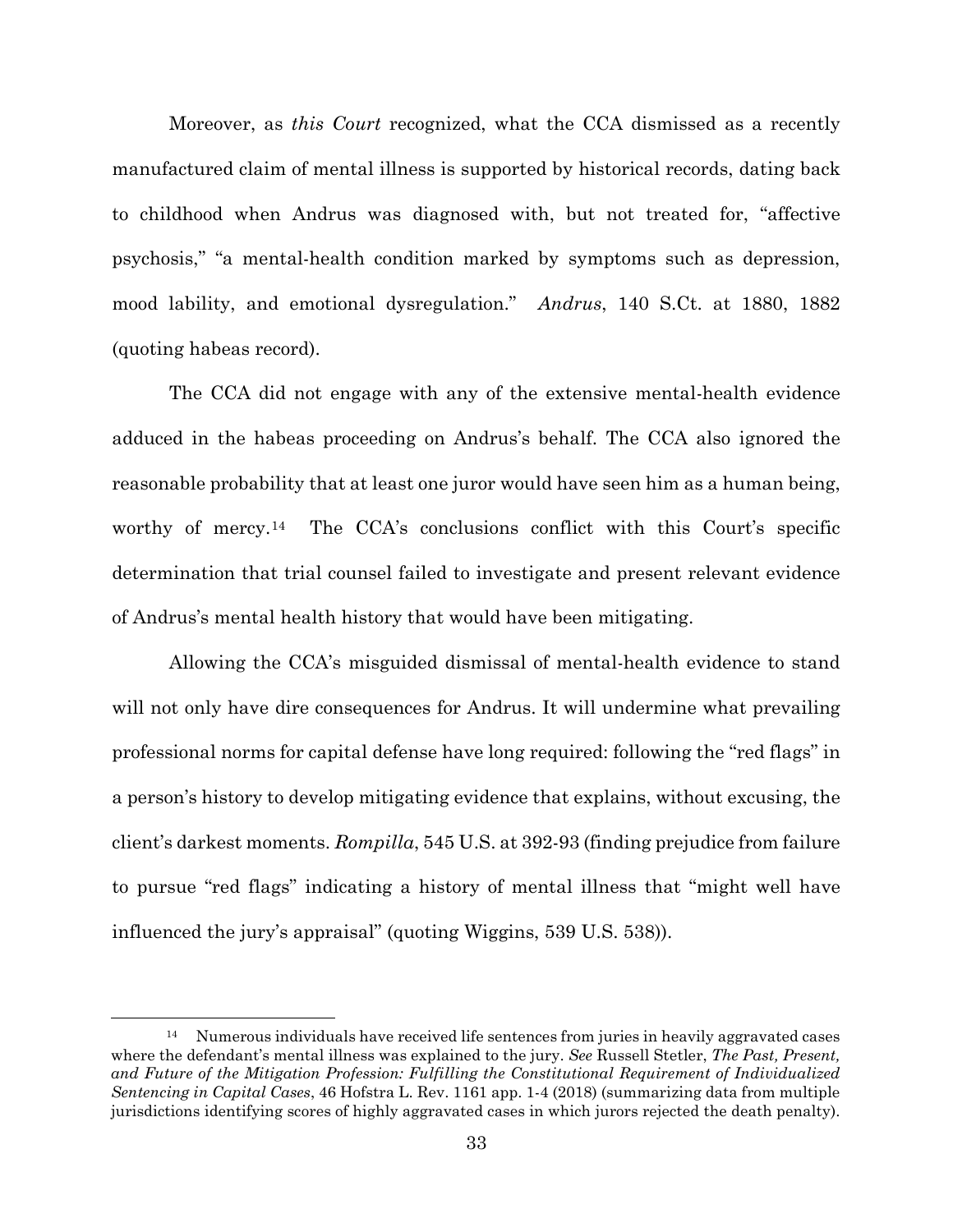### **D. The CCA erroneously ignored this Court's specific guidance for assessing** *Strickland* **prejudice in this very case.**

This Court's opinion gave the CCA clear guidance for assessing *Strickland* prejudice.

First, this Court highlighted "the vast tranches" of "powerful and readily available mitigating evidence" that trial counsel "not only neglected to present" but "failed even to look for[.]" *Andrus*, 140 S.Ct. at 1881, 1886, 1877.

Second, this Court emphasized the harm caused by trial counsel's deficient mitigation presentation—observing how bad the presentation was and pointing to numerous witnesses, identified in the habeas proceeding, who could have provided compelling and specific information about Andrus's life about which the jury heard only a few vague and contradictory generalities. *See, e.g., Andrus*, 140 S.Ct. at 1880.

Third, this Court described the harm from trial counsel's failure to investigate, and corresponding failure to rebut, the State's case-in-aggravation in light of Texas's capital sentencing scheme, which requires a unanimous finding of future dangerousness for death-eligibility and then requires jurors to consider retreating from a death sentence if at least one juror finds sufficient mitigating circumstances. *Andrus*, 140 S.Ct. at 1884-85 (considering Tex. Code. Crim. Proc. Ann. art. 37.071).

Furthermore, this Court expressly cautioned the CCA *against* the prejudiceassessment employed in a concurrence to the CCA's first opinion. Yet several pages of the CCA's opinion on remand are devoted to defending the concurrence and its interpretation of *Wiggins* (although the concurrence's author joined the dissenters on remand). *See* App003-004 & App009-010. As this Court previously noted, the CCA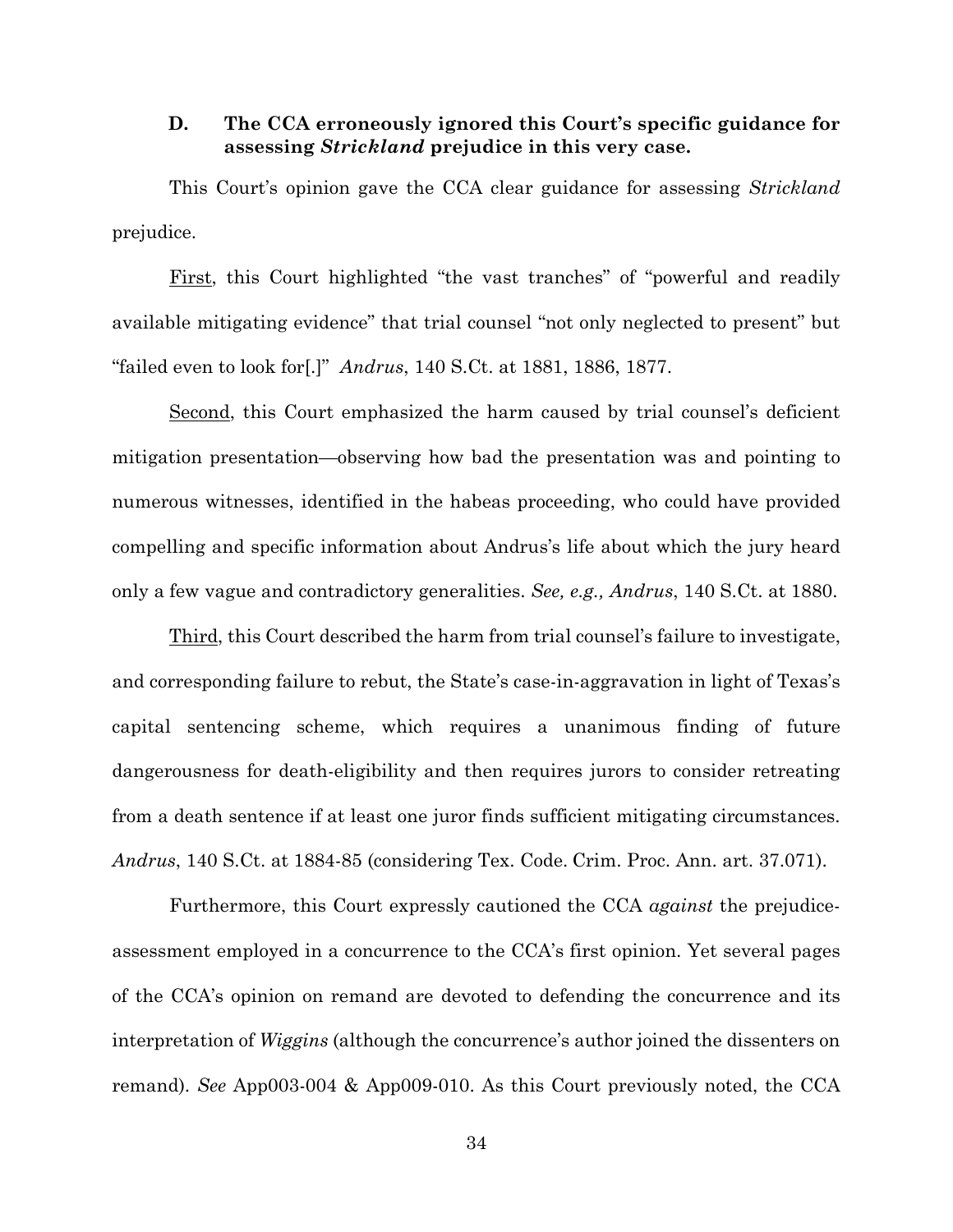concurrence "seemed to assume that the prejudice inquiry here turns principally on how the facts of this case compare to the facts in *Wiggins*" although this Court "has never before equated what was sufficient in *Wiggins* with what is necessary to establish prejudice." *Andrus*, 140 S.Ct. at 1887 n.6. *Wiggins* itself notes that the mitigation in *Wiggins* was stronger, and the aggravating evidence weaker, than in *Williams*; yet prejudice was nevertheless found in *Williams*—even though that case was decided under the highly deferential standard imposed by the Antiterrorism and Effective Death Penalty Act. Therefore, *Wiggins* does not permit a "no prejudice" finding simply because the habeas applicant's evidence is not analogous to *Wiggins*.

The CCA's response to this Court's determination that the concurrence had misconstrued *Wiggins* was to misconstrue *Williams*. *See* AppA009-010.[15](#page-44-0)

In *Williams*, this Court held that the state court had unreasonably applied clearly established federal constitutional law by denying Williams habeas relief on his ineffectiveness claim after noting that the "*entire* postconviction record, viewed *as a whole* and cumulative of mitigating evidence presented originally, raised 'a reasonable probability that the result of the sentencing proceeding would have been different' if competent counsel had presented and explained the significance of all the available evidence." *Williams*, 529 U.S. at 399 (emphasis added) (citations omitted).

<span id="page-44-0"></span><sup>15</sup> The CCA's entire approach to this Court's specific directives for applying the *Williams*-*Wiggins* line of cases evokes the CCA's protracted resistance to this Court's *Penry v. Lynaugh*, 492 U.S. 302 (1989) jurisprudence. *See, e.g.*, *Brewer v. Quarterman*, 550 U.S. 286, 293 (2007) ("It may well be true that Brewer's mitigating evidence was less compelling than Penry's, but, contrary to the view of the CCA, that difference does not provide an acceptable justification for refusing to apply the reasoning in *Penry I* to this case."). This kind of resistance to this Court's decisions undermines the rule of law. *See* Section II below.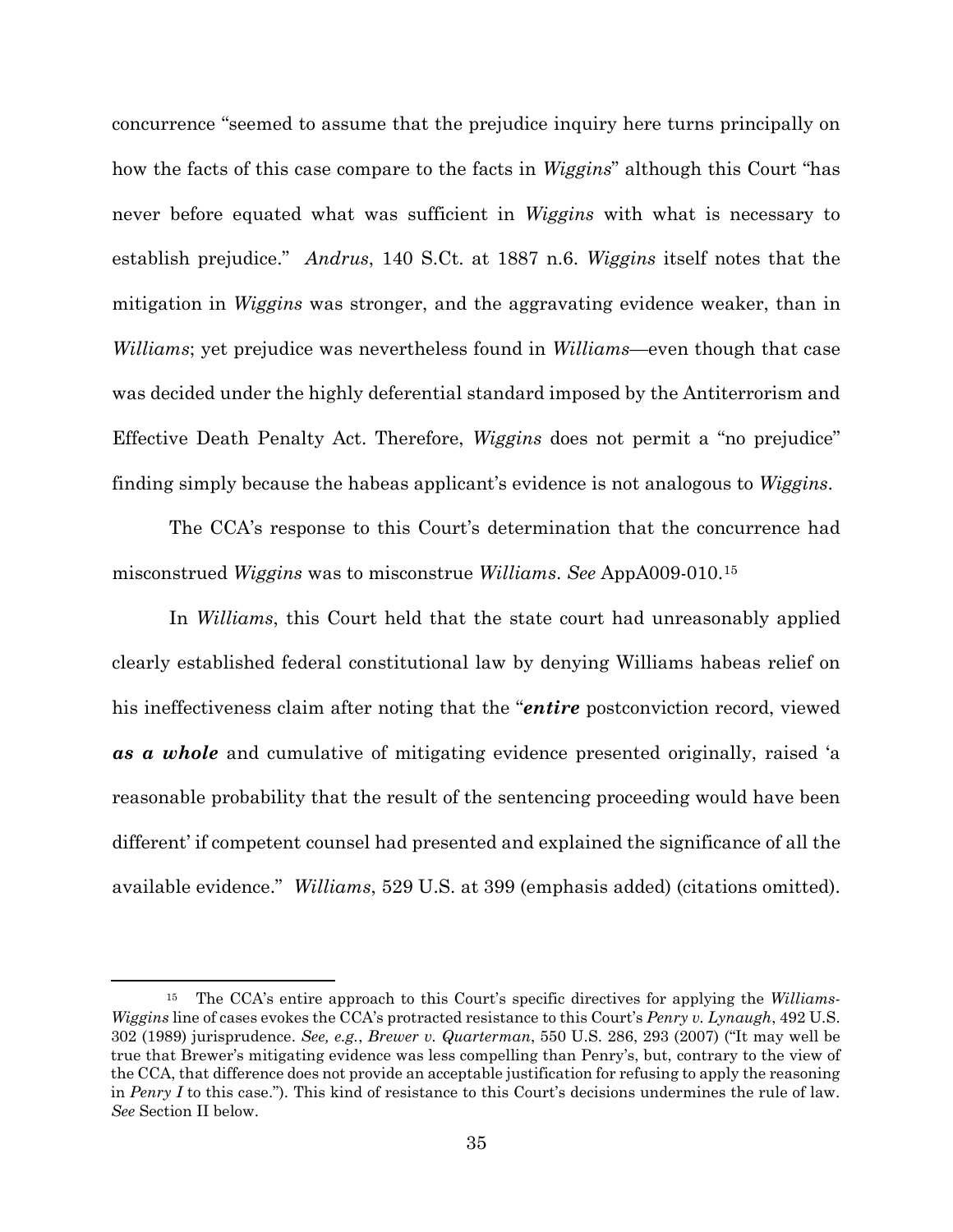The CCA did not follow *Williams* because the CCA ignored most of Andrus's habeas record and certainly did not consider the postconviction record "as a whole." *Id.*

Instead, the CCA speculated that *Williams* is distinguishable because Williams's remorse was somehow more worthy of consideration than Andrus's. The CCA argued that Williams had "turned himself in for an unsolved crime and expressed immediate remorse," App010, whereas Andrus expressed remorse only after being arrested. (The CCA ignored the uncontroverted evidence that Andrus repeatedly professed remorse to law enforcement and then helped them find incriminating evidence, including the lost murder weapon. Pretrial Hearing 1RR; SX147; 41RR35-36; 42RR8-10; 51RR46, 58, 60, 62, 69-72.

The CCA's comparison of the facts in *Williams* to this case is, moreover, untethered to the actual records for either case.[16](#page-45-0) The CCA insisted that Williams' extraneous offenses and capital crime were not as bad as Andrus's (based on the CCA's own pre-habeas characterization of the trial record). But Williams had been sentenced to death for beating his victim to death with a mattock when the victim refused to lend Williams a few dollars. In addition to the senseless and violent nature of the crime, at Williams' trial the State had presented evidence of significant extraneous offenses—that Williams had "brutally assaulted" an elderly woman and left her in a vegetative state, stolen cars, set fire to a home, stabbed a man during a

<span id="page-45-0"></span><sup>&</sup>lt;sup>16</sup> For instance, in describing Andrus's crime, the CCA revised the facts developed at trial to enhance Andrus's callousness. Yet the trial record established that the first shot occurred after the victim pulled out his own gun. SX1; SX8; SX38. Additionally, Mr. Bui, the second car's driver, testified that he pushed on the gas pedal and sped toward Andrus after seeing him in the parking lot with a gun; the second and third shots were only fired thereafter. App182-183.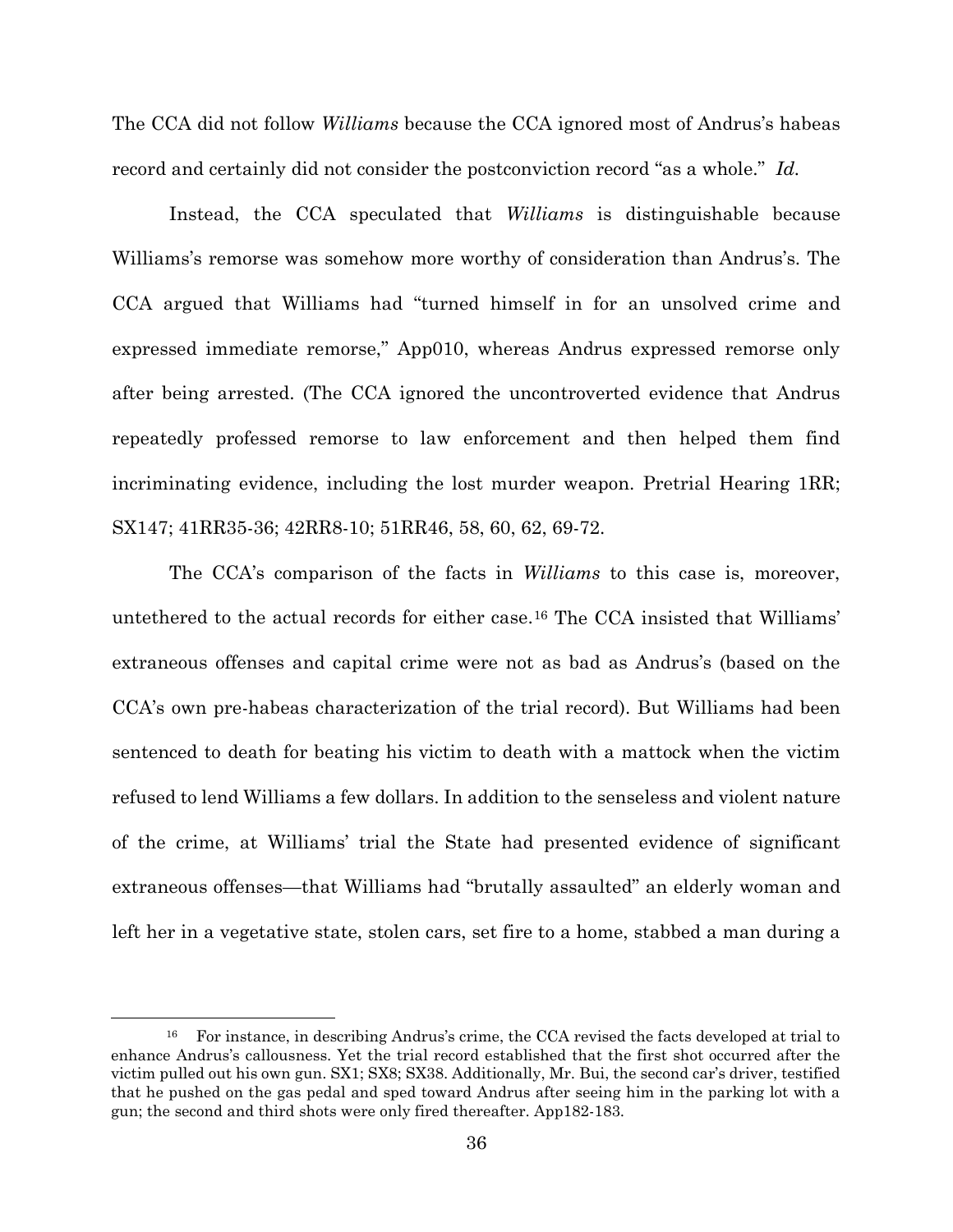robbery, set fire to the city jail while awaiting trial for capital murder, and confessed to strong urges to choke other inmates and to break a fellow prisoner's jaw. *Williams*, 529 U.S. at 368, 418. Yet *despite* Williams' highly aggravated crime and the "simply overwhelming" evidence of his future dangerousness, evidence of which was not challenged in his habeas proceeding as it was in Andrus's, this Court held that Williams had been prejudiced by counsel's deficient performance. *Id.* at 374. Indeed, *Williams* stands for the proposition that "[m]itigating evidence unrelated to dangerousness may alter the jury's selection of penalty, even if it does not undermine or rebut the prosecution's death-eligibility case." *Id.* at 398. But the CCA concluded that *Williams* somehow supports denying Andrus relief—although the evidence in *Williams* of counsel's deficiency and of the mitigation that could have been, but was not, presented at trial pales in comparison to Andrus's habeas record.

The CCA's misapplication of *Williams* conflicts with settled principles as to how the *Strickland*-prejudice analysis is to be undertaken. *See Williams*, 529 U.S. at 391 (explaining that "the *Strickland* test 'of necessity requires a case-by-case examination of the evidence'" (citation omitted)); *see also Roe v. Flores-Ortega*, 528 U.S. 470, 478 (2000) (describing *Strickland*'s "circumstance-specific reasonableness inquiry"). A court cannot comply with this Court's directives by flouting the requirements necessary to apply the relevant standard.

#### **II. The Rule Of Law Requires Fidelity To This Court's Decisions.**

The CCA's opinion below reflects astonishing disrespect for the basic premise that *this Court* is the final arbiter of how federal constitutional text is to be interpreted. *See Marbury v. Madison*, 5 U.S. (1 Cranch) 137, 176-80 (1803); *Cohens v.*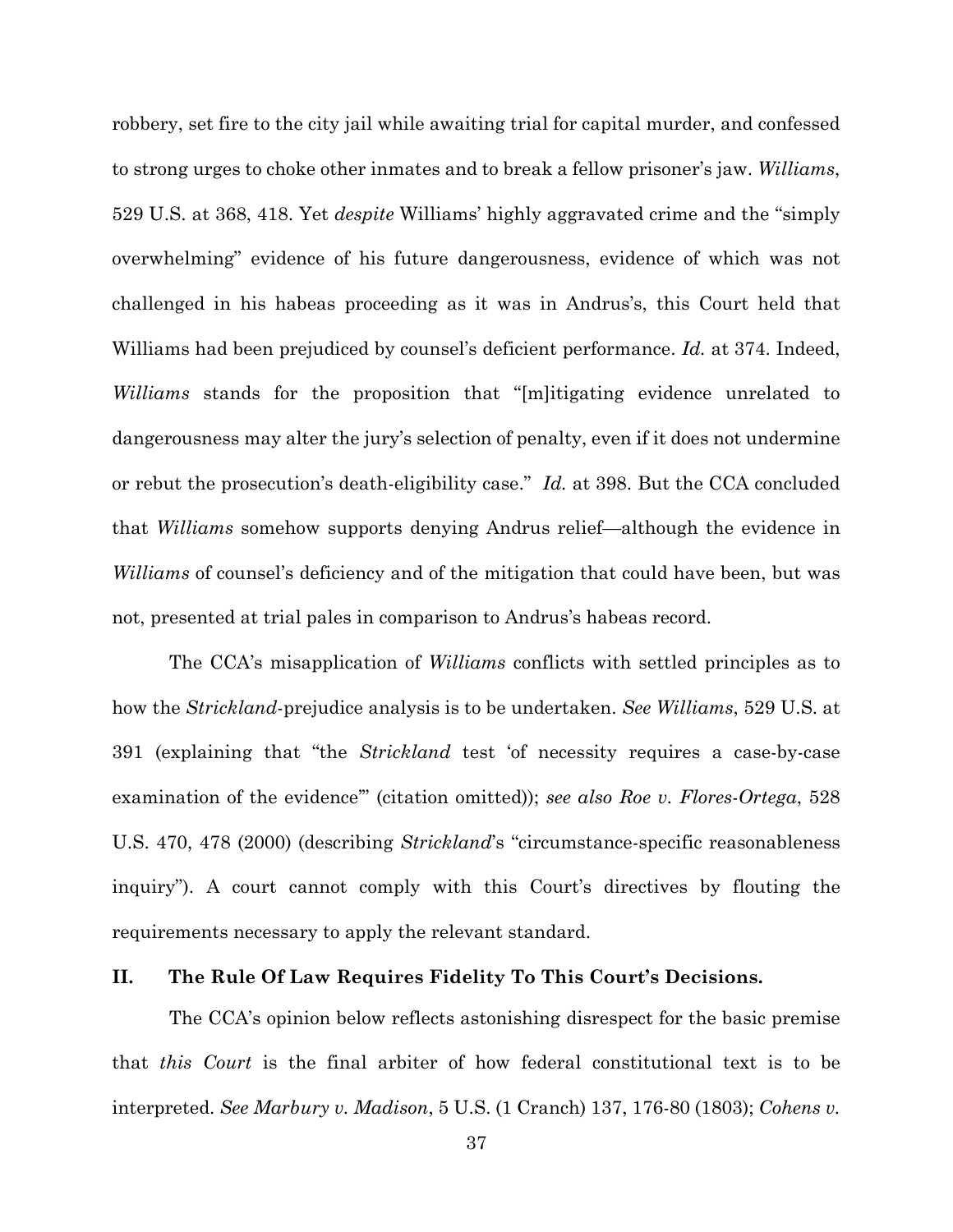*Virginia*, 19 U.S. (6 Wheat.) 264, 413-23 (1821). This Court's previous decision in Andrus's case did not announce new federal constitutional law whose retroactivity is uncertain. This Court, in pellucid fashion, applied settled federal constitutional law and held that (1) Andrus's trial counsel had performed deficiently and (2) the CCA needed to apply this Court's precedents in assessing *Strickland* prejudice.

As this Court has long recognized, "on state courts, equally with the courts of the Union, rests the obligation to guard and enforce every right secured by the Constitution." *Mooney v. Holohan*, 294 U.S. 103, 113 (1935) (per curiam); *see also Robb v. Connolly*, 111 U.S. 624, 637 (1884). The CCA has now failed twice to discharge its obligation to enforce Andrus's Sixth Amendment right to effective assistance of counsel, even after this Court concluded that he had brought a "significant question" to this Court as to "whether the apparent 'tidal wave' . . . of available mitigating evidence taken as a whole might have sufficiently 'influenced the jury's appraisal' of [Andrus'] moral culpability' as to establish *Strickland* prejudice." *Andrus*, 140 S.Ct. at 1887 (alteration in original) (citations omitted). This Court enjoined the CCA to *follow* the law. Because the CCA did not do so, Andrus respectfully submits that this Court should summarily reverse upon determining that Andrus was prejudiced by trial counsel's deficient performance. In similar circumstances, where the CCA disregarded this Court's clear constitutional holdings in a previous decision in the same case, this Court reached the ultimate issue. *See, e.g., Moore v. Texas*, 139 S.Ct. 666, 672 (2019) (per curiam) (granting the writ, summarily reversing, and determining that petitioner had shown he is a person with intellectual disability after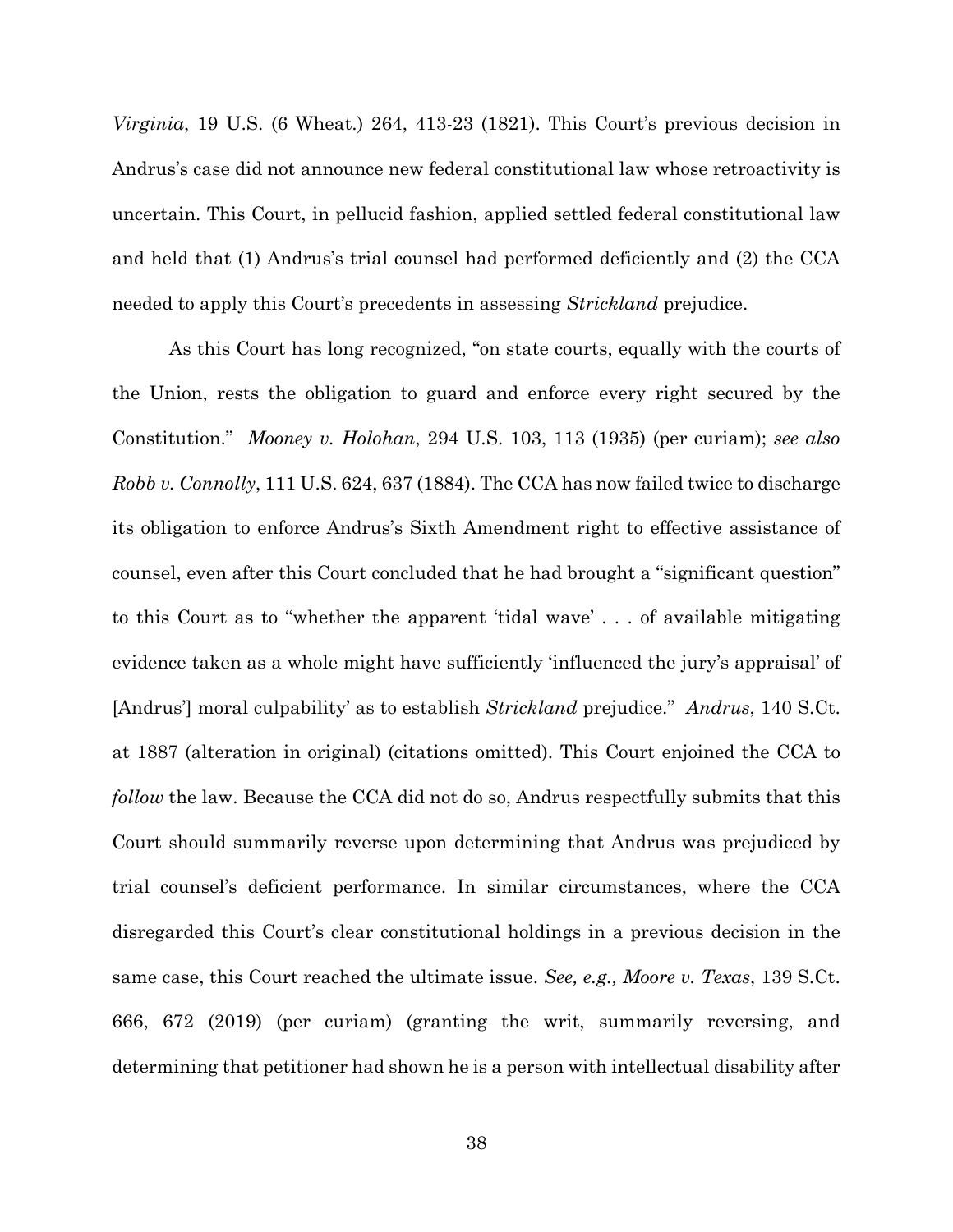the CCA had failed to follow this Court's directives in a previous decision in the same case).

The CCA may not disregard this Court's determinations and legal precedents to strain for a result that it prefers. *See, e.g.*, *United States v. Martinez-Cruz*, 736 F.3d 999, 1006 (D.C. Cir. 2013) (Kavanaugh, J., dissenting) ("As a lower court in a system of absolute vertical stare decisis headed by one Supreme Court, it is essential that we follow both the words and the music of Supreme Court decisions."); *Winslow v. FERC*, 587 F.3d 1133, 1135 (D.C. Cir. 2009) (Kavanaugh, J.) ("Vertical stare decisis—both in letter and in spirit—is a critical aspect of our hierarchical Judiciary headed by 'one supreme Court.'" (quoting U.S. CONST. art. III, § 1)). Reversal of the CCA is necessary to ensure adherence to this Court's constitutional holdings, consistent application of a bedrock legal standard, and fidelity to the rule of law. *See, e.g.*, *James v. City of Boise*, 577 U.S. 306, 307 (2016) (granting summary reversal and emphasizing that lower courts are "bound by this Court's interpretation of federal law"); *Wearry v. Cain*, 577 U.S. 385, 395 (2016) (per curiam) (noting that this Court "has not shied away from summarily deciding fact-intensive cases where, as here, lower courts have egregiously misapplied settled law"); *Marmet Health Care Ctr., Inc. v. Brown*, 565 U.S. 530, 532 (2012) (per curiam) (granting summary reversal where lower court's interpretation of federal law "was both incorrect and inconsistent with clear instruction in the precedents of this Court").

### **CONCLUSION**

The CCA's opinion below cannot be squared with this Court's precedents, including the Court's decision in this very case. Accordingly, Terence Tramaine